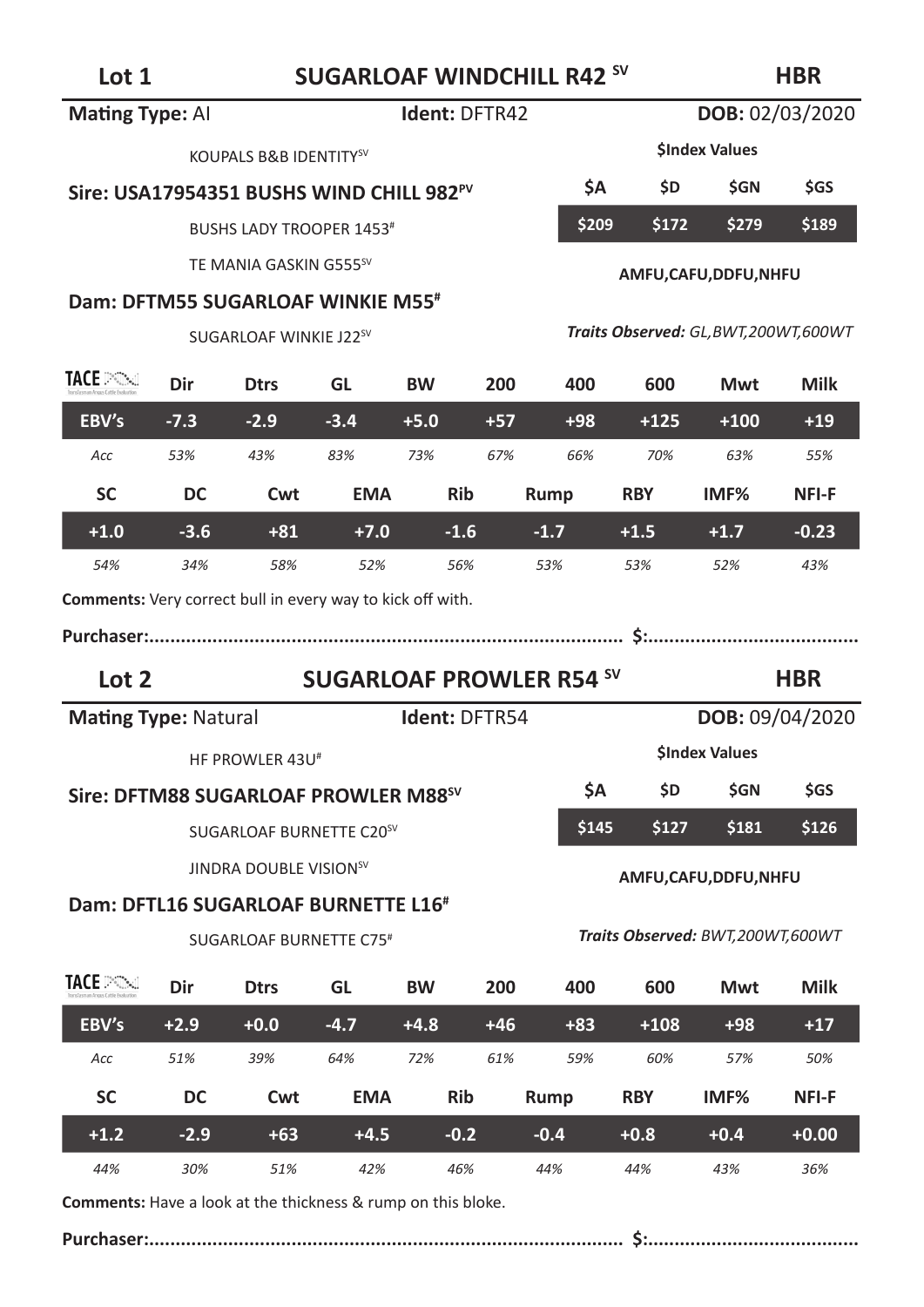# Lot 3 **SUGARLOAF QUASSY R36 SV**

### **APR**

|                                                                  |        |                                                  |            |                      |       |                                  |            | DOB: 02/03/2020                        |                        |  |  |
|------------------------------------------------------------------|--------|--------------------------------------------------|------------|----------------------|-------|----------------------------------|------------|----------------------------------------|------------------------|--|--|
| <b>Mating Type: Al</b>                                           |        |                                                  |            | <b>Ident: DFTR36</b> |       |                                  |            |                                        |                        |  |  |
|                                                                  |        | TE MANIA BERKLEY B1 <sup>PV</sup>                |            |                      |       |                                  |            | <b>SIndex Values</b>                   |                        |  |  |
|                                                                  |        | Sire: QBUH40 BURENDA HAIKU H40 <sup>sV</sup>     |            |                      |       | ŚΑ                               | \$D        | <b>SGN</b>                             | \$GS                   |  |  |
|                                                                  |        | <b>BURENDA DUTSIE D537#</b>                      |            |                      |       | \$189                            | \$157      | \$250                                  | \$171                  |  |  |
|                                                                  |        | <b>HOOVER DAM<sup>#</sup></b>                    |            |                      |       |                                  |            | AMFU,CAFU,DDFU,NHFU                    |                        |  |  |
|                                                                  |        | Dam: DFTK9 SUGARLOAF LADY K9 <sup>#</sup>        |            |                      |       |                                  |            |                                        |                        |  |  |
|                                                                  |        | SUGARLOAF LADY HOFF B73#                         |            |                      |       |                                  |            | Traits Observed: GL, BWT, 200WT, 600WT |                        |  |  |
| TACE POST                                                        | Dir    | <b>Dtrs</b>                                      | GL         | <b>BW</b>            | 200   | 400                              | 600        | Mwt                                    | Milk                   |  |  |
| EBV's                                                            | $+3.7$ | $+2.5$                                           | $-3.9$     | $+4.1$               | $+47$ | $+87$                            | $+111$     | $+93$                                  | $+16$                  |  |  |
| Acc                                                              | 57%    | 48%                                              | 84%        | 74%                  | 69%   | 68%                              | 71%        | 66%                                    | 62%                    |  |  |
| <b>SC</b>                                                        | DC     | Cwt                                              | <b>EMA</b> | <b>Rib</b>           |       | Rump                             | <b>RBY</b> | IMF%                                   | NFI-F                  |  |  |
| $+1.5$                                                           | $-3.4$ | $+62$                                            | $+6.2$     | $+0.5$               |       | $-0.8$                           | $+0.4$     | $+2.3$                                 | $+0.20$                |  |  |
| 60%                                                              | 41%    | 59%                                              | 57%        | 60%                  |       | 58%                              | 58%        | 57%                                    | 49%                    |  |  |
| <b>Comments:</b> Long smooth correct bull from great cow family. |        |                                                  |            |                      |       |                                  |            |                                        |                        |  |  |
|                                                                  |        |                                                  |            |                      |       |                                  |            |                                        |                        |  |  |
|                                                                  |        |                                                  |            |                      |       |                                  |            |                                        |                        |  |  |
| Lot 4                                                            |        |                                                  |            |                      |       | <b>SUGARLOAF FRANKLIN R43 SV</b> |            |                                        | <b>APR</b>             |  |  |
| <b>Mating Type: Al</b>                                           |        |                                                  |            | <b>Ident: DFTR43</b> |       |                                  |            |                                        | <b>DOB: 24/03/2020</b> |  |  |
|                                                                  |        | TC FRANKLIN 619#                                 |            |                      |       |                                  |            | <b>SIndex Values</b>                   |                        |  |  |
|                                                                  |        | Sire: DFTH9 SUGARLOAF FRANKLIN H9 <sup>sV</sup>  |            |                      |       | ŚА                               | \$D.       | \$GN                                   | \$GS                   |  |  |
|                                                                  |        | SUGARLOAF CLEO E19 <sup>PV</sup>                 |            |                      |       | \$166                            | \$145      | \$213                                  | \$146                  |  |  |
|                                                                  |        | CONNEALY MENTOR 7374SV                           |            |                      |       |                                  |            |                                        |                        |  |  |
|                                                                  |        | Dam: DFTH31 SUGARLOAF STOCKGIRL H31 <sup>#</sup> |            |                      |       |                                  |            | AMFU,CAFU,DD3%,NH11%                   |                        |  |  |
|                                                                  |        | SUGARLOAF STOCKGIRL D46 <sup>#</sup>             |            |                      |       |                                  |            | Traits Observed: GL, BWT, 200WT, 600WT |                        |  |  |
| TACE POST                                                        | Dir    | <b>Dtrs</b>                                      | GL         | <b>BW</b>            | 200   | 400                              | 600        | Mwt                                    | Milk                   |  |  |
| EBV's                                                            | $-0.7$ | $+0.2$                                           | $-4.1$     | $+5.1$               | $+48$ | $+85$                            | $+106$     | $+92$                                  | $+16$                  |  |  |
| Acc                                                              | 54%    | 44%                                              | 83%        | 73%                  | 66%   | 65%                              | 69%        | 62%                                    | 53%                    |  |  |
| SC                                                               | DC     | Cwt                                              | <b>EMA</b> | <b>Rib</b>           |       | Rump                             | <b>RBY</b> | IMF <sub>%</sub>                       | NFI-F                  |  |  |
| $+2.2$                                                           | $-3.7$ | $+67$                                            | $+5.8$     | $-1.3$               |       | $-1.0$                           | $+1.0$     | $+1.2$                                 | $+0.04$                |  |  |

**Comments:** Good thick bull from behind, half brother made \$26G in last years sale.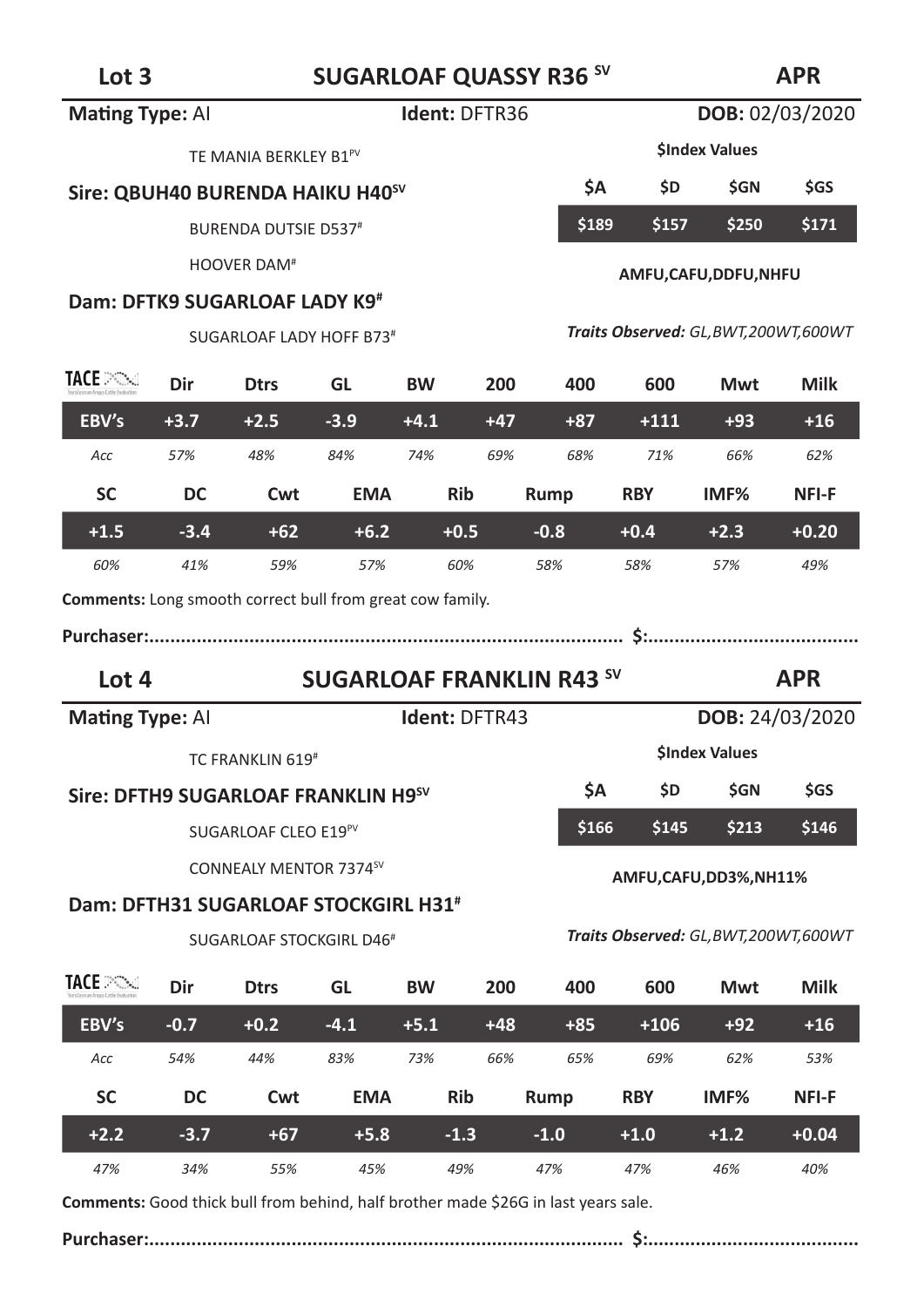**Lot 6 SUGARLOAF WINDCHILL R11 SV**

**HBR**

| <b>Mating Type: Al</b>                |                                                                     |            | Ident: DFTR11                                                 |                                                                                                                                                                                      |               |                                                                                               |                                        | DOB: 24/03/2020                                                                       |
|---------------------------------------|---------------------------------------------------------------------|------------|---------------------------------------------------------------|--------------------------------------------------------------------------------------------------------------------------------------------------------------------------------------|---------------|-----------------------------------------------------------------------------------------------|----------------------------------------|---------------------------------------------------------------------------------------|
|                                       |                                                                     |            |                                                               |                                                                                                                                                                                      |               |                                                                                               |                                        |                                                                                       |
|                                       |                                                                     |            |                                                               |                                                                                                                                                                                      | <b>ŚΑ</b>     | \$D                                                                                           | <b>SGN</b>                             | <b>SGS</b>                                                                            |
|                                       |                                                                     |            |                                                               |                                                                                                                                                                                      |               | \$181                                                                                         | \$258                                  | \$184                                                                                 |
|                                       |                                                                     |            |                                                               |                                                                                                                                                                                      |               |                                                                                               |                                        |                                                                                       |
|                                       |                                                                     |            |                                                               |                                                                                                                                                                                      |               |                                                                                               |                                        |                                                                                       |
|                                       |                                                                     |            |                                                               |                                                                                                                                                                                      |               |                                                                                               |                                        |                                                                                       |
| Dir                                   | <b>Dtrs</b>                                                         | GL         | <b>BW</b>                                                     | 200                                                                                                                                                                                  | 400           | 600                                                                                           | Mwt                                    | Milk                                                                                  |
| $-3.6$                                | $+0.7$                                                              | $-3.4$     | $+5.7$                                                        | $+60$                                                                                                                                                                                | $+110$        | $+139$                                                                                        | $+112$                                 | $+20$                                                                                 |
| 52%                                   | 40%                                                                 | 83%        | 73%                                                           | 67%                                                                                                                                                                                  | 66%           | 70%                                                                                           | 64%                                    | 57%                                                                                   |
| DC                                    | Cwt                                                                 | <b>EMA</b> | <b>Rib</b>                                                    |                                                                                                                                                                                      |               | <b>RBY</b>                                                                                    | IMF <sub>%</sub>                       | NFI-F                                                                                 |
| $-2.3$                                | $+80$                                                               | $+7.0$     |                                                               |                                                                                                                                                                                      | $-1.7$        | $+2.1$                                                                                        | $+0.6$                                 | $-0.22$                                                                               |
| 30%                                   | 57%                                                                 | 48%        |                                                               |                                                                                                                                                                                      | 49%           | 50%                                                                                           | 48%                                    | 38%                                                                                   |
|                                       |                                                                     |            |                                                               |                                                                                                                                                                                      |               |                                                                                               |                                        |                                                                                       |
| <b>SUGARLOAF MOE R111 SV</b><br>Lot 7 |                                                                     |            |                                                               |                                                                                                                                                                                      |               |                                                                                               |                                        |                                                                                       |
|                                       |                                                                     |            |                                                               |                                                                                                                                                                                      |               |                                                                                               |                                        | <b>HBR</b>                                                                            |
| <b>Mating Type: Al</b>                |                                                                     |            | Ident: DFTR111                                                |                                                                                                                                                                                      |               |                                                                                               |                                        | DOB: 09/07/2020                                                                       |
|                                       | TE MANIA FOE F734SV                                                 |            |                                                               |                                                                                                                                                                                      |               |                                                                                               | <b>SIndex Values</b>                   |                                                                                       |
|                                       | Sire: GTNM6 CHILTERN PARK MOE M6 <sup>PV</sup>                      |            |                                                               |                                                                                                                                                                                      | \$A           | \$D                                                                                           | \$GN                                   | \$GS                                                                                  |
|                                       | STRATHEWEN TIMEOUT JADE F15 <sup>PV</sup>                           |            |                                                               |                                                                                                                                                                                      | \$230         | \$195                                                                                         | \$294                                  | \$213                                                                                 |
|                                       | V A R GENERATION 2100PV                                             |            |                                                               |                                                                                                                                                                                      |               |                                                                                               | AMFU,CAFU,DDFU,NHFU                    |                                                                                       |
|                                       | Dam: DFTN157 SUGARLOAF N157#<br>SUGARLOAF LADY DI F47 <sup>PV</sup> |            |                                                               |                                                                                                                                                                                      |               |                                                                                               | Traits Observed: GL, BWT, 200WT, 400WT |                                                                                       |
| Dir                                   | <b>Dtrs</b>                                                         | GL         | <b>BW</b>                                                     | 200                                                                                                                                                                                  | 400           | 600                                                                                           | Mwt                                    | <b>Milk</b>                                                                           |
| $+6.9$                                | $+4.2$                                                              | $-5.1$     | $+3.0$                                                        | $+53$                                                                                                                                                                                | $+95$         | $+121$                                                                                        | $+89$                                  | $+20$                                                                                 |
| 59%                                   | 48%                                                                 | 83%        | 73%                                                           | 67%                                                                                                                                                                                  | 68%           | 66%                                                                                           | 61%                                    | 58%                                                                                   |
| DC                                    | Cwt                                                                 | <b>EMA</b> | Rib                                                           |                                                                                                                                                                                      | Rump          | <b>RBY</b>                                                                                    | IMF%                                   | <b>NFI-F</b>                                                                          |
| $-3.6$                                | $+66$                                                               | $+7.9$     | $-0.7$                                                        |                                                                                                                                                                                      | $-0.5$        | $+1.2$                                                                                        | $+1.4$                                 | $+0.19$                                                                               |
|                                       |                                                                     |            | KOUPALS B&B IDENTITY <sup>SV</sup><br>SUGARLOAF BURNETTE C8SV | Sire: USA17954351 BUSHS WIND CHILL 982 <sup>PV</sup><br>BUSHS LADY TROOPER 1453 <sup>#</sup><br>SUGARLOAF TRADITION D101 <sup>PV</sup><br><b>Dam: DFTG39 SUGARLOAF BURNETTE G39#</b> | $-1.1$<br>53% | Rump<br><b>Comments:</b> Great bull to lift smaller cows, quiet fellow but a great traveller. | \$204                                  | <b>SIndex Values</b><br>AMFU,CAFU,DDFU,NHFU<br>Traits Observed: GL, BWT, 200WT, 600WT |

**Comments:** Heifer bull prospect by the very popular Moe.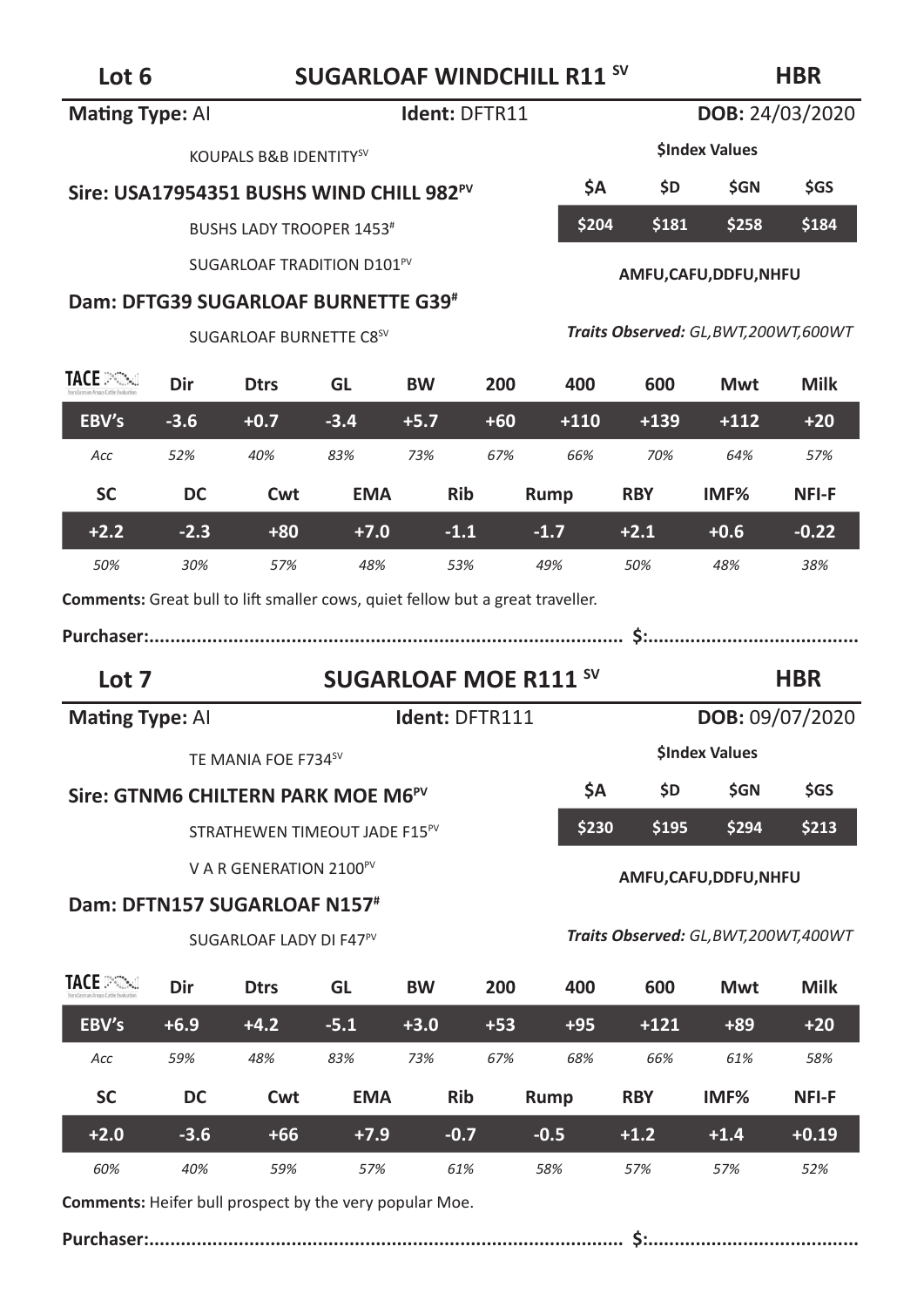### **APR**

**Comments:** Tonnes of EMA & depth with a great hindquarter.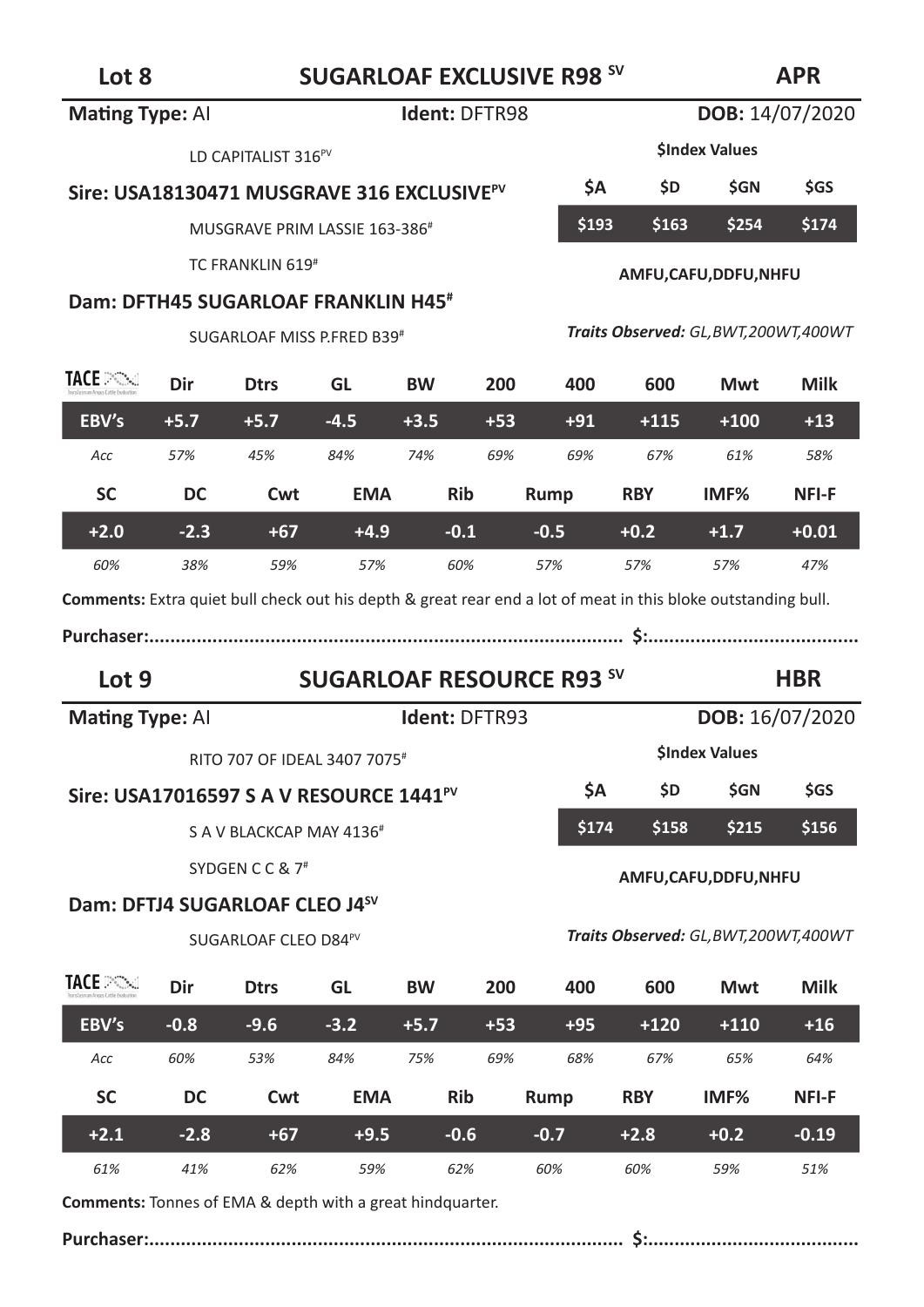

| Mating Type: Al                                            |        | Ident: DFTR87                                          |            |               |       |                                 |            |                                  | DOB: 18/07/2020                                       |  |  |
|------------------------------------------------------------|--------|--------------------------------------------------------|------------|---------------|-------|---------------------------------|------------|----------------------------------|-------------------------------------------------------|--|--|
|                                                            |        | LD CAPITALIST 316 <sup>PV</sup>                        |            |               |       |                                 |            | <b>SIndex Values</b>             |                                                       |  |  |
|                                                            |        | Sire: USA18130471 MUSGRAVE 316 EXCLUSIVE <sup>PV</sup> |            |               |       | \$Α                             | \$D        | \$GN                             | \$GS                                                  |  |  |
|                                                            |        | MUSGRAVE PRIM LASSIE 163-386#                          |            |               |       | \$178                           | \$158      | \$228                            | \$158                                                 |  |  |
|                                                            |        | TC STOCKMAN 2164#                                      |            |               |       |                                 |            | AMFU,CAFU,DDFU,NHFU              | Traits Observed: GL, BWT, 200WT, 400WT<br><b>Milk</b> |  |  |
|                                                            |        | Dam: DFTK142 SUGARLOAF STOCKGIRL K142 <sup>#</sup>     |            |               |       |                                 |            |                                  |                                                       |  |  |
|                                                            |        | SUGARLOAF BURNETTE D195#                               |            |               |       |                                 |            |                                  |                                                       |  |  |
| TACE POST                                                  | Dir    | <b>Dtrs</b>                                            | GL         | <b>BW</b>     | 200   | 400                             | 600        | Mwt                              |                                                       |  |  |
| EBV's                                                      | +1.5   | $+4.5$                                                 | $-1.6$     | +4.5          | $+51$ | $+90$                           | $+110$     | $+97$                            | $+15$                                                 |  |  |
| Acc                                                        | 57%    | 46%                                                    | 84%        | 74%           | 69%   | 69%                             | 67%        | 62%                              | 57%                                                   |  |  |
| <b>SC</b>                                                  | DC     | Cwt                                                    | <b>EMA</b> | Rib           |       | Rump                            | <b>RBY</b> | IMF%                             | NFI-F                                                 |  |  |
| $+2.1$                                                     | $-2.4$ | $+67$                                                  | $+6.2$     | $+0.5$        |       | $+0.6$                          | $+0.7$     | $+1.1$                           | $+0.19$                                               |  |  |
| 60%                                                        | 39%    | 59%                                                    | 57%        | 59%           |       | 57%                             | 56%        | 56%                              | 47%                                                   |  |  |
| <b>Comments:</b> Good deep bull out of great Stockman cow. |        |                                                        |            |               |       |                                 |            |                                  |                                                       |  |  |
|                                                            |        |                                                        |            |               |       |                                 |            |                                  |                                                       |  |  |
|                                                            |        |                                                        |            |               |       |                                 |            |                                  |                                                       |  |  |
| <b>Lot 11</b>                                              |        |                                                        |            |               |       | <b>SUGARLOAF PROWLER R53 SV</b> |            |                                  | <b>HBR</b>                                            |  |  |
| <b>Mating Type: Natural</b>                                |        |                                                        |            | Ident: DFTR53 |       |                                 |            |                                  | <b>DOB: 02/07/2020</b>                                |  |  |
|                                                            |        | HF PROWLER 43U <sup>#</sup>                            |            |               |       |                                 |            | <b>SIndex Values</b>             |                                                       |  |  |
|                                                            |        | Sire: DFTM88 SUGARLOAF PROWLER M88 <sup>sv</sup>       |            |               |       | ŚΑ                              | \$D        | \$GN                             | \$GS                                                  |  |  |
|                                                            |        | SUGARLOAF BURNETTE C20 <sup>SV</sup>                   |            |               |       | \$164                           | \$146      | \$204                            | \$147                                                 |  |  |
|                                                            |        | S A V PROSPERITY 9131#                                 |            |               |       |                                 |            | AMFU, CAFU, DDF, NHFU            |                                                       |  |  |
|                                                            |        | Dam: DFTM84 SUGARLOAF BURNETTE M84 <sup>#</sup>        |            |               |       |                                 |            |                                  |                                                       |  |  |
|                                                            |        | SUGARLOAF BURNETTE F86 <sup>#</sup>                    |            |               |       |                                 |            | Traits Observed: BWT,200WT,400WT |                                                       |  |  |
| <b>TACE</b> PONE                                           | Dir    | <b>Dtrs</b>                                            | GL         | <b>BW</b>     | 200   | 400                             | 600        | Mwt                              | <b>Milk</b>                                           |  |  |
| EBV's                                                      | $+1.6$ | $+1.9$                                                 | $-5.3$     | $+4.3$        | $+44$ | $+80$                           | $+101$     | $+83$                            | $+16$                                                 |  |  |
| Acc                                                        | 49%    | 37%                                                    | 63%        | 71%           | 65%   | 65%                             | 63%        | 57%                              | 48%                                                   |  |  |
| <b>SC</b>                                                  | DC     | Cwt                                                    | <b>EMA</b> | <b>Rib</b>    |       | Rump                            | <b>RBY</b> | IMF%                             | NFI-F                                                 |  |  |
| $+2.2$                                                     | $-3.9$ | $+58$                                                  | $+4.1$     | $-0.4$        |       | $-0.4$                          | $+1.2$     | $+0.7$                           | $+0.04$                                               |  |  |
| 43%                                                        | 28%    | 53%                                                    | 41%        | 45%           |       | 43%                             | 43%        | 42%                              | 35%                                                   |  |  |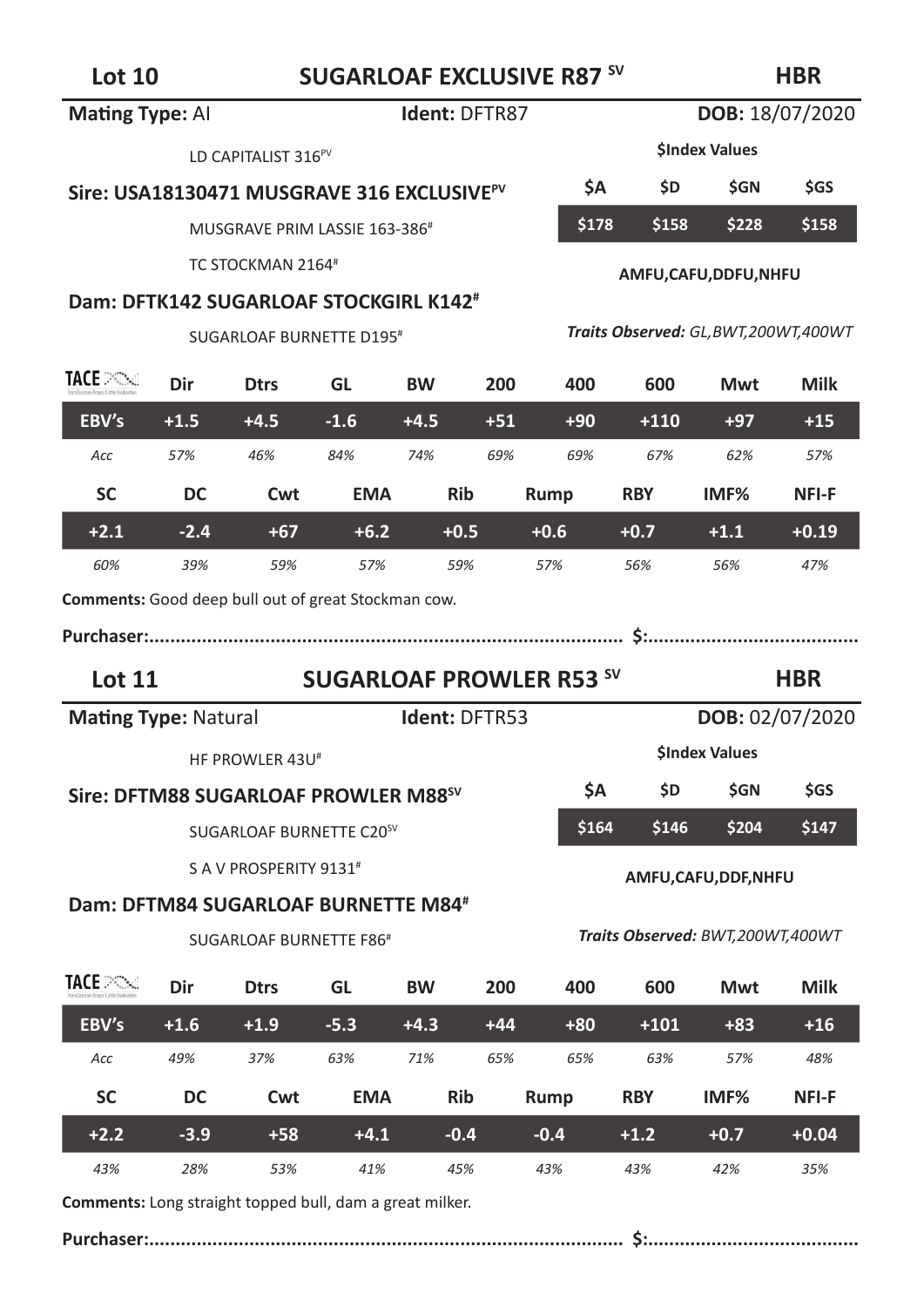# **Lot 12 SUGARLOAF STEWIE R91 SV**

# **APR**

| 느∪ ⊥∠                                                                |        | SUGARLOAF STEWIL R31<br>AF IV                    |            |               |       |                                 |            |                                        |                        |
|----------------------------------------------------------------------|--------|--------------------------------------------------|------------|---------------|-------|---------------------------------|------------|----------------------------------------|------------------------|
| <b>Mating Type: All</b>                                              |        |                                                  |            | Ident: DFTR91 |       |                                 |            |                                        | <b>DOB:</b> 16/07/2020 |
|                                                                      |        | CHERYLTON STEWIE D19 <sup>PV</sup>               |            |               |       |                                 |            | <b>SIndex Values</b>                   |                        |
|                                                                      |        | Sire: QRFL62 RAFF STEWIE L62 <sup>PV</sup>       |            |               |       | <b>ŚΑ</b>                       | \$D        | \$GN                                   | \$GS                   |
|                                                                      |        | RAFF BLACKBIRD F14#                              |            |               |       | \$181                           | \$150      | \$241                                  | \$160                  |
|                                                                      |        | <b>BASIN EXCITEMENT<sup>PV</sup></b>             |            |               |       |                                 |            | AMFU, CAFU, DDFU, NHFU                 |                        |
|                                                                      |        | Dam: DFTM117 SUGARLOAF STOCKGIRL M117#           |            |               |       |                                 |            |                                        |                        |
|                                                                      |        | SUGARLOAF STOCKGIRL J104#                        |            |               |       |                                 |            | Traits Observed: GL, BWT, 200WT, 400WT |                        |
| TACE POST                                                            | Dir    | <b>Dtrs</b>                                      | GL         | 600           | Mwt   | Milk                            |            |                                        |                        |
| EBV's                                                                | $-1.5$ | $+0.3$                                           | $-4.5$     | $+5.8$        | $+56$ | $+100$                          | $+131$     | $+122$                                 | $+18$                  |
| Acc                                                                  | 56%    | 45%                                              | 84%        | 72%           | 67%   | 68%                             | 66%        | 60%                                    | 54%                    |
| <b>SC</b>                                                            | DC     | Cwt                                              | <b>EMA</b> | Rib           |       | Rump                            | <b>RBY</b> | IMF%                                   | <b>NFI-F</b>           |
| $+1.2$                                                               | $-1.7$ | $+79$                                            | $+6.6$     | $-1.8$        |       | $-1.7$                          | $+1.3$     | $+1.7$                                 | $+0.16$                |
| 57%                                                                  | 35%    | 57%                                              | 54%        | 57%           |       | 55%                             | 55%        | 54%                                    | 47%                    |
| <b>Comments:</b> Super quiet big bloke breed great weaners & steers. |        |                                                  |            |               |       |                                 |            |                                        |                        |
|                                                                      |        |                                                  |            |               |       |                                 |            |                                        |                        |
|                                                                      |        |                                                  |            |               |       |                                 |            |                                        |                        |
| Lot $13$                                                             |        |                                                  |            |               |       | <b>SUGARLOAF PROWLER R85 SV</b> |            |                                        | <b>HBR</b>             |
| <b>Mating Type: Natural</b>                                          |        |                                                  |            | Ident: DFTR85 |       |                                 |            |                                        | DOB: 28/06/2020        |
|                                                                      |        | HF PROWLER 43U#                                  |            |               |       |                                 |            | <b>SIndex Values</b>                   |                        |
|                                                                      |        | Sire: DFTM88 SUGARLOAF PROWLER M88 <sup>sv</sup> |            |               |       | \$A                             | \$D        | \$GN                                   | <b>SGS</b>             |
|                                                                      |        | SUGARLOAF BURNETTE C20 <sup>SV</sup>             |            |               |       | \$152                           | \$133      | \$187                                  | \$134                  |
|                                                                      |        | S A V HARVESTOR 0338#                            |            |               |       |                                 |            | AMFU, CAFU, DDFU, NHFU                 |                        |
|                                                                      |        | Dam: DFTM95 SUGARLOAF BURNETTE M95 <sup>#</sup>  |            |               |       |                                 |            |                                        |                        |
|                                                                      |        | SUGARLOAF BURNETTE C75#                          |            |               |       |                                 |            | Traits Observed: BWT,600WT             |                        |
| TACE PORT                                                            | Dir    | <b>Dtrs</b>                                      | GL         | <b>BW</b>     | 200   | 400                             | 600        | Mwt                                    | <b>Milk</b>            |
| EBV's                                                                | $+3.1$ | $+0.0$                                           | $-4.9$     | $+4.8$        | $+45$ | $+78$                           | $+102$     | $+88$                                  | $+15$                  |
| Acc                                                                  | 51%    | 40%                                              | 65%        | 72%           | 61%   | 59%                             | 60%        | 57%                                    | 50%                    |
| <b>SC</b>                                                            | DC     | Cwt                                              | <b>EMA</b> | <b>Rib</b>    |       | Rump                            | <b>RBY</b> | IMF%                                   | <b>NFI-F</b>           |
| $+1.5$                                                               | $-3.9$ | $+57$                                            | $+4.2$     | $+0.4$        |       | $+0.6$                          | $+0.6$     | $+0.3$                                 | $+0.02$                |
| 45%                                                                  | 29%    | 51%                                              | 44%        | 48%           |       | 45%                             | 46%        | 44%                                    | 37%                    |

**Comments:** Tonnes of length, great traveller suit larger runs.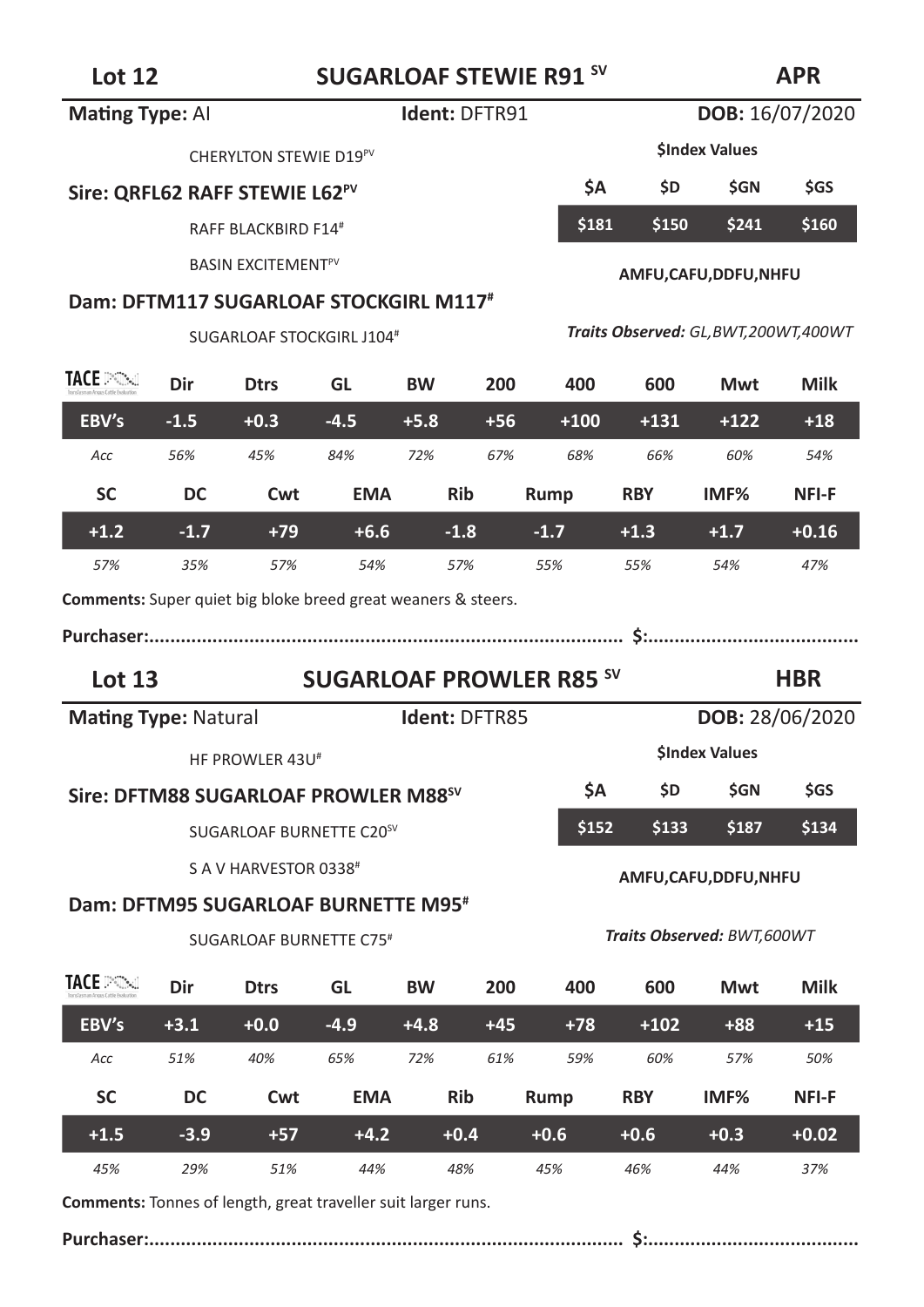### **HBR**

| Mating Type: Al                                     |        | Ident: DFTR72                                          |            |           |                |                                |                        | DOB: 05/08/2020                        |                 |  |
|-----------------------------------------------------|--------|--------------------------------------------------------|------------|-----------|----------------|--------------------------------|------------------------|----------------------------------------|-----------------|--|
|                                                     |        | LD CAPITALIST 316 <sup>PV</sup>                        |            |           |                |                                |                        | <b>SIndex Values</b>                   |                 |  |
|                                                     |        | Sire: USA18130471 MUSGRAVE 316 EXCLUSIVE <sup>PV</sup> |            |           |                | \$Α                            | \$D                    | \$GN                                   | \$GS            |  |
|                                                     |        | MUSGRAVE PRIM LASSIE 163-386#                          |            |           |                | \$179                          | \$154                  | \$231                                  | \$159           |  |
|                                                     |        | COONAMBLE ELEVATOR E11 <sup>PV</sup>                   |            |           |                |                                | AMFU, CAFU, DDFU, NHFU |                                        |                 |  |
|                                                     |        | Dam: DFTJ164 SUGARLOAF BURNETTE J164#                  |            |           |                |                                |                        |                                        |                 |  |
|                                                     |        | SUGARLOAF BURNETTE D195#                               |            |           |                |                                |                        | Traits Observed: GL, BWT, 200WT, 400WT |                 |  |
| TACE POST                                           | Dir    | <b>Dtrs</b>                                            | GL         | <b>BW</b> | 200            | 400                            | 600                    | Mwt                                    | Milk            |  |
| EBV's                                               | $+3.5$ | $+4.7$                                                 | $-4.2$     | $+4.8$    | $+54$          | $+97$                          | $+124$                 | $+118$                                 | $+15$           |  |
| Acc                                                 | 57%    | 45%                                                    | 85%        | 74%       | 69%            | 69%                            | 67%                    | 61%                                    | 58%             |  |
| <b>SC</b>                                           | DC     | Cwt                                                    | <b>EMA</b> |           | <b>Rib</b>     | Rump                           | <b>RBY</b>             | IMF%                                   | <b>NFI-F</b>    |  |
| $+1.8$                                              | $-1.1$ | $+71$                                                  | $+6.5$     |           | $-0.3$         | $-0.2$                         | $+1.1$                 | $+1.2$                                 | $+0.03$         |  |
| 60%                                                 | 37%    | 59%                                                    | 56%        |           | 59%            | 56%                            | 56%                    | 56%                                    | 46%             |  |
| Comments: Another correct easy doing Exclusive son. |        |                                                        |            |           |                |                                |                        |                                        |                 |  |
|                                                     |        |                                                        |            |           |                |                                |                        |                                        |                 |  |
| Purchaser:                                          |        |                                                        |            |           |                |                                |                        |                                        |                 |  |
| <b>Lot 15</b>                                       |        |                                                        |            |           |                | <b>SUGARLOAF BRONC R118 SV</b> |                        |                                        | <b>HBR</b>      |  |
| <b>Mating Type: Natural</b>                         |        |                                                        |            |           | Ident: DFTR118 |                                |                        |                                        | DOB: 16/07/2020 |  |
|                                                     |        | <b>BALDRIDGE BRONCSV</b>                               |            |           |                |                                |                        | <b>SIndex Values</b>                   |                 |  |
|                                                     |        | Sire: DFTP29 SUGARLOAF BRONC P29 <sup>sV</sup>         |            |           |                | ŚΑ                             | \$D                    | <b>SGN</b>                             | <b>SGS</b>      |  |
|                                                     |        | SUGARLOAF BURNETTE L54#                                |            |           |                | \$223                          | \$188                  | \$283                                  | \$205           |  |
|                                                     |        | <b>JMB TRACTION 292PV</b>                              |            |           |                |                                |                        | AMFU,CAFU,DDFU,NHFU                    |                 |  |
|                                                     |        | Dam: DFTN178 SUGARLOAF BURNETTE N178 <sup>#</sup>      |            |           |                |                                |                        |                                        |                 |  |
|                                                     |        | SUGARLOAF BURNETTE F181 <sup>#</sup>                   |            |           |                |                                |                        | Traits Observed: BWT,200WT,400WT       |                 |  |
| <b>TACE</b> PONE                                    | Dir    | <b>Dtrs</b>                                            | GL         | <b>BW</b> | 200            | 400                            | 600                    | Mwt                                    | Milk            |  |
| EBV's                                               | $+4.4$ | $+4.0$                                                 | $-4.6$     | $+3.9$    | $+55$          | $+95$                          | $+122$                 | $+93$                                  | $+18$           |  |
| Acc                                                 | 49%    | 41%                                                    | 63%        | 70%       | 64%            | 64%                            | 61%                    | 57%                                    | 52%             |  |
| <b>SC</b>                                           | DC     | Cwt                                                    | <b>EMA</b> |           | <b>Rib</b>     | Rump                           | <b>RBY</b>             | IMF%                                   | NFI-F           |  |
| $+1.4$<br>50%                                       | $-3.6$ | $+63$                                                  | $+8.2$     |           | $+1.3$         | $+1.3$                         | $+0.4$                 | $+1.1$                                 | $+0.38$         |  |

**Comments:** Below breed average B Weight his sire was used on heifers.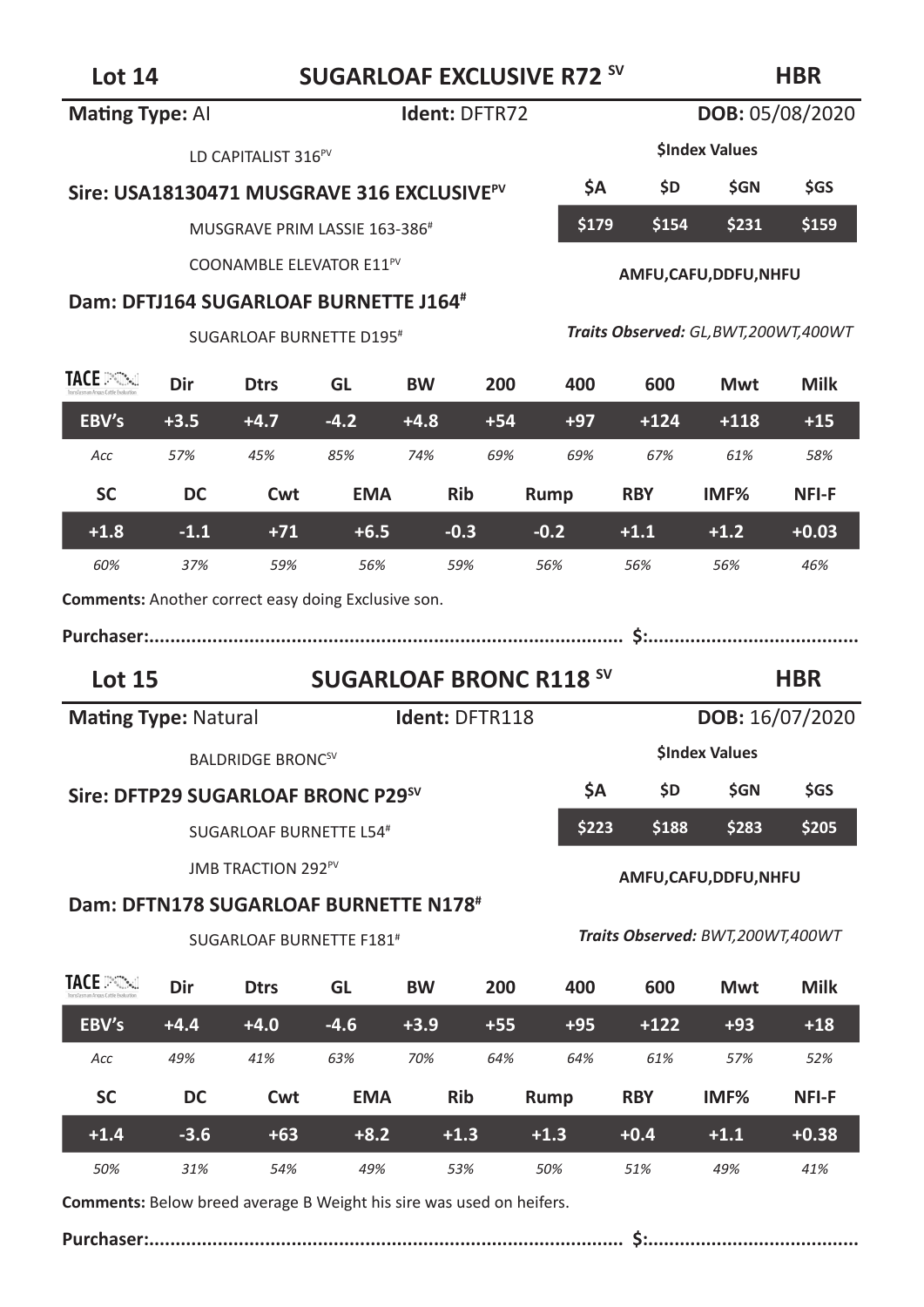# Lot 16 **SUGARLOAF PROWLER R59 SV**

### **HBR**

| <b>Mating Type: Natural</b>                                      |        |                                                    |            | Ident: DFTR59                |       |        |                     |                                        | DOB: 02/07/2020 |  |
|------------------------------------------------------------------|--------|----------------------------------------------------|------------|------------------------------|-------|--------|---------------------|----------------------------------------|-----------------|--|
|                                                                  |        | HF PROWLER 43U <sup>#</sup>                        |            |                              |       |        |                     | <b>SIndex Values</b>                   |                 |  |
|                                                                  |        | Sire: DFTM88 SUGARLOAF PROWLER M88 <sup>sv</sup>   |            |                              |       | ŚΑ     | \$D                 | \$GN                                   | \$GS            |  |
|                                                                  |        | SUGARLOAF BURNETTE C20 <sup>SV</sup>               |            |                              |       | \$156  | \$135               | \$193                                  | \$138           |  |
|                                                                  |        | S A V HARVESTOR 0338#                              |            |                              |       |        | AMFU,CAFU,DDFU,NHFU |                                        |                 |  |
|                                                                  |        | Dam: DFTM67 SUGARLOAF BURNETTE M67 <sup>#</sup>    |            |                              |       |        |                     |                                        |                 |  |
|                                                                  |        | SUGARLOAF BURNETTE H42 <sup>#</sup>                |            |                              |       |        |                     | Traits Observed: BWT,200WT,400WT       |                 |  |
| <b>TACE POST</b>                                                 | Dir    | <b>Dtrs</b>                                        | GL         | <b>BW</b>                    | 200   | 400    | 600                 | Mwt                                    | <b>Milk</b>     |  |
| EBV's                                                            | $+0.5$ | $-1.1$                                             | $-4.6$     | $+5.7$                       | $+48$ | $+84$  | $+111$              | $+98$                                  | $+14$           |  |
| Acc                                                              | 50%    | 37%                                                | 63%        | 71%                          | 65%   | 65%    | 63%                 | 57%                                    | 49%             |  |
| <b>SC</b>                                                        | DC     | Cwt                                                | <b>EMA</b> | <b>Rib</b>                   |       | Rump   | <b>RBY</b>          | IMF <sub>%</sub>                       | NFI-F           |  |
| $+1.8$                                                           | $-3.8$ | $+62$                                              | $+4.8$     | $+0.1$                       |       | $+0.6$ | $+0.8$              | $+0.5$                                 | $+0.01$         |  |
| 43%                                                              | 27%    | 54%                                                | 42%        | 46%                          |       | 43%    | 43%                 | 42%                                    | 35%             |  |
| Comments: Long smooth shouldered bull with great neck extension. |        |                                                    |            |                              |       |        |                     |                                        |                 |  |
|                                                                  |        |                                                    |            |                              |       |        |                     |                                        |                 |  |
|                                                                  |        |                                                    |            |                              |       |        |                     |                                        |                 |  |
| <b>Lot 17</b>                                                    |        |                                                    |            | <b>SUGARLOAF MOE R117 SV</b> |       |        |                     |                                        | <b>APR</b>      |  |
| <b>Mating Type: All</b>                                          |        |                                                    |            | Ident: DFTR117               |       |        |                     |                                        | DOB: 14/07/2020 |  |
|                                                                  |        | TE MANIA FOE F734SV                                |            |                              |       |        |                     | <b>SIndex Values</b>                   |                 |  |
|                                                                  |        | Sire: GTNM6 CHILTERN PARK MOE M6 <sup>PV</sup>     |            |                              |       | ŚА     | <b>SD</b>           | <b>SGN</b>                             | \$GS            |  |
|                                                                  |        | STRATHEWEN TIMEOUT JADE F15 <sup>PV</sup>          |            |                              |       | \$202  | \$169               | \$256                                  | \$185           |  |
|                                                                  |        | <b>BASIN PAYWEIGHT 107S</b> #                      |            |                              |       |        |                     | AMFU, CAFU, DDFU, NHFU                 |                 |  |
|                                                                  |        | Dam: DFTN182 SUGARLOAF STOCKGIRL N182 <sup>#</sup> |            |                              |       |        |                     |                                        |                 |  |
|                                                                  |        | <b>SUGARLOAF STOCKGIRL E58#</b>                    |            |                              |       |        |                     | Traits Observed: GL, BWT, 200WT, 400WT |                 |  |
| TACE POST                                                        | Dir    | <b>Dtrs</b>                                        | GL         | <b>BW</b>                    | 200   | 400    | 600                 | Mwt                                    | <b>Milk</b>     |  |
| EBV's                                                            | $+3.2$ | $+1.4$                                             | $-2.7$     | $+3.9$                       | $+51$ | $+94$  | $+124$              | $+96$                                  | $+21$           |  |
| Acc                                                              | 58%    | 46%                                                | 83%        | 73%                          | 68%   | 68%    | 67%                 | 61%                                    | 57%             |  |
| <b>SC</b>                                                        | DC     | Cwt                                                | <b>EMA</b> | Rib                          |       | Rump   | <b>RBY</b>          | IMF%                                   | NFI-F           |  |
| $+1.9$                                                           | $-4.1$ | $+66$                                              | $+6.6$     | $-0.8$                       |       | $-0.1$ | $+0.7$              | $+1.2$                                 | $+0.15$         |  |

**Comments:** Exclusive really breeds a good line of bulls.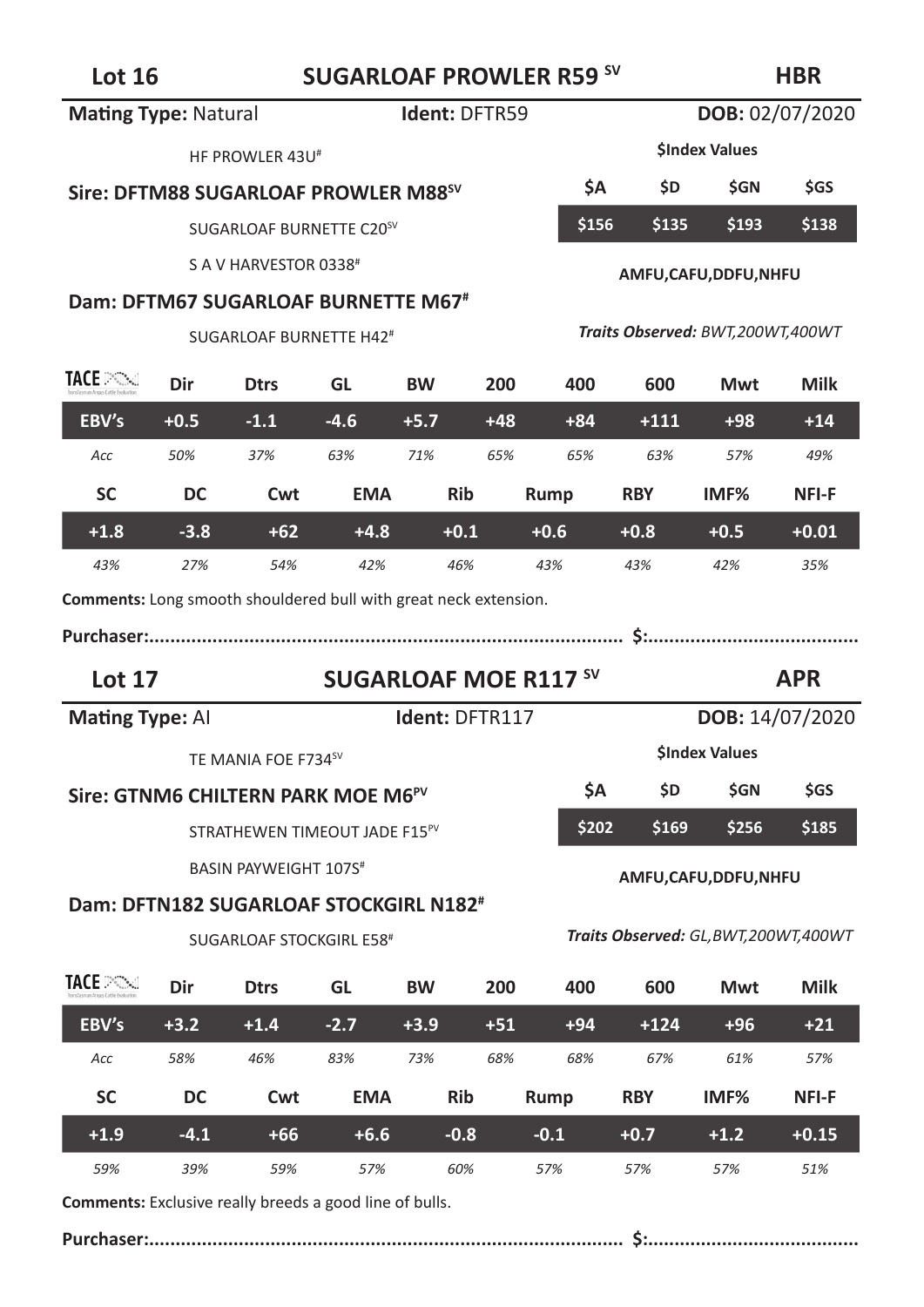| <b>Mating Type: Al</b>                                     |                                     |                                                           |            | Ident: DFTR81  |       |        |            | DOB: 14/07/2020                        |                 |  |  |
|------------------------------------------------------------|-------------------------------------|-----------------------------------------------------------|------------|----------------|-------|--------|------------|----------------------------------------|-----------------|--|--|
|                                                            |                                     | LD CAPITALIST 316 <sup>PV</sup>                           |            |                |       |        |            | <b>SIndex Values</b>                   |                 |  |  |
|                                                            |                                     | Sire: USA18130471 MUSGRAVE 316 EXCLUSIVE <sup>PV</sup>    |            |                |       | ŚΑ     | \$D        | \$GN                                   | \$GS            |  |  |
|                                                            |                                     | MUSGRAVE PRIM LASSIE 163-386#                             |            |                |       | \$200  | \$169      | \$261                                  | \$180           |  |  |
|                                                            |                                     | <b>BASIN PAYWEIGHT 107S#</b>                              |            |                |       |        |            | AMFU, CAFU, DDFU, NHFU                 |                 |  |  |
|                                                            |                                     | Dam: DFTL105 SUGARLOAF WINKIE L105 <sup>sV</sup>          |            |                |       |        |            |                                        |                 |  |  |
|                                                            |                                     | SUGARLOAF WINKIE C176 <sup>#</sup>                        |            |                |       |        |            | Traits Observed: GL, BWT, 200WT, 400WT |                 |  |  |
| TACE POST                                                  | Dir                                 | <b>Dtrs</b>                                               | GL         | <b>BW</b>      | 200   | 400    | 600        | Mwt                                    | Milk            |  |  |
| EBV's                                                      | $+3.2$                              | $+3.4$                                                    | $-4.6$     | $+4.8$         | $+56$ | $+95$  | $+122$     | $+108$                                 | $+14$           |  |  |
| Acc                                                        | 56%                                 | 46%                                                       | 85%        | 74%            | 69%   | 70%    | 68%        | 65%                                    | 60%             |  |  |
| <b>SC</b>                                                  | DC                                  | Cwt                                                       | <b>EMA</b> | <b>Rib</b>     |       | Rump   | <b>RBY</b> | IMF <sub>%</sub>                       | NFI-F           |  |  |
| $+2.4$                                                     | $-2.9$                              | $+72$                                                     | $+5.9$     | $-0.6$         |       | $-1.7$ | $+1.2$     | $+1.6$                                 | $+0.08$         |  |  |
| 64%                                                        | 37%                                 | 63%                                                       | 61%        | 64%            |       | 61%    | 61%        | 60%                                    | 50%             |  |  |
| Comments: Nice deep bull out of really good Payweight cow. |                                     |                                                           |            |                |       |        |            |                                        |                 |  |  |
|                                                            |                                     |                                                           |            |                |       |        |            |                                        |                 |  |  |
|                                                            | <b>SUGARLOAF BEAST MODE R131 SV</b> |                                                           |            |                |       |        |            |                                        |                 |  |  |
| Lot $19$                                                   |                                     |                                                           |            |                |       |        |            |                                        | <b>APR</b>      |  |  |
| <b>Mating Type: Al</b>                                     |                                     |                                                           |            | Ident: DFTR131 |       |        |            |                                        | DOB: 12/07/2020 |  |  |
|                                                            |                                     | G A R PROPHET <sup>SV</sup>                               |            |                |       |        |            | <b>SIndex Values</b>                   |                 |  |  |
|                                                            |                                     | Sire: USA17960722 BALDRIDGE BEAST MODE B074 <sup>PV</sup> |            |                |       | \$Α    | \$D        | \$GN                                   | \$GS            |  |  |
|                                                            |                                     | BALDRIDGE ISABEL Y69 <sup>#</sup>                         |            |                |       | \$247  | \$210      | \$323                                  | \$228           |  |  |
|                                                            |                                     | R B TOUR OF DUTY 177 <sup>PV</sup>                        |            |                |       |        |            | AMFU,CAFU,DD12%,NH2%                   |                 |  |  |
|                                                            |                                     | Dam: DFTN139 SUGARLOAF TOUR OF DUTY N139#                 |            |                |       |        |            |                                        |                 |  |  |
|                                                            |                                     | SUGARLOAF MISSY K173#                                     |            |                |       |        |            | Traits Observed: GL,BWT,200WT,400WT    |                 |  |  |
| TACE POST                                                  | Dir                                 | <b>Dtrs</b>                                               | GL         | <b>BW</b>      | 200   | 400    | 600        | Mwt                                    | Milk            |  |  |
| EBV's                                                      | $+5.6$                              | $+5.5$                                                    | $-5.3$     | $+3.5$         | $+61$ | $+103$ | $+130$     | $+110$                                 | $+16$           |  |  |
| Acc                                                        | 61%                                 | 52%                                                       | 84%        | 73%            | 68%   | 68%    | 66%        | 63%                                    | 61%             |  |  |
| <b>SC</b>                                                  | DC                                  | Cwt                                                       | <b>EMA</b> | <b>Rib</b>     |       | Rump   | <b>RBY</b> | IMF <sub>%</sub>                       | NFI-F           |  |  |
| $+1.9$                                                     | $-4.3$                              | $+72$                                                     | $+6.0$     | $-1.2$         |       | $-1.8$ | $+1.6$     | $+1.8$                                 | $-0.13$         |  |  |

**Comments:** Heifer bull prospect sired by the extremely popular Moe.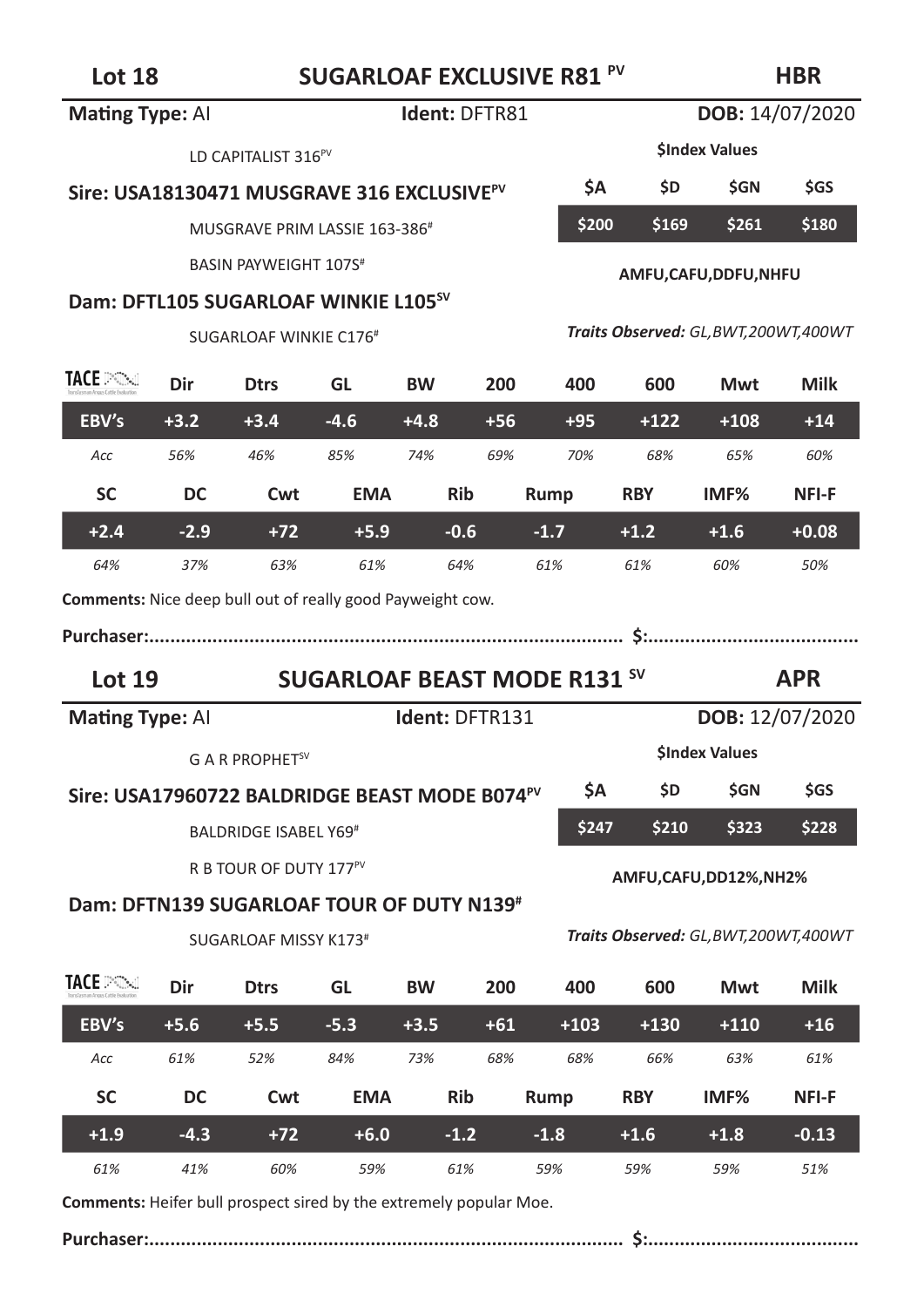# **Lot 20 SUGARLOAF FRANKLIN R86 SV**

#### **HBR**

| <b>Mating Type: Natural</b> |        |                                                                                |                                 | Ident: DFTR86  |       |        |            | DOB: 10/07/2020                  |              |
|-----------------------------|--------|--------------------------------------------------------------------------------|---------------------------------|----------------|-------|--------|------------|----------------------------------|--------------|
|                             |        | TC FRANKLIN 619#                                                               |                                 |                |       |        |            | <b>SIndex Values</b>             |              |
|                             |        | Sire: DFTH9 SUGARLOAF FRANKLIN H9 <sup>sV</sup>                                |                                 |                |       | ŚΑ     | \$D        | \$GN                             | \$GS         |
|                             |        | SUGARLOAF CLEO E19PV                                                           |                                 |                |       | \$198  | \$168      | \$254                            | \$179        |
|                             |        | CONNEALY FINAL PRODUCT <sup>PV</sup>                                           |                                 |                |       |        |            | AMFU, CAFU, DDFU, NHFU           |              |
|                             |        | Dam: DFTJ99 SUGARLOAF BURNETTE J99#                                            |                                 |                |       |        |            |                                  |              |
|                             |        | SUGARLOAF BURNETTTE G27#                                                       |                                 |                |       |        |            | Traits Observed: BWT,200WT,400WT |              |
| TACE POND                   | Dir    | <b>Dtrs</b>                                                                    | GL                              | <b>BW</b>      | 200   | 400    | 600        | Mwt                              | <b>Milk</b>  |
| EBV's                       | $+2.2$ | $+4.1$                                                                         | $-5.6$                          | $+3.7$         | $+52$ | $+89$  | $+114$     | $+96$                            | $+15$        |
| Acc                         | 51%    | 42%                                                                            | 60%                             | 71%            | 63%   | 63%    | 61%        | 56%                              | 51%          |
| <b>SC</b>                   | DC     | Cwt                                                                            | <b>EMA</b>                      | <b>Rib</b>     |       | Rump   | <b>RBY</b> | IMF <sub>%</sub>                 | NFI-F        |
| $+1.7$                      | $-3.8$ | $+66$                                                                          | $+5.8$                          | $-0.7$         |       | $-0.5$ | $+0.8$     | $+1.3$                           | $+0.05$      |
| 46%                         | 32%    | 52%                                                                            | 44%                             | 48%            |       | 45%    | 46%        | 45%                              | 39%          |
|                             |        | Comments: Another heifer bull prospect, brother made \$26G in last years sale. |                                 |                |       |        |            |                                  |              |
| <b>Lot 21</b>               |        |                                                                                | <b>SUGARLOAF JOVIAL R133 SV</b> |                |       |        |            |                                  | <b>APR</b>   |
| <b>Mating Type: Natural</b> |        |                                                                                |                                 | Ident: DFTR133 |       |        |            | DOB: 10/08/2020                  |              |
|                             |        | HINGAIA 469#                                                                   |                                 |                |       |        |            | <b>SIndex Values</b>             |              |
|                             |        | Sire: QRFJ350 RAFF JOVIAL J350 <sup>DV</sup>                                   |                                 |                |       | ŚΑ     | <b>SD</b>  | <b>SGN</b>                       | <b>SGS</b>   |
|                             |        | RAFF BLACKBIRD F14#                                                            |                                 |                |       | \$152  | \$134      | \$188                            | \$134        |
|                             |        | S A V ANGUS VALLEY 1867 <sup>sV</sup>                                          |                                 |                |       |        |            | AMFU, CAFU, DDFU, NHFU           |              |
|                             |        | Dam: DFTL116 SUGARLOAF STOCKGIRL L116 <sup>#</sup>                             |                                 |                |       |        |            |                                  |              |
|                             |        | <b>SUGARLOAF STOCKGIRL H115#</b>                                               |                                 |                |       |        |            | Traits Observed: BWT,200WT,400WT |              |
| TACE POST                   | Dir    | <b>Dtrs</b>                                                                    | GL                              | <b>BW</b>      | 200   | 400    | 600        | Mwt                              | <b>Milk</b>  |
| EBV's                       | $-1.4$ | $-1.6$                                                                         | $-4.9$                          | $+6.0$         | $+51$ | $+95$  | $+125$     | $+119$                           | $+18$        |
| Acc                         | 56%    | 51%                                                                            | 67%                             | 73%            | 68%   | 69%    | 67%        | 64%                              | 60%          |
| <b>SC</b>                   | DC     | Cwt                                                                            | <b>EMA</b>                      | <b>Rib</b>     |       | Rump   | <b>RBY</b> | IMF%                             | <b>NFI-F</b> |
| $+1.9$                      | $-4.6$ | $+71$                                                                          | $+6.2$                          | $+0.2$         |       | $+0.2$ | $+0.7$     | $+0.5$                           | $-0.17$      |

**Comments:** Super quiet big fellow put those extra kilos in your cattle which equals extra dollars.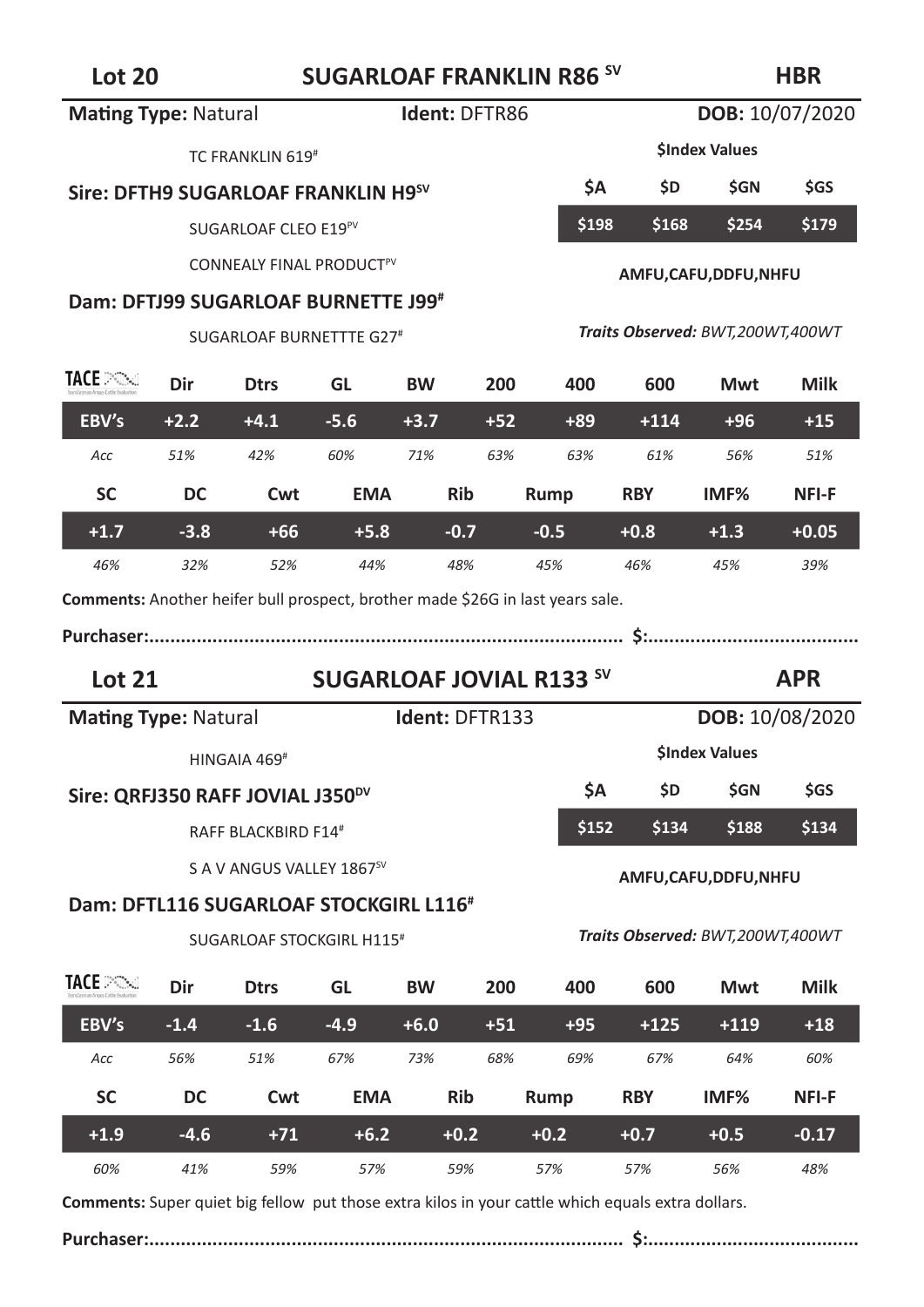# **Lot 22 SUGARLOAF JOVIAL R95 PV**

# **HBR**

|                                                                                                                               | LOT ZZ<br>SUGAKLUAF JUVIAL KYS |                                                        |            |                      |       |                                   |            | прк                                 |                 |  |
|-------------------------------------------------------------------------------------------------------------------------------|--------------------------------|--------------------------------------------------------|------------|----------------------|-------|-----------------------------------|------------|-------------------------------------|-----------------|--|
| <b>Mating Type: ET</b>                                                                                                        |                                |                                                        |            | <b>Ident: DFTR95</b> |       |                                   |            |                                     | DOB: 07/08/2020 |  |
|                                                                                                                               |                                | HINGAIA 469 <sup>#</sup>                               |            |                      |       |                                   |            | <b>SIndex Values</b>                |                 |  |
|                                                                                                                               |                                | Sire: QRFJ350 RAFF JOVIAL J350 <sup>DV</sup>           |            |                      |       | ŚΑ                                | \$D        | \$GN                                | \$GS            |  |
|                                                                                                                               |                                | RAFF BLACKBIRD F14#                                    |            |                      |       | \$135                             | \$115      | \$171                               | \$118           |  |
|                                                                                                                               |                                | ARDROSSAN CONNECTION X15 <sup>SV</sup>                 |            |                      |       |                                   |            | AMFU,CAFU,DDFU,NHFU                 |                 |  |
|                                                                                                                               |                                | Dam: DFTE25 SUGARLOAF CLEO E25 <sup>PV</sup>           |            |                      |       |                                   |            |                                     |                 |  |
|                                                                                                                               |                                | SUGARLOAF CLEO B126 <sup>PV</sup>                      |            |                      |       |                                   |            | Traits Observed: BWT,200WT,400WT    |                 |  |
| TACE PORT                                                                                                                     | Dir                            | <b>Dtrs</b>                                            | GL         | ВW                   | 200   | 400                               | 600        | Mwt                                 | <b>Milk</b>     |  |
| EBV's                                                                                                                         | $-1.1$                         | $-0.8$                                                 | $-3.9$     | $+5.3$               | $+43$ | $+76$                             | $+100$     | $+97$                               | $+17$           |  |
| Acc                                                                                                                           | 58%                            | 55%                                                    | 68%        | 72%                  | 68%   | 68%                               | 69%        | 67%                                 | 65%             |  |
| SC                                                                                                                            | DC                             | Cwt                                                    | <b>EMA</b> | <b>Rib</b>           |       | Rump                              | <b>RBY</b> | IMF <sub>%</sub>                    | <b>NFI-F</b>    |  |
| $+1.7$                                                                                                                        | $-4.7$                         | $+63$                                                  | $+6.5$     | $+0.5$               |       | $+0.2$                            | $+0.5$     | $+0.9$                              | $-0.13$         |  |
| 63%                                                                                                                           | 46%                            | 64%                                                    | 60%        | 64%                  |       | 61%                               | 62%        | 60%                                 | 53%             |  |
| Comments: Longevity here, his dam is 13 year old & in perfect shape, have sold 16 top ET bulls out of her in recent<br>years. |                                |                                                        |            |                      |       |                                   |            |                                     |                 |  |
|                                                                                                                               |                                |                                                        |            |                      |       |                                   |            |                                     |                 |  |
| Lot $23$                                                                                                                      |                                |                                                        |            |                      |       | <b>SUGARLOAF EXCLUSIVE R75 SV</b> |            |                                     | <b>APR</b>      |  |
| <b>Mating Type: All</b>                                                                                                       |                                |                                                        |            | Ident: DFTR75        |       |                                   |            |                                     | DOB: 05/08/2020 |  |
|                                                                                                                               |                                | LD CAPITALIST 316 <sup>PV</sup>                        |            |                      |       |                                   |            | <b>SIndex Values</b>                |                 |  |
|                                                                                                                               |                                | Sire: USA18130471 MUSGRAVE 316 EXCLUSIVE <sup>PV</sup> |            |                      |       | ŚΑ                                | \$D        | <b>SGN</b>                          | <b>SGS</b>      |  |
|                                                                                                                               |                                | MUSGRAVE PRIM LASSIE 163-386#                          |            |                      |       | \$198                             | \$173      | \$252                               | \$179           |  |
|                                                                                                                               |                                | S A V HARVESTOR 0338 <sup>#</sup>                      |            |                      |       |                                   |            | AMFU,CAFU,DDFU,NHFU                 |                 |  |
|                                                                                                                               |                                | Dam: DFTL143 SUGARLOAF STOCKGIRL L143 <sup>#</sup>     |            |                      |       |                                   |            |                                     |                 |  |
|                                                                                                                               |                                | SUGARLOAF STOCKGIRL F140 <sup>#</sup>                  |            |                      |       |                                   |            | Traits Observed: GL,BWT,200WT,400WT |                 |  |
| TACE PORT                                                                                                                     | Dir                            | <b>D</b> trs                                           | GL         | BW                   | 200   | 400                               | 600        | Mwt                                 | <b>Milk</b>     |  |
| EBV's                                                                                                                         | $+0.9$                         | $+3.0$                                                 | $-3.5$     | $+5.8$               | $+57$ | $+101$                            | $+128$     | $+112$                              | $+16$           |  |
| Acc                                                                                                                           | 56%                            | 44%                                                    | 85%        | 74%                  | 69%   | 69%                               | 68%        | 61%                                 | 57%             |  |
| SC                                                                                                                            | DC                             | Cwt                                                    | <b>EMA</b> | <b>Rib</b>           |       | Rump                              | <b>RBY</b> | IMF <sub>%</sub>                    | NFI-F           |  |
| $+2.3$                                                                                                                        | $-3.2$                         | $+76$                                                  | $+6.7$     | $+0.5$               |       | $+0.3$                            | $+1.0$     | $+1.1$                              | $+0.12$         |  |

**Comments:** Heavy made bull his dam is a siser to the top priced bull in our 2019 sale who sold for \$44,000.

*60% 34% 59% 56% 59% 56% 55% 55% 45%*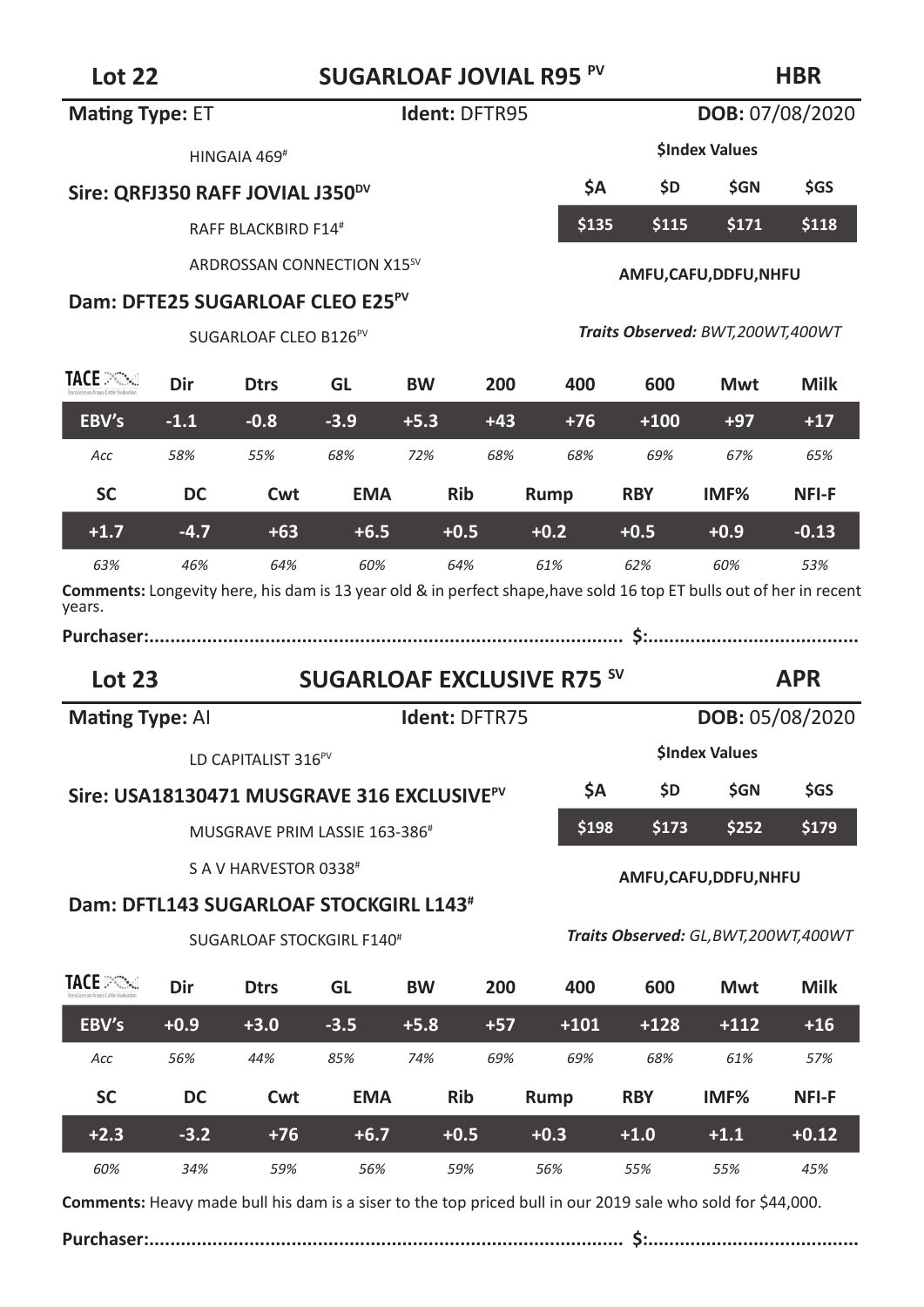# Lot 24 **SUGARLOAF PAYWEIGHT R179 <sup>SV</sup> Mating Type: Natural 1dent: DFTR179 <b>DOB:** 28/08/2020

**APR**

|                                                                     |        | BASIN PAYWEIGHT 107S <sup>#</sup>                     |                                     |           |                |                                     |                     | <b>SIndex Values</b>             |            |  |  |
|---------------------------------------------------------------------|--------|-------------------------------------------------------|-------------------------------------|-----------|----------------|-------------------------------------|---------------------|----------------------------------|------------|--|--|
|                                                                     |        | Sire: DFTP3 SUGARLOAF PAYWEIGHT P3 <sup>PV</sup>      |                                     |           |                | \$Α                                 | \$D.                | <b>SGN</b>                       | \$GS       |  |  |
|                                                                     |        | SUGARLOAF BURNETTE H24SV                              |                                     |           |                | \$175                               | \$152               | \$224                            | \$158      |  |  |
|                                                                     |        | R B TOUR OF DUTY 177 <sup>PV</sup>                    |                                     |           |                |                                     |                     |                                  |            |  |  |
|                                                                     |        | Dam: DFTM179 SUGARLOAF FOXY M179#                     |                                     |           |                |                                     | AMFU,CAFU,DDFU,NHFU |                                  |            |  |  |
|                                                                     |        | SUGARLOAF FOXY E118SV                                 |                                     |           |                |                                     |                     | Traits Observed: BWT,200WT,400WT |            |  |  |
| TACE POST                                                           | Dir    | <b>Dtrs</b>                                           | GL                                  | <b>BW</b> | 200            | 400                                 | 600                 | Mwt                              | Milk       |  |  |
| EBV's                                                               | $+0.1$ | $-0.9$                                                | $-4.1$                              | $+5.4$    | $+50$          | $+95$                               | $+125$              | $+115$                           | $+17$      |  |  |
| Acc                                                                 | 49%    | 40%                                                   | 60%                                 | 70%       | 63%            | 64%                                 | 62%                 | 57%                              | 53%        |  |  |
| <b>SC</b>                                                           | DC     | Cwt                                                   | <b>EMA</b>                          |           | <b>Rib</b>     | Rump                                | <b>RBY</b>          | IMF%                             | NFI-F      |  |  |
| $+1.4$                                                              | $-2.8$ | $+72$                                                 | $+6.6$                              |           | $-2.3$         | $-2.7$                              | $+2.5$              | $+1.2$                           | $+0.08$    |  |  |
| 50%                                                                 | 33%    | 54%                                                   | 49%                                 |           | 53%            | 50%                                 | 51%                 | 49%                              | 42%        |  |  |
| <b>Comments:</b> Lovely long smooth thick bull with great backline. |        |                                                       |                                     |           |                |                                     |                     |                                  |            |  |  |
|                                                                     |        |                                                       |                                     |           |                |                                     |                     |                                  |            |  |  |
| <b>Lot 25</b>                                                       |        |                                                       |                                     |           |                | <b>SUGARLOAF CAPITILIST R158 PV</b> |                     |                                  | <b>HBR</b> |  |  |
| <b>Mating Type: Natural</b>                                         |        |                                                       |                                     |           | Ident: DFTR158 |                                     |                     | <b>DOB: 10/08/2020</b>           |            |  |  |
|                                                                     |        | LD CAPITALIST 316 <sup>PV</sup>                       |                                     |           |                |                                     |                     | <b>SIndex Values</b>             |            |  |  |
|                                                                     |        | Sire: DFTP187 SUGARLOAF CAPITILIST P187 <sup>SV</sup> |                                     |           |                | \$Α                                 | \$D.                | <b>SGN</b>                       | <b>SGS</b> |  |  |
|                                                                     |        |                                                       |                                     |           |                |                                     |                     |                                  |            |  |  |
|                                                                     |        |                                                       | SUGARLOAF WINKIE E100 <sup>PV</sup> |           |                | \$181                               | \$157               | \$229                            | \$162      |  |  |
|                                                                     |        | VERMILION PAYWEIGHT J847#                             |                                     |           |                |                                     |                     |                                  |            |  |  |
|                                                                     |        | Dam: DFTF91 SUGARLOAF PRIDE F91 <sup>SV</sup>         |                                     |           |                |                                     |                     | AMFU,CAFU,DDFU,NHFU              |            |  |  |
|                                                                     |        | SUGARLOAF PRIDE B181PV                                |                                     |           |                |                                     |                     | Traits Observed: BWT,200WT,400WT |            |  |  |
| <b>TACE</b> PONE                                                    | Dir    | <b>Dtrs</b>                                           | GL                                  | <b>BW</b> | 200            | 400                                 | 600                 | Mwt                              | Milk       |  |  |
| EBV's                                                               | $+3.6$ | $+0.5$                                                | $-4.9$                              | $+4.8$    | $+49$          | $+88$                               | $+113$              | $+94$                            | $+18$      |  |  |

| 51%                                             | 35% | 55% | 50% | 54% | 51% | 52% | 50% | 43% |
|-------------------------------------------------|-----|-----|-----|-----|-----|-----|-----|-----|
| <b>Comments:</b> Good heavy boned correct bull. |     |     |     |     |     |     |     |     |

### **Purchaser:.......................................................................................... \$:........................................**

**SC DC Cwt EMA Rib Rump RBY IMF% NFI-F +2.0 -4.5 +69 +5.3 +0.5 -0.8 +0.9 +1.1 +0.03**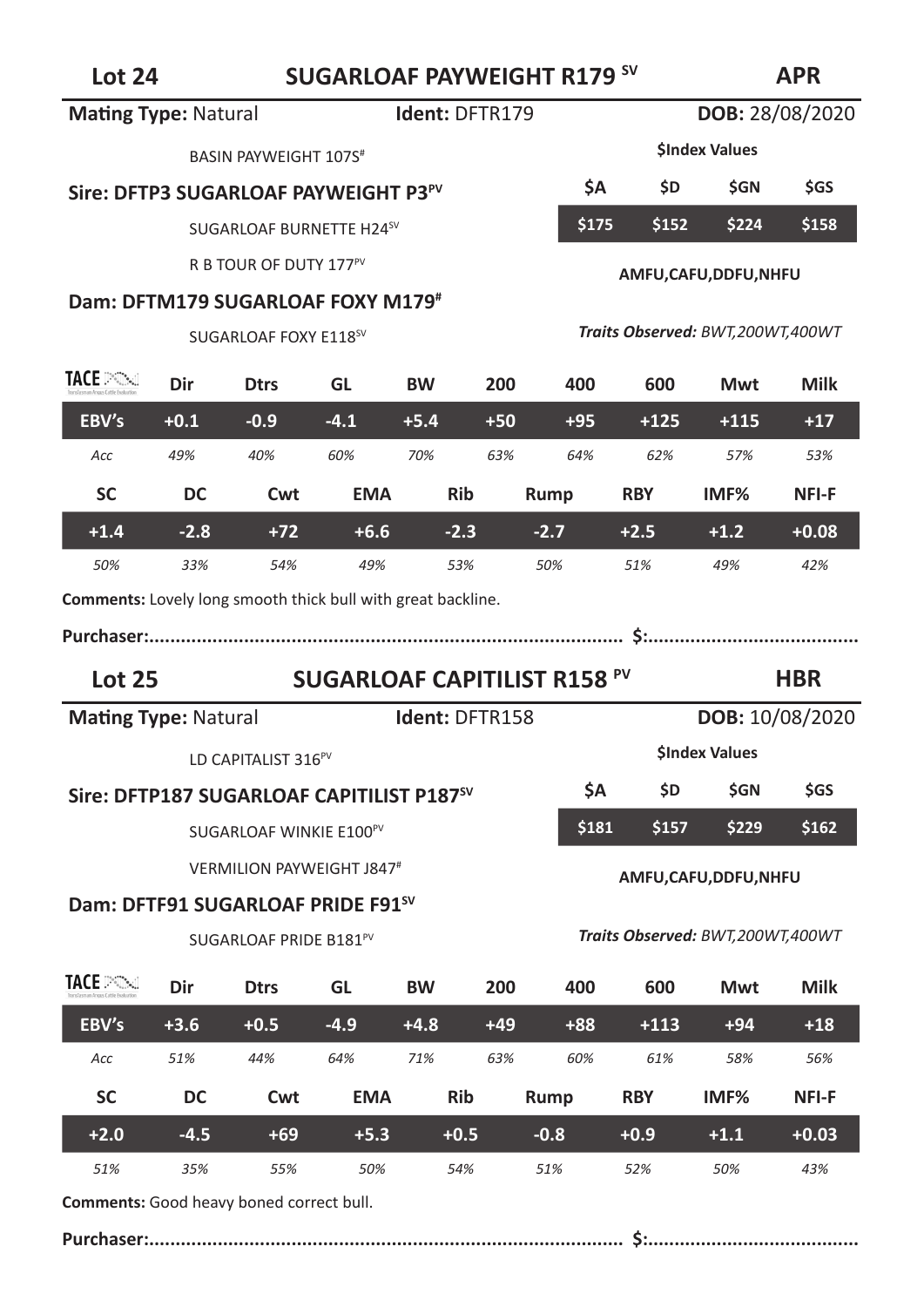# Lot 26 **SUGARLOAF MOE R126<sup>SV</sup>**

### **HBR**

| <b>Mating Type: Al</b>      |        |                                                   |            | Ident: DFTR126 |       |                                   |                                        | DOB: 04/08/2020      |                        |
|-----------------------------|--------|---------------------------------------------------|------------|----------------|-------|-----------------------------------|----------------------------------------|----------------------|------------------------|
|                             |        | TE MANIA FOE F734 <sup>SV</sup>                   |            |                |       |                                   |                                        | <b>SIndex Values</b> |                        |
|                             |        | Sire: GTNM6 CHILTERN PARK MOE M6 <sup>PV</sup>    |            |                |       | ŚА                                | \$D.                                   | \$GN                 | \$GS                   |
|                             |        | STRATHEWEN TIMEOUT JADE F15 <sup>PV</sup>         |            |                |       | \$221                             | \$189                                  | \$278                | \$204                  |
|                             |        | V A R GENERATION 2100 <sup>PV</sup>               |            |                |       |                                   |                                        | AMFU,CAFU,DDFU,NHFU  |                        |
|                             |        | Dam: DFTN117 SUGARLOAF BURNETTE N117#             |            |                |       |                                   |                                        |                      |                        |
|                             |        | SUGARLOAF BURNETTE D136 <sup>sV</sup>             |            |                |       |                                   | Traits Observed: GL, BWT, 200WT, 400WT |                      |                        |
| TACE POST                   | Dir    | <b>Dtrs</b>                                       | GL         | <b>BW</b>      | 200   | 400                               | 600                                    | Mwt                  | Milk                   |
| EBV's                       | $+5.8$ | $+2.3$                                            | $-2.9$     | $+3.6$         | $+51$ | $+97$                             | $+125$                                 | $+90$                | $+21$                  |
| Acc                         | 59%    | 49%                                               | 83%        | 73%            | 68%   | 69%                               | 67%                                    | 62%                  | 58%                    |
| <b>SC</b>                   | DC     | Cwt                                               | <b>EMA</b> | <b>Rib</b>     |       | Rump                              | <b>RBY</b>                             | IMF <sub>%</sub>     | <b>NFI-F</b>           |
| $+1.8$                      | $-3.8$ | $+65$                                             | $+7.6$     | $-0.9$         |       | $-0.8$                            | $+1.3$                                 | $+1.4$               | $+0.18$                |
| 60%                         | 41%    | 60%                                               | 58%        | 61%            |       | 58%                               | 58%                                    | 58%                  | 52%                    |
|                             |        |                                                   |            |                |       |                                   |                                        |                      |                        |
| <b>Lot 27</b>               |        |                                                   |            |                |       | <b>SUGARLOAF IDENTITY R122 PV</b> |                                        |                      | <b>APR</b>             |
| <b>Mating Type: Natural</b> |        |                                                   |            | Ident: DFTR122 |       |                                   |                                        |                      | <b>DOB: 30/08/2020</b> |
|                             |        | KOUPALS B&B IDENTITYSV                            |            |                |       |                                   |                                        | <b>SIndex Values</b> |                        |
|                             |        | Sire: DFTP87 SUGARLOAF IDENTITY P87 <sup>SV</sup> |            |                |       | ŚА                                | <b>SD</b>                              | <b>SGN</b>           | <b>SGS</b>             |
|                             |        | SUGARLOAF STOCKGIRL K14#                          |            |                |       | \$165                             | \$147                                  | \$207                | \$146                  |
|                             |        | S A V HARVESTOR 0338 <sup>#</sup>                 |            |                |       |                                   |                                        |                      |                        |
|                             |        | Dam: DFTK20 SUGARLOAF STOCKGIRL K20 <sup>sv</sup> |            |                |       |                                   |                                        | AMFU,CA2%,DDFU,NHFU  |                        |
|                             |        | SUGARLOAF STOCKGIRL E140 <sup>SV</sup>            |            |                |       |                                   | Traits Observed: BWT,200WT,400WT       |                      |                        |
| TACE POST                   | Dir    | <b>Dtrs</b>                                       | GL         | <b>BW</b>      | 200   | 400                               | 600                                    | Mwt                  | Milk                   |
| EBV's                       | $-5.3$ | $+0.2$                                            | $-3.1$     | $+6.5$         | $+55$ | $+92$                             | $+118$                                 | $+103$               | $+14$                  |
| Acc                         | 50%    | 41%                                               | 64%        | 70%            | 64%   | 65%                               | 63%                                    | 58%                  | 54%                    |
| <b>SC</b>                   | DC     | Cwt                                               | <b>EMA</b> | <b>Rib</b>     |       | Rump                              | <b>RBY</b>                             | IMF%                 | <b>NFI-F</b>           |
| $+1.8$                      | $-2.4$ | $+68$                                             | $+6.7$     | $-0.4$         |       | $-0.1$                            | $+1.7$                                 | $+0.1$               | $-0.24$                |

**Comments:** Out of great Harvestor/Stockman cow who is super stout & a great milker.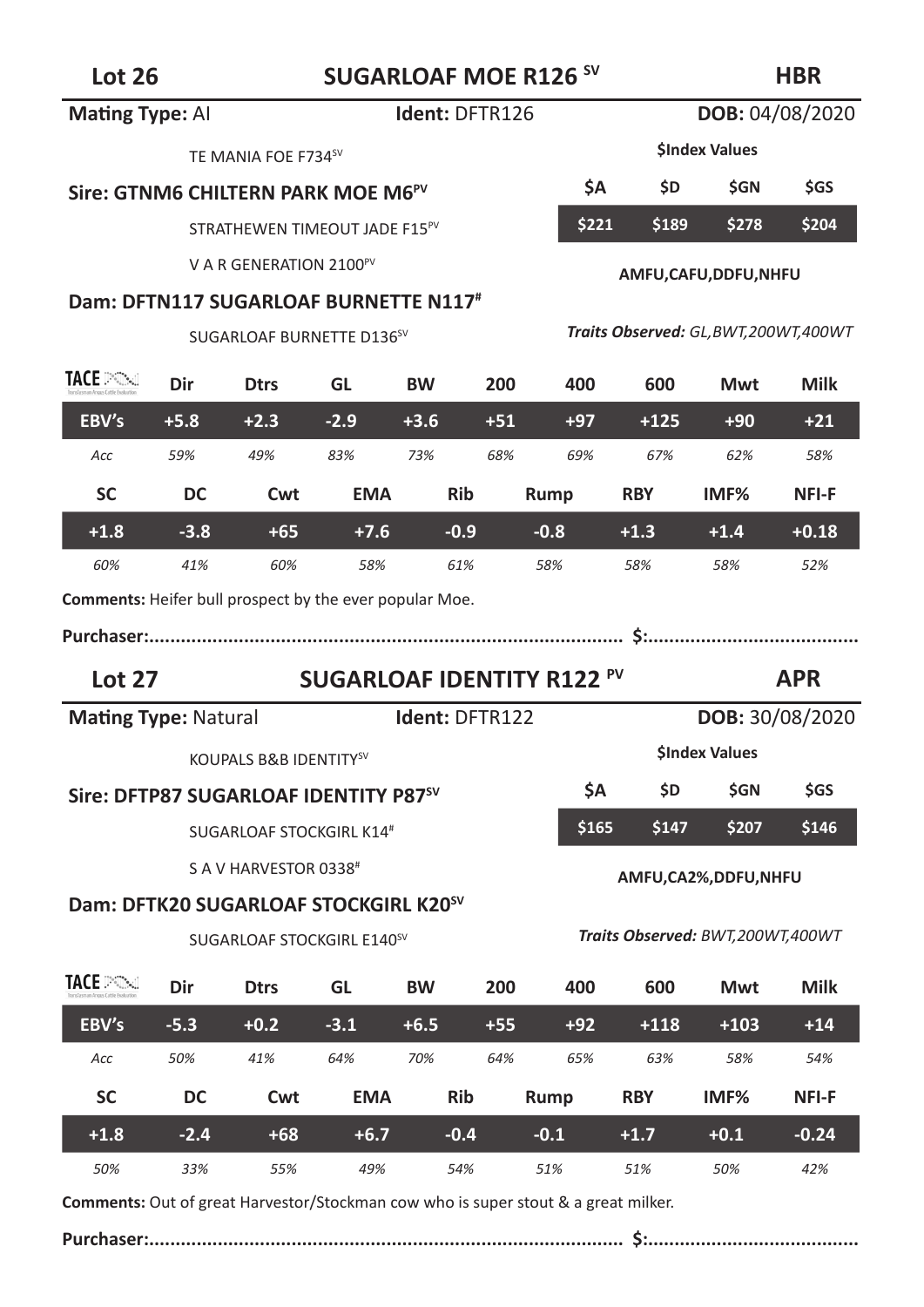# **Lot 28 SUGARLOAF TIMELESS R94 SV**

### **APR**

| <b>Mating Type: Natural</b>                                   |        |                                                    |            | Ident: DFTR94                  |       |        |                                        |                      | DOB: 16/04/2020 |
|---------------------------------------------------------------|--------|----------------------------------------------------|------------|--------------------------------|-------|--------|----------------------------------------|----------------------|-----------------|
|                                                               |        | WMR TIMELESS 458#                                  |            |                                |       |        |                                        | <b>SIndex Values</b> |                 |
|                                                               |        | Sire: DFTN14 SUGARLOAF TIMELESS N14 <sup>SV</sup>  |            |                                |       | ŚΑ     | ŚD.                                    | \$GN                 | \$GS            |
|                                                               |        | SUGARLOAF STOCKGIRL E57#                           |            |                                |       | \$154  | \$132                                  | \$201                | \$135           |
|                                                               |        | RENNYLEA 458N ELVIS E307SV                         |            |                                |       |        |                                        | AMFU,CA2%,DD2%,NHFU  |                 |
|                                                               |        | Dam: DFTK170 SUGARLOAF HENRIETTA K170#             |            |                                |       |        |                                        |                      |                 |
|                                                               |        | SUGARLOAF HENRIETTA E143 <sup>#</sup>              |            |                                |       |        | Traits Observed: BWT,200WT,600WT       |                      |                 |
| TACE PORT                                                     | Dir    | <b>Dtrs</b>                                        | GL         | <b>BW</b>                      | 200   | 400    | 600                                    | Mwt                  | Milk            |
| EBV's                                                         | $-7.3$ | $+0.2$                                             | $-2.9$     | $+5.9$                         | $+47$ | $+87$  | $+109$                                 | $+95$                | $+11$           |
| Acc                                                           | 46%    | 39%                                                | 61%        | 61%                            | 56%   | 55%    | 54%                                    | 52%                  | 49%             |
| <b>SC</b>                                                     | DC     | Cwt                                                | <b>EMA</b> | <b>Rib</b>                     |       | Rump   | <b>RBY</b>                             | IMF%                 | NFI-F           |
| $+1.5$                                                        | $-3.6$ | $+63$                                              | $+3.2$     | $+0.5$                         |       | $+1.2$ | $-0.1$                                 | $+1.7$               | $-0.13$         |
| 46%                                                           | 31%    | 49%                                                | 44%        | 47%                            |       | 45%    | 45%                                    | 44%                  | 38%             |
| <b>Comments:</b> Deep bull whose sire is a real meat machine. |        |                                                    |            |                                |       |        |                                        |                      |                 |
|                                                               |        |                                                    |            |                                |       |        |                                        |                      |                 |
| <b>Lot 29</b>                                                 |        |                                                    |            | <b>SUGARLOAF JOVIAL R64 SV</b> |       |        |                                        |                      |                 |
|                                                               |        |                                                    |            |                                |       |        |                                        |                      | <b>HBR</b>      |
| <b>Mating Type: Al</b>                                        |        |                                                    |            | Ident: DFTR64                  |       |        |                                        |                      | DOB: 15/07/2020 |
|                                                               |        | HINGAIA 469#                                       |            |                                |       |        |                                        | <b>SIndex Values</b> |                 |
|                                                               |        | Sire: QRFJ350 RAFF JOVIAL J350 <sup>DV</sup>       |            |                                |       | \$Α    | \$D.                                   | \$GN                 | \$GS            |
|                                                               |        | RAFF BLACKBIRD F14#                                |            |                                |       | \$137  | \$115                                  | \$172                | \$120           |
|                                                               |        | S A V ANGUS VALLEY 1867 <sup>sv</sup>              |            |                                |       |        |                                        |                      |                 |
|                                                               |        | Dam: DFTL121 SUGARLOAF HENRIETTA L121 <sup>#</sup> |            |                                |       |        |                                        | AMFU,CAFU,DDFU,NHFU  |                 |
|                                                               |        | SUGARLOAF HENRIETTA H87SV                          |            |                                |       |        | Traits Observed: GL, BWT, 200WT, 400WT |                      |                 |
| TACE POST                                                     | Dir    | <b>Dtrs</b>                                        | GL         | <b>BW</b>                      | 200   | 400    | 600                                    | Mwt                  | Milk            |
| EBV's                                                         | $-0.9$ | $-1.0$                                             | $-5.6$     | $+5.5$                         | $+47$ | $+83$  | $+114$                                 | +111                 | $+17$           |
| Acc                                                           | 57%    | 51%                                                | 84%        | 73%                            | 69%   | 69%    | 68%                                    | 64%                  | 61%             |
| <b>SC</b>                                                     | DC     | Cwt                                                | <b>EMA</b> | <b>Rib</b>                     |       | Rump   | <b>RBY</b>                             | IMF%                 | <b>NFI-F</b>    |
| $+1.1$                                                        | -4.8   | $+65$                                              | $+6.1$     | $+0.4$                         |       | $-0.2$ | $+0.5$                                 | $+0.6$               | $-0.23$         |

**Comments:** Good hindquartered soft easy doing bull.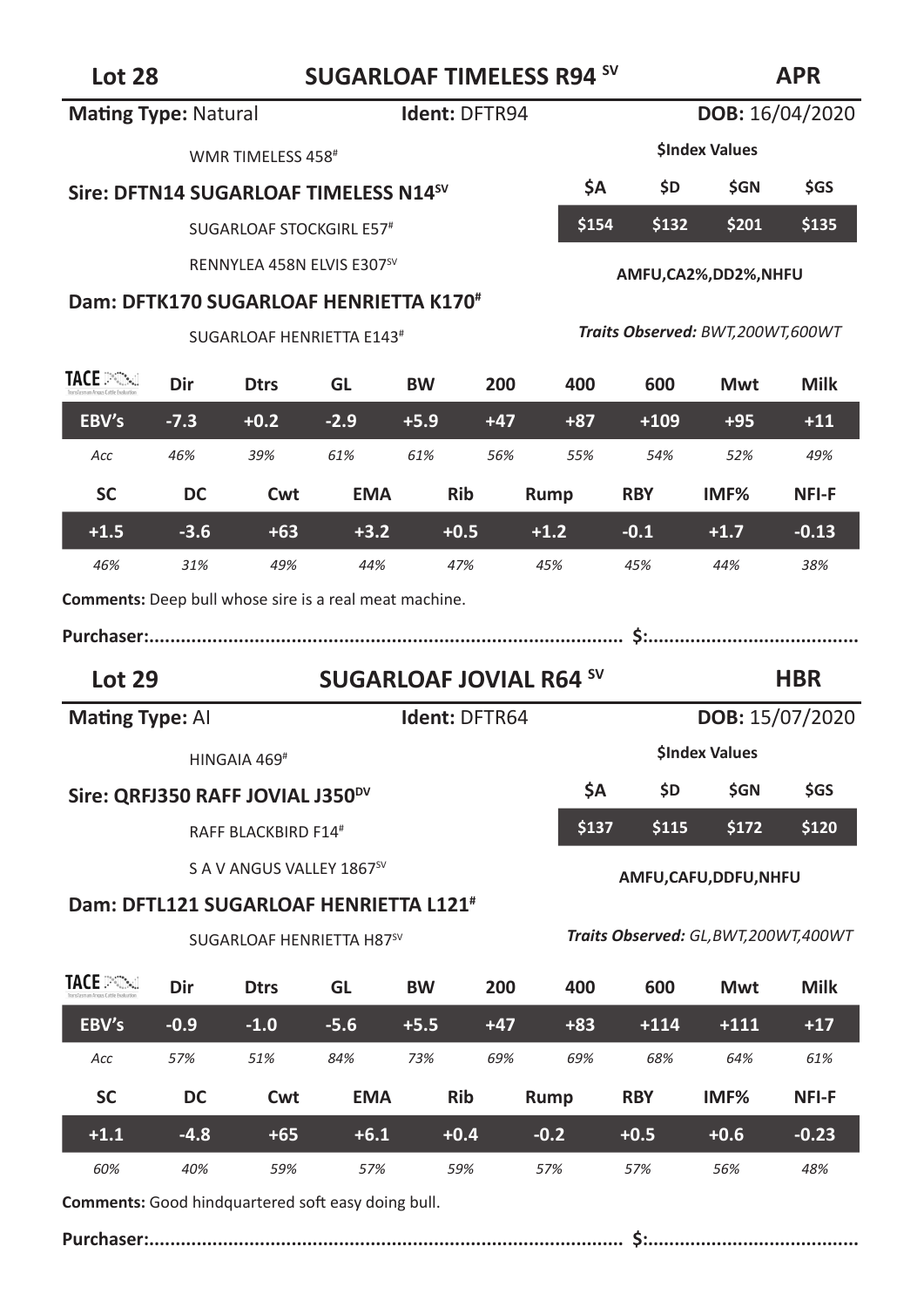# Lot 30 **SUGARLOAF MOE R129 SV**

### **HBR**

| <b>Mating Type: Al</b>      |        |                                                               |                                    | Ident: DFTR129 |       |        |            | DOB: 12/07/2020                        |             |
|-----------------------------|--------|---------------------------------------------------------------|------------------------------------|----------------|-------|--------|------------|----------------------------------------|-------------|
|                             |        | TE MANIA FOE F734 <sup>SV</sup>                               |                                    |                |       |        |            | <b>SIndex Values</b>                   |             |
|                             |        | Sire: GTNM6 CHILTERN PARK MOE M6 <sup>PV</sup>                |                                    |                |       | ŚА     | \$D.       | \$GN                                   | <b>SGS</b>  |
|                             |        | STRATHEWEN TIMEOUT JADE F15PV                                 |                                    |                |       | \$227  | \$187      | \$292                                  | \$210       |
|                             |        | V A R GENERATION 2100 <sup>PV</sup>                           |                                    |                |       |        |            |                                        |             |
|                             |        | Dam: DFTN147 SUGARLOAF WINKIE N147#                           |                                    |                |       |        |            | AMFU,CAFU,DDFU,NHFU                    |             |
|                             |        | SUGARLOAF WINKIE J194#                                        |                                    |                |       |        |            | Traits Observed: GL, BWT, 200WT, 400WT |             |
| TACE POST                   | Dir    | <b>Dtrs</b>                                                   | GL                                 | <b>BW</b>      | 200   | 400    | 600        | Mwt                                    | <b>Milk</b> |
| EBV's                       | $+5.9$ | $+3.9$                                                        | $-3.2$                             | $+3.2$         | $+52$ | $+91$  | $+119$     | $+87$                                  | $+19$       |
| Acc                         | 59%    | 48%                                                           | 83%                                | 72%            | 67%   | 67%    | 65%        | 61%                                    | 58%         |
| <b>SC</b>                   | DC     | Cwt                                                           | <b>EMA</b>                         | <b>Rib</b>     |       | Rump   | <b>RBY</b> | IMF%                                   | NFI-F       |
| $+1.9$                      | $-3.3$ | $+63$                                                         | $+8.2$                             | $-0.5$         |       | $-0.6$ | $+1.1$     | $+1.6$                                 | $+0.20$     |
| 60%                         | 40%    | 59%                                                           | 57%                                | 61%            |       | 58%    | 58%        | 58%                                    | 52%         |
|                             |        | Comments: Heifer bull prospect with good length & very quiet. |                                    |                |       |        |            |                                        |             |
|                             |        |                                                               |                                    |                |       |        |            |                                        |             |
|                             |        |                                                               |                                    |                |       |        |            |                                        |             |
| <b>Lot 31</b>               |        |                                                               | <b>SUGARLOAF IDENTITIY R134 SV</b> |                |       |        |            |                                        | <b>APR</b>  |
| <b>Mating Type: Natural</b> |        |                                                               |                                    | Ident: DFTR134 |       |        |            | DOB: 24/08/2020                        |             |
|                             |        | KOUPALS B&B IDENTITY <sup>SV</sup>                            |                                    |                |       |        |            | <b>SIndex Values</b>                   |             |
|                             |        | Sire: DFTP87 SUGARLOAF IDENTITY P87 <sup>sv</sup>             |                                    |                |       | \$A    | \$D.       | \$GN                                   | \$GS        |
|                             |        | SUGARLOAF STOCKGIRL K14#                                      |                                    |                |       | \$197  | \$169      | \$253                                  | \$179       |
|                             |        | MILWILLAH GATSBY G279 <sup>PV</sup>                           |                                    |                |       |        |            |                                        |             |
|                             |        | Dam: DFTK82 SUGARLOAF HENRIETTE K82 <sup>sV</sup>             |                                    |                |       |        |            | AMFU, CAFU, DDFU, NHFU                 |             |
|                             |        | SUGARLOAF HENRIETTE E147 <sup>E</sup>                         |                                    |                |       |        |            | Traits Observed: BWT,200WT,400WT       |             |
| TACE POST                   | Dir    | <b>Dtrs</b>                                                   | GL                                 | <b>BW</b>      | 200   | 400    | 600        | Mwt                                    | Milk        |
| EBV's                       | $-2.2$ | $-2.7$                                                        | $-4.2$                             | $+5.3$         | $+52$ | $+93$  | $+118$     | $+97$                                  | $+18$       |
| Acc                         | 51%    | 43%                                                           | 61%                                | 71%            | 64%   | 64%    | 62%        | 58%                                    | 55%         |
| <b>SC</b>                   | DC     | Cwt                                                           | <b>EMA</b>                         | <b>Rib</b>     |       | Rump   | <b>RBY</b> | IMF%                                   | NFI-F       |
| $+1.8$                      | $-4.4$ | $+72$                                                         | $+8.1$                             | $-0.3$         |       | $-0.7$ | $+1.4$     | $+1.4$                                 | $-0.02$     |

**Comments:** Long bull out of outstanding cow.

|--|--|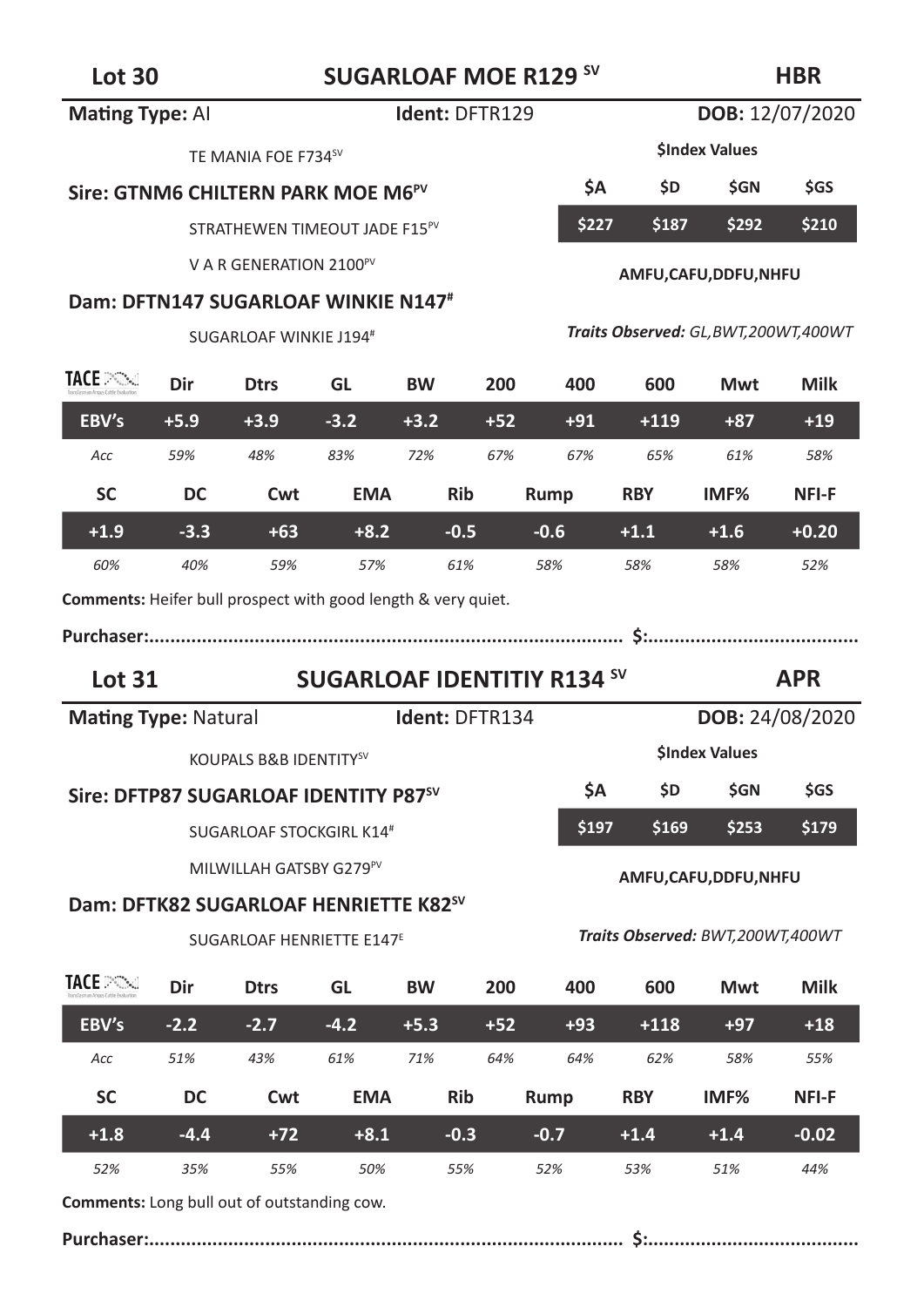# Lot 32 **SUGARLOAF EXCLUSIVE R149<sup>PV</sup>**

### **HBR**

| <b>Mating Type: ET</b>                                                                    |        |                                                        |            | Ident: DFTR149 |       |                                   |            |                                  | DOB: 05/09/2020 |
|-------------------------------------------------------------------------------------------|--------|--------------------------------------------------------|------------|----------------|-------|-----------------------------------|------------|----------------------------------|-----------------|
|                                                                                           |        | LD CAPITALIST 316 <sup>PV</sup>                        |            |                |       |                                   |            | <b>SIndex Values</b>             |                 |
|                                                                                           |        | Sire: USA18130471 MUSGRAVE 316 EXCLUSIVE <sup>PV</sup> |            |                |       | \$А                               | <b>SD</b>  | <b>SGN</b>                       | <b>SGS</b>      |
|                                                                                           |        | MUSGRAVE PRIM LASSIE 163-386 <sup>#</sup>              |            |                |       | \$204                             | \$175      | \$262                            | \$185           |
|                                                                                           |        | MOHNEN DYNAMITE 1356#                                  |            |                |       |                                   |            | AMFU, CAFU, DDFU, NHFU           |                 |
|                                                                                           |        | Dam: DFTH24 SUGARLOAF BURNETTE H24 <sup>SV</sup>       |            |                |       |                                   |            |                                  |                 |
|                                                                                           |        | SUGARLOAF BURNETTE D136 <sup>SV</sup>                  |            |                |       |                                   |            | Traits Observed: BWT,200WT,400WT |                 |
| TACE POST                                                                                 | Dir    | <b>Dtrs</b>                                            | GL         | <b>BW</b>      | 200   | 400                               | 600        | Mwt                              | Milk            |
| EBV's                                                                                     | $+3.4$ | $+3.0$                                                 | $-3.2$     | $+4.3$         | $+51$ | $+92$                             | $+116$     | $+92$                            | $+16$           |
| Acc                                                                                       | 58%    | 49%                                                    | 71%        | 72%            | 70%   | 70%                               | 70%        | 67%                              | 64%             |
| <b>SC</b>                                                                                 | DC     | Cwt                                                    | <b>EMA</b> | <b>Rib</b>     |       | Rump                              | <b>RBY</b> | IMF%                             | NFI-F           |
| $+1.2$                                                                                    | $-3.1$ | $+68$                                                  | $+5.1$     | $-0.3$         |       | $-0.9$                            | $+1.1$     | $+1.4$                           | $+0.03$         |
| 65%                                                                                       | 41%    | 64%                                                    | 61%        | 65%            |       | 62%                               | 62%        | 61%                              | 52%             |
| Comments: Extra good travelling bull to get around large paddocks his dam is a donor cow. |        |                                                        |            |                |       |                                   |            |                                  |                 |
|                                                                                           |        |                                                        |            |                |       |                                   |            |                                  |                 |
|                                                                                           |        |                                                        |            |                |       |                                   |            |                                  |                 |
| <b>Lot 33</b>                                                                             |        |                                                        |            |                |       | <b>SUGARLOAF TIMELESS R161 SV</b> |            |                                  | <b>APR</b>      |
| <b>Mating Type: Natural</b>                                                               |        |                                                        |            | Ident: DFTR161 |       |                                   |            |                                  | DOB: 10/09/2020 |
|                                                                                           |        | WMR TIMELESS 458#                                      |            |                |       |                                   |            | <b>SIndex Values</b>             |                 |
|                                                                                           |        | Sire: DFTN14 SUGARLOAF TIMELESS N14 <sup>sV</sup>      |            |                |       | ŚΑ                                | \$D.       | \$GN                             | <b>SGS</b>      |
|                                                                                           |        | SUGARLOAF STOCKGIRL E57#                               |            |                |       | \$156                             | \$134      | \$199                            | \$138           |
|                                                                                           |        | SITZ NEW DESIGN 458N#                                  |            |                |       |                                   |            |                                  |                 |
|                                                                                           |        | Dam: DFTG22 SUGARLOAF CLEO G22 <sup>#</sup>            |            |                |       |                                   |            | AMFU,CA3%,DD25%,NHFU             |                 |
|                                                                                           |        | SUGARLOAF BURNETTE D80 <sup>#</sup>                    |            |                |       |                                   |            | Traits Observed: BWT,200WT       |                 |
| TACE PORT                                                                                 | Dir    | <b>Dtrs</b>                                            | GL         | <b>BW</b>      | 200   | 400                               | 600        | Mwt                              | Milk            |
| EBV's                                                                                     | $-6.7$ | $+0.5$                                                 | $-3.8$     | $+6.1$         | $+50$ | $+89$                             | $+115$     | $+103$                           | $+13$           |
| Acc                                                                                       | 51%    | 42%                                                    | 62%        | 71%            | 63%   | 59%                               | 58%        | 56%                              | 51%             |
| <b>SC</b>                                                                                 | DC     | Cwt                                                    | <b>EMA</b> | <b>Rib</b>     |       | Rump                              | <b>RBY</b> | IMF%                             | NFI-F           |
| $+2.0$                                                                                    | $-3.1$ | $+65$                                                  | $+4.4$     | $+0.1$         |       | $+0.7$                            | $+0.9$     | $+0.9$                           | $-0.24$         |

**Comments:** From a cow family of older proven genetics.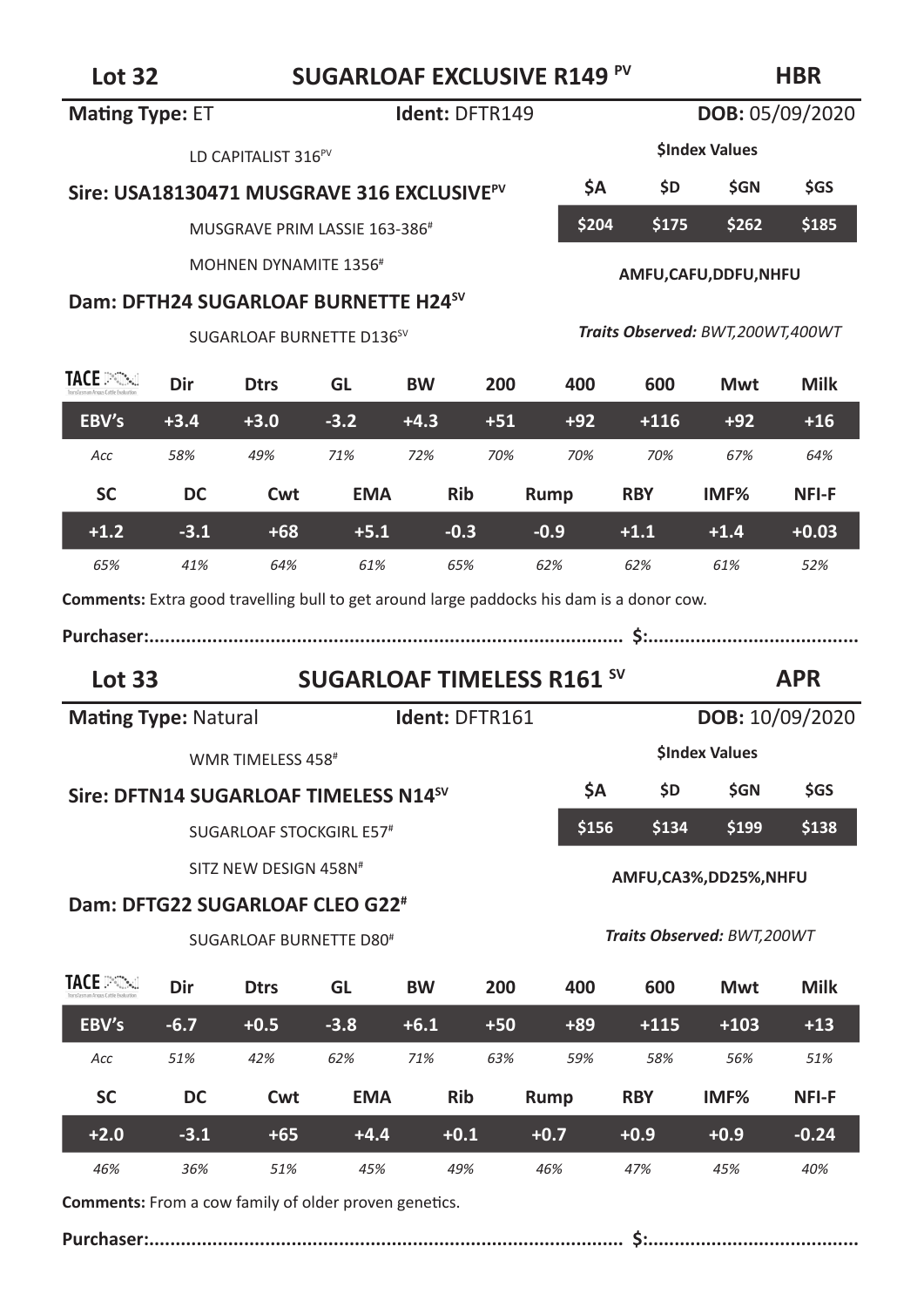| <b>Lot 34</b>                                                                                  |        |                                                        |            | <b>SUGARLOAF JOVIAL R90 PV</b>    |       |        |            |                                        | HBR         |
|------------------------------------------------------------------------------------------------|--------|--------------------------------------------------------|------------|-----------------------------------|-------|--------|------------|----------------------------------------|-------------|
| <b>Mating Type: ET</b>                                                                         |        |                                                        |            | Ident: DFTR90                     |       |        |            | DOB: 06/08/2020                        |             |
|                                                                                                |        | HINGAIA 469 <sup>#</sup>                               |            |                                   |       |        |            | <b>SIndex Values</b>                   |             |
|                                                                                                |        | Sire: QRFJ350 RAFF JOVIAL J350 <sup>DV</sup>           |            |                                   |       | ŚА     | \$D        | \$GN                                   | \$GS        |
|                                                                                                |        | RAFF BLACKBIRD F14#                                    |            |                                   |       | \$145  | \$123      | \$183                                  | \$127       |
|                                                                                                |        | ARDROSSAN CONNECTION X15 <sup>SV</sup>                 |            |                                   |       |        |            | AMFU, CAFU, DDFU, NHFU                 |             |
|                                                                                                |        | Dam: DFTE25 SUGARLOAF CLEO E25 <sup>PV</sup>           |            |                                   |       |        |            |                                        |             |
|                                                                                                |        | SUGARLOAF CLEO B126 <sup>PV</sup>                      |            |                                   |       |        |            | Traits Observed: BWT,200WT,400WT       |             |
| TACE PONE                                                                                      | Dir    | <b>Dtrs</b>                                            | GL         | <b>BW</b>                         | 200   | 400    | 600        | Mwt                                    | <b>Milk</b> |
| EBV's                                                                                          | $-0.6$ | $-0.5$                                                 | $-3.9$     | $+5.4$                            | $+45$ | $+78$  | $+103$     | $+99$                                  | $+17$       |
| Acc                                                                                            | 58%    | 55%                                                    | 68%        | 72%                               | 68%   | 68%    | 69%        | 67%                                    | 65%         |
| <b>SC</b>                                                                                      | DC     | Cwt                                                    | <b>EMA</b> | <b>Rib</b>                        |       | Rump   | <b>RBY</b> | IMF%                                   | NFI-F       |
| $+1.7$                                                                                         | $-4.7$ | $+65$                                                  | $+6.6$     | $+0.5$                            |       | $+0.1$ | $+0.6$     | $+0.9$                                 | $-0.15$     |
| 63%                                                                                            | 46%    | 64%                                                    | 60%        | 64%                               |       | 61%    | 62%        | 60%                                    | 53%         |
| Comments: Flush brother to Lot 22, dam has produced 16 top bulls as well as many good females. |        |                                                        |            |                                   |       |        |            |                                        |             |
|                                                                                                |        |                                                        |            |                                   |       |        |            |                                        |             |
| <b>Lot 35</b>                                                                                  |        |                                                        |            | <b>SUGARLOAF EXCLUSIVE R68 SV</b> |       |        |            |                                        | <b>APR</b>  |
| Mating Type: Al                                                                                |        |                                                        |            | Ident: DFTR68                     |       |        |            | DOB: 14/07/2020                        |             |
|                                                                                                |        | LD CAPITALIST 316 <sup>PV</sup>                        |            |                                   |       |        |            | <b>SIndex Values</b>                   |             |
|                                                                                                |        | Sire: USA18130471 MUSGRAVE 316 EXCLUSIVE <sup>PV</sup> |            |                                   |       | ŚА     | \$D.       | \$GN                                   |             |
|                                                                                                |        | MUSGRAVE PRIM LASSIE 163-386 <sup>#</sup>              |            |                                   |       |        |            |                                        | <b>SGS</b>  |
|                                                                                                |        |                                                        |            |                                   |       | \$221  | \$188      | \$289                                  | \$204       |
|                                                                                                |        | HOOVER DAM <sup>#</sup>                                |            |                                   |       |        |            | AMFU, CAFU, DDF, NHFU                  |             |
|                                                                                                |        | Dam: DFTK103 SUGARLOAF STOCKGIRL K103 <sup>#</sup>     |            |                                   |       |        |            |                                        |             |
|                                                                                                |        | SUGARLOAF STOCKGIRL G133#                              |            |                                   |       |        |            | Traits Observed: GL, BWT, 200WT, 400WT |             |
| TACE PONE                                                                                      | Dir    | <b>Dtrs</b>                                            | GL         | <b>BW</b>                         | 200   | 400    | 600        | Mwt                                    | Milk        |
| EBV's                                                                                          | $+6.0$ | $+6.7$                                                 | $-4.1$     | $+3.4$                            | $+51$ | $+88$  | $+108$     | $+87$                                  | $+15$       |
| Acc                                                                                            | 57%    | 45%                                                    | 85%        | 74%                               | 69%   | 70%    | 68%        | 62%                                    | 58%         |
| <b>SC</b>                                                                                      | DC     | Cwt                                                    | <b>EMA</b> | Rib                               |       | Rump   | <b>RBY</b> | IMF%                                   | NFI-F       |
| $+2.1$                                                                                         | $-3.2$ | $+66$                                                  | $+7.4$     | $+0.9$                            |       | $+0.3$ | $+0.8$     | $+2.0$                                 | $+0.30$     |

**Comments:** Heifer bull prospect out of great Hoover Dam cow.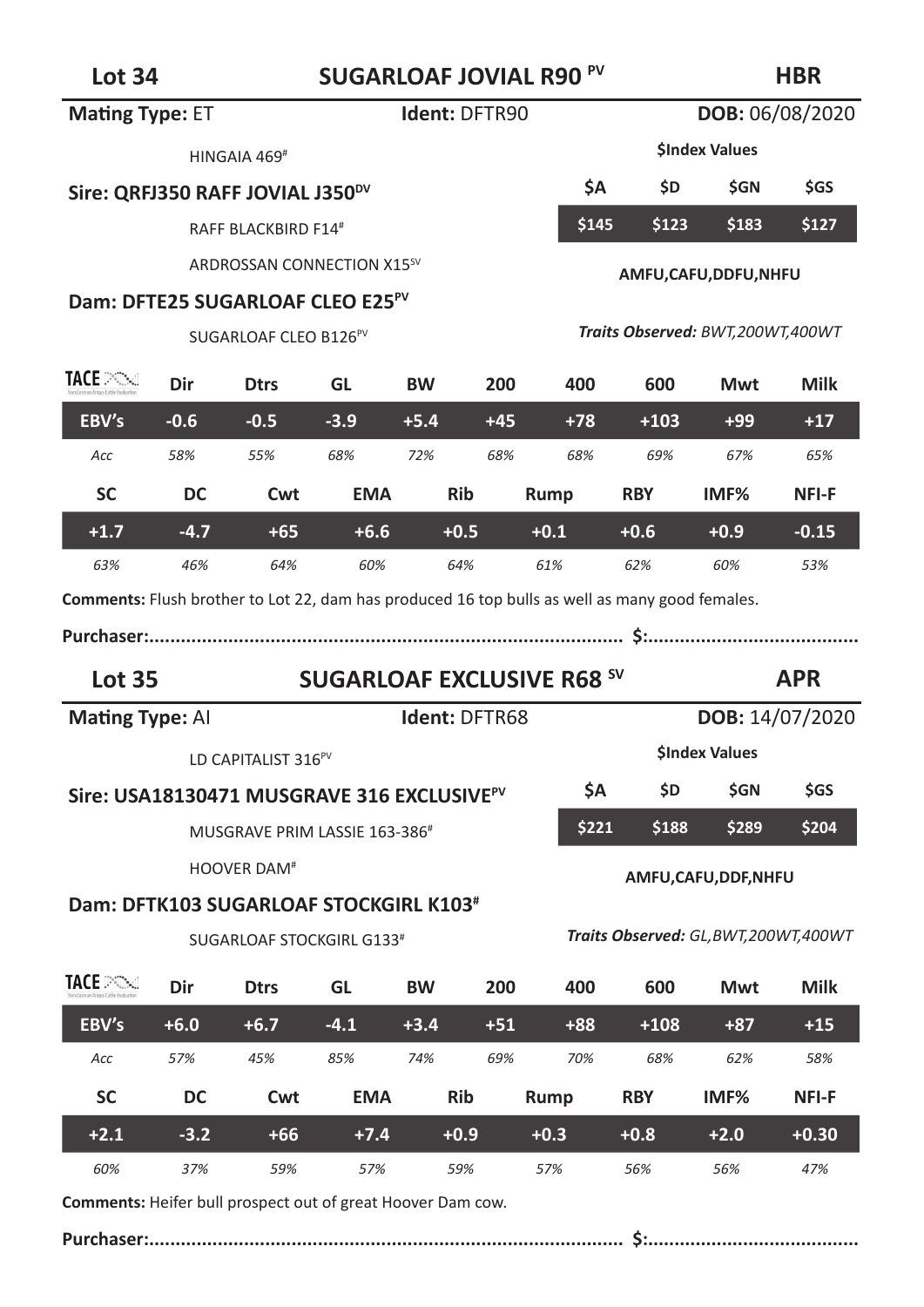| <b>Mating Type: All</b>                      |        |                                                      |            | <b>Ident: DFTR102</b> |       |                                   |            | DOB: 16/07/2020                        |                 |
|----------------------------------------------|--------|------------------------------------------------------|------------|-----------------------|-------|-----------------------------------|------------|----------------------------------------|-----------------|
|                                              |        | RITO 707 OF IDEAL 3407 7075#                         |            |                       |       |                                   |            | <b>SIndex Values</b>                   |                 |
|                                              |        | Sire: USA17016597 S A V RESOURCE 1441 <sup>PV</sup>  |            |                       |       | \$Α                               | <b>SD</b>  | <b>SGN</b>                             | <b>SGS</b>      |
|                                              |        | S A V BLACKCAP MAY 4136 <sup>#</sup>                 |            |                       |       | \$123                             | \$114      | \$157                                  | \$107           |
|                                              |        | COONAMBLE ELEVATOR E11 <sup>PV</sup>                 |            |                       |       |                                   |            | AMFU,CAFU,DDFU,NHFU                    |                 |
|                                              |        | Dam: DFTJ145 SUGARLOAF TRENDYGIRL J145 <sup>#</sup>  |            |                       |       |                                   |            |                                        |                 |
|                                              |        | SUGARLOAF TRENDYGIRL A97#                            |            |                       |       |                                   |            | Traits Observed: GL, BWT, 200WT, 400WT |                 |
| TACE POST                                    | Dir    | <b>Dtrs</b>                                          | GL         | <b>BW</b>             | 200   | 400                               | 600        | Mwt                                    | <b>Milk</b>     |
| EBV's                                        | $-5.1$ | $-10.9$                                              | $-0.9$     | $+6.3$                | $+50$ | $+95$                             | $+120$     | $+119$                                 | $+14$           |
| Acc                                          | 60%    | 52%                                                  | 85%        | 74%                   | 69%   | 69%                               | 68%        | 64%                                    | 63%             |
| <b>SC</b>                                    | DC     | Cwt                                                  | EMA        | Rib                   |       | Rump                              | <b>RBY</b> | IMF%                                   | NFI-F           |
| $+1.9$                                       | $-0.2$ | $+64$                                                | $+7.7$     | $-0.7$                |       | $-0.2$                            | $+1.9$     | $+0.1$                                 | $-0.29$         |
| 61%                                          | 42%    | 61%                                                  | 59%        | 61%                   |       | 59%                               | 60%        | 59%                                    | 51%             |
| <b>Comments:</b> Good vealer bull great EMA. |        |                                                      |            |                       |       |                                   |            |                                        |                 |
|                                              |        |                                                      |            |                       |       |                                   |            |                                        |                 |
|                                              |        |                                                      |            |                       |       |                                   |            |                                        |                 |
| Lot $37$                                     |        |                                                      |            |                       |       | <b>SUGARLOAF RAINMAKER R70 PV</b> |            |                                        | <b>HBR</b>      |
| Mating Type: Al                              |        |                                                      |            | Ident: DFTR70         |       |                                   |            |                                        | DOB: 12/07/2020 |
|                                              |        | <b>BASIN RAINMAKER 2704#</b>                         |            |                       |       |                                   |            | <b>SIndex Values</b>                   |                 |
|                                              |        | Sire: USA17913751 BASIN RAINMAKER 4404 <sup>PV</sup> |            |                       |       | \$Α                               | \$D —      | \$GN                                   | <b>SGS</b>      |
|                                              |        | <b>BASIN JOY 1036#</b>                               |            |                       |       | \$182                             | \$161      | \$230                                  | \$159           |
|                                              |        | TC STOCKMAN 2164#                                    |            |                       |       |                                   |            |                                        |                 |
|                                              |        | Dam: DFTJ197 SUGARLOAF BURNETTE J197 <sup>sv</sup>   |            |                       |       |                                   |            | AMFU, CAFU, DDFU, NHFU                 |                 |
|                                              |        | SUGARLOAF BURNETTE C159SV                            |            |                       |       |                                   |            | Traits Observed: GL, BWT, 200WT, 400WT |                 |
| TACE POST                                    | Dir    | <b>Dtrs</b>                                          | GL         | <b>BW</b>             | 200   | 400                               | 600        | Mwt                                    | <b>Milk</b>     |
| EBV's                                        | $+5.1$ | $+6.5$                                               | $-5.0$     | $+3.5$                | $+51$ | $+87$                             | $+106$     | $+90$                                  | $+17$           |
| Acc                                          | 53%    | 44%                                                  | 84%        | 74%                   | 69%   | 69%                               | 68%        | 65%                                    | 61%             |
| <b>SC</b>                                    | DC     | Cwt                                                  | <b>EMA</b> | Rib                   |       | Rump                              | <b>RBY</b> | IMF%                                   | NFI-F           |
| $+1.4$                                       | $-2.2$ | $+69$                                                | $+6.0$     | $+0.3$                |       | $+0.7$                            | $+0.5$     | $+0.5$                                 | $-0.11$         |

**Comments:** Great muscled bull with below breed average birth weight.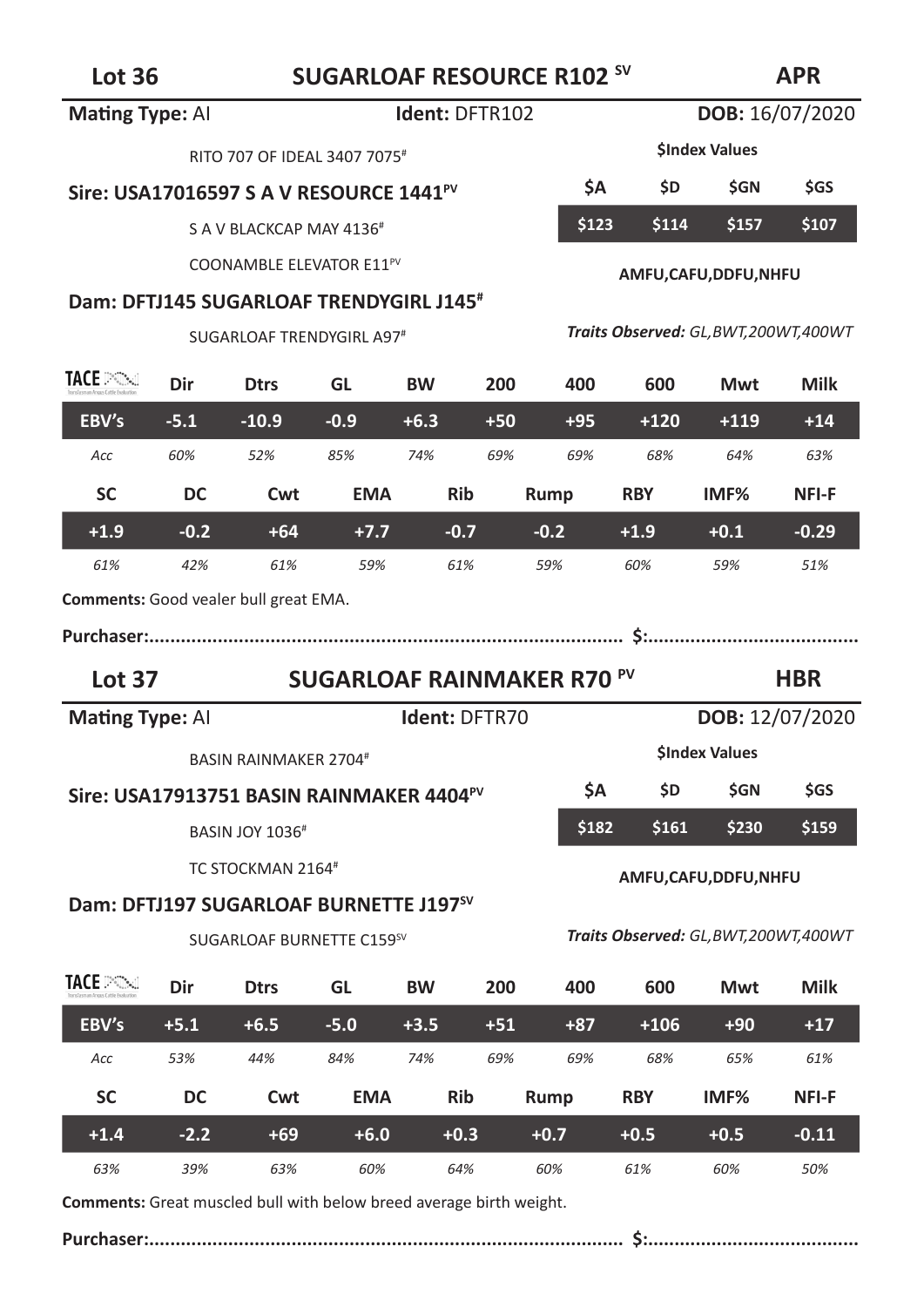# Lot 38 **SUGARLOAF BRONC R135 SV**

### **HBR**

| <b>Mating Type: Natural</b>                    |        |                                                           |                                     | Ident: DFTR135 |       |        |            |                                 | DOB: 24/08/2020 |
|------------------------------------------------|--------|-----------------------------------------------------------|-------------------------------------|----------------|-------|--------|------------|---------------------------------|-----------------|
|                                                |        | <b>BALDRIDGE BRONCSV</b>                                  |                                     |                |       |        |            | <b>SIndex Values</b>            |                 |
|                                                |        | Sire: DFTP29 SUGARLOAF BRONC P29 <sup>sv</sup>            |                                     |                |       | ŚΑ     | \$D        | \$GN                            | \$GS            |
|                                                |        | <b>SUGARLOAF BURNETTE L54#</b>                            |                                     |                |       | \$239  | \$200      | \$306                           | \$222           |
|                                                |        | EF COMPLEMENT 8088 <sup>PV</sup>                          |                                     |                |       |        |            | AMFU,CAFU,DDFU,NHFU             |                 |
|                                                |        | Dam: DFTN135 SUGARLOAF HENRIETTA N135 <sup>#</sup>        |                                     |                |       |        |            |                                 |                 |
|                                                |        | SUGARLOAF HENRIETTA K127#                                 |                                     |                |       |        |            | Traits Observed: BWT,200WT      |                 |
| TACE POST                                      | Dir    | <b>Dtrs</b>                                               | GL                                  | <b>BW</b>      | 200   | 400    | 600        | Mwt                             | Milk            |
| EBV's                                          | $+7.2$ | $+7.5$                                                    | $-5.7$                              | $+2.6$         | $+54$ | $+96$  | $+122$     | $+90$                           | $+19$           |
| Acc                                            | 49%    | 44%                                                       | 60%                                 | 62%            | 60%   | 59%    | 59%        | 57%                             | 53%             |
| <b>SC</b>                                      | DC     | Cwt                                                       | <b>EMA</b>                          | <b>Rib</b>     |       | Rump   | <b>RBY</b> | IMF%                            | NFI-F           |
| $+1.2$                                         | $-4.5$ | $+69$                                                     | $+8.4$                              | $+1.8$         |       | $+1.9$ | $-0.2$     | $+1.6$                          | $+0.43$         |
| 53%                                            | 36%    | 55%                                                       | 51%                                 | 56%            |       | 53%    | 53%        | 52%                             | 45%             |
| <b>Comments:</b> Another heifer bull prospect. |        |                                                           |                                     |                |       |        |            |                                 |                 |
|                                                |        |                                                           |                                     |                |       |        |            |                                 |                 |
|                                                |        |                                                           |                                     |                |       |        |            |                                 |                 |
| Lot $39$                                       |        |                                                           | <b>SUGARLOAF BEAST MODE R112 SV</b> |                |       |        |            |                                 | <b>HBR</b>      |
| <b>Mating Type: Al</b>                         |        |                                                           |                                     | Ident: DFTR112 |       |        |            |                                 | DOB: 12/08/2020 |
|                                                |        | G A R PROPHET <sup>SV</sup>                               |                                     |                |       |        |            | <b>SIndex Values</b>            |                 |
|                                                |        | Sire: USA17960722 BALDRIDGE BEAST MODE B074 <sup>PV</sup> |                                     |                |       | ŚА     | \$D.       | \$GN                            | \$GS            |
|                                                |        | <b>BALDRIDGE ISABEL Y69#</b>                              |                                     |                |       | \$254  | \$214      | \$338                           | \$233           |
|                                                |        | RIVERBEND NONE BETTER Y095#                               |                                     |                |       |        |            |                                 |                 |
|                                                |        | Dam: DFTN145 SUGARLOAF CLEO N145 <sup>#</sup>             |                                     |                |       |        |            | AMFU,CAFU,DDFU,NHFU             |                 |
|                                                |        | SUGARLOAF CLEO J131 <sup>SV</sup>                         |                                     |                |       |        |            | Traits Observed: GL, BWT, 200WT |                 |
| TACE POST                                      | Dir    | <b>Dtrs</b>                                               | GL                                  | <b>BW</b>      | 200   | 400    | 600        | Mwt                             | Milk            |
| EBV's                                          | $+3.2$ | $+4.5$                                                    | $-2.1$                              | $+4.1$         | $+65$ | $+104$ | +129       | $+109$                          | $+15$           |
| Acc                                            | 60%    | 51%                                                       | 83%                                 | 73%            | 67%   | 65%    | 65%        | 63%                             | 61%             |
| <b>SC</b>                                      | DC.    | Cwt                                                       | <b>EMA</b>                          | <b>Rib</b>     |       | Rump   | <b>RBY</b> | IMF <sub>%</sub>                | NFI-F           |
| $+2.1$                                         | $-4.4$ | $+69$                                                     | $+5.3$                              | $-0.6$         |       | $-1.2$ | $+1.0$     | $+1.9$                          | $+0.05$         |

**Comments:** His sire has been used extensively across Australia on heifers.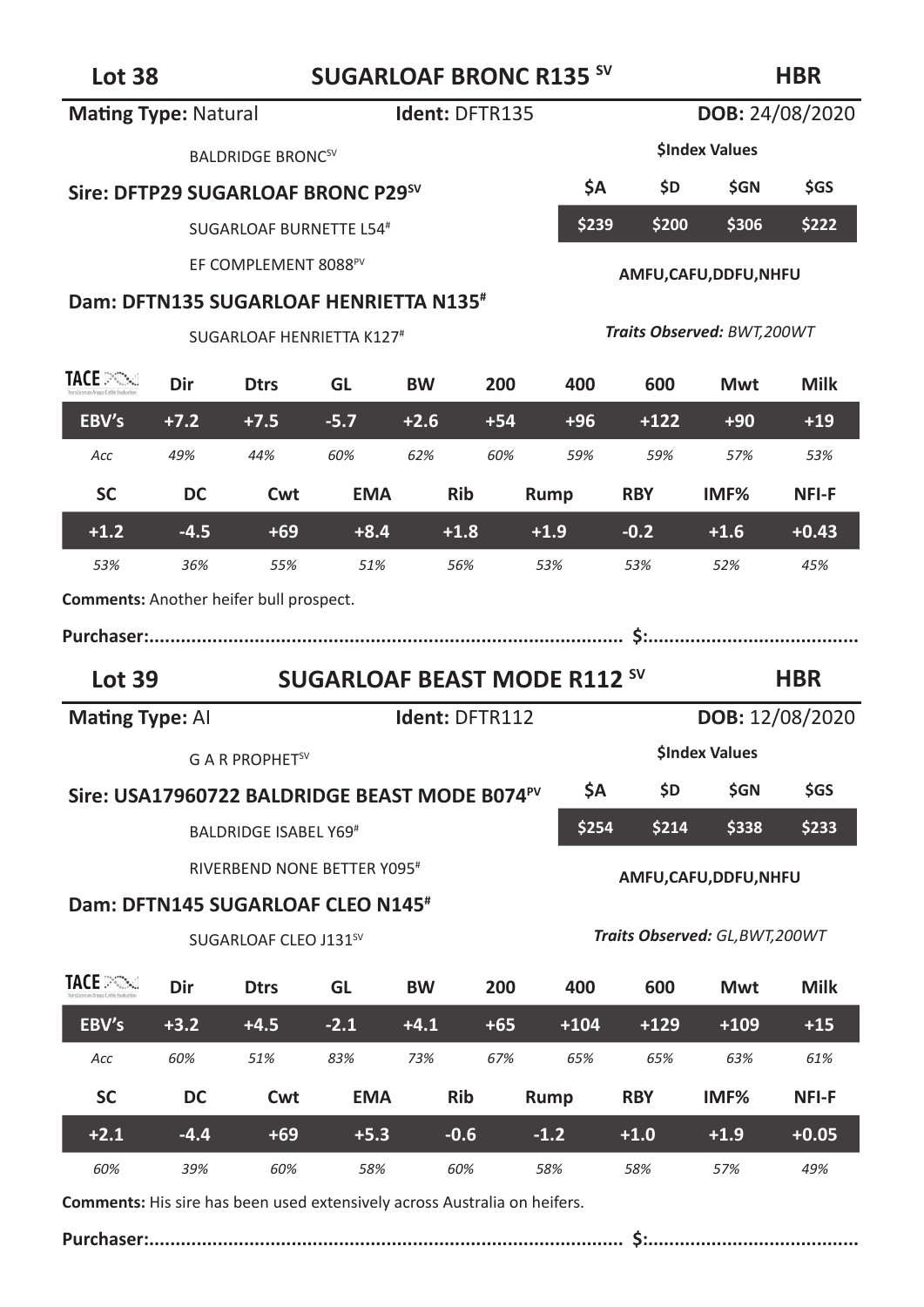| <b>Mating Type: Natural</b>                                           |        |                                                   |            |           | Ident: DFTR169 |                                 |            | DOB: 24/08/2020                 |                 |
|-----------------------------------------------------------------------|--------|---------------------------------------------------|------------|-----------|----------------|---------------------------------|------------|---------------------------------|-----------------|
|                                                                       |        | WMR TIMELESS 458#                                 |            |           |                |                                 |            | <b>SIndex Values</b>            |                 |
|                                                                       |        | Sire: DFTN14 SUGARLOAF TIMELESS N14 <sup>SV</sup> |            |           |                | \$Α                             | \$D        | \$GN                            | \$GS            |
|                                                                       |        | SUGARLOAF STOCKGIRL E57#                          |            |           |                | \$174                           | \$149      | \$222                           | \$155           |
|                                                                       |        | KM BROKEN BOW 002PV                               |            |           |                |                                 |            | AMFU,CA2%,DDFU,NHFU             |                 |
|                                                                       |        | Dam: DFTJ194 SUGARLOAF WINKIE J194#               |            |           |                |                                 |            |                                 |                 |
|                                                                       |        | SUGARLOAF WINKIE C1 <sup>SV</sup>                 |            |           |                |                                 |            | Traits Observed: BWT,200WT      |                 |
| TACE POST                                                             | Dir    | <b>Dtrs</b>                                       | GL         | <b>BW</b> | 200            | 400                             | 600        | Mwt                             | Milk            |
| EBV's                                                                 | $-3.1$ | $+1.9$                                            | $-4.0$     | $+5.4$    | $+51$          | $+88$                           | $+113$     | $+99$                           | $+14$           |
| Acc                                                                   | 52%    | 43%                                               | 60%        | 72%       | 65%            | 61%                             | 60%        | 57%                             | 52%             |
| <b>SC</b>                                                             | DC     | Cwt                                               | <b>EMA</b> |           | <b>Rib</b>     | Rump                            | <b>RBY</b> | IMF <sub>%</sub>                | NFI-F           |
| $+1.7$                                                                | $-3.5$ | $+63$                                             | $+5.3$     |           | $+0.1$         | $+0.5$                          | $+0.8$     | $+0.9$                          | $-0.15$         |
| 47%                                                                   | 34%    | 52%                                               | 45%        |           | 48%            | 46%                             | 46%        | 45%                             | 39%             |
| <b>Comments:</b> Will grow into a big meaty bull, dam a great milker. |        |                                                   |            |           |                |                                 |            |                                 |                 |
|                                                                       |        |                                                   |            |           |                |                                 |            |                                 |                 |
|                                                                       |        |                                                   |            |           |                |                                 |            |                                 |                 |
| <b>Lot 41</b>                                                         |        |                                                   |            |           |                | <b>SUGARLOAF FIREBALL S3 SV</b> |            |                                 | <b>HBR</b>      |
| Mating Type: Al                                                       |        |                                                   |            |           | Ident: DFT21S3 |                                 |            |                                 | DOB: 28/02/2021 |
|                                                                       |        | G A R SURE FIRE 6404#                             |            |           |                |                                 |            | <b>SIndex Values</b>            |                 |
|                                                                       |        | Sire: USA18690054 GB FIREBALL 672PV               |            |           |                | \$Α                             | \$D        | \$GN                            | \$GS            |
|                                                                       |        | <b>GB ANTICIPATION 432<sup>#</sup></b>            |            |           |                | \$225                           | \$189      | \$302                           | \$208           |
|                                                                       |        | BASIN PAYWEIGHT 107S <sup>#</sup>                 |            |           |                |                                 |            | AMFU,CAFU,DDFU,NHFU             |                 |
|                                                                       |        | Dam: DFTP19 SUGARLOAF BURNETTE P19#               |            |           |                |                                 |            |                                 |                 |
|                                                                       |        | SUGARLOAF BURNETTE H24SV                          |            |           |                |                                 |            | Traits Observed: GL, BWT, 200WT |                 |
| TACE POST                                                             | Dir    | <b>Dtrs</b>                                       | GL         | <b>BW</b> | 200            | 400                             | 600        | Mwt                             | Milk            |
| EBV's                                                                 | $+1.7$ | $+1.6$                                            | $-3.7$     | $+3.8$    | +56            | $+96$                           | +120       | $+111$                          | $+15$           |
| Acc                                                                   | 56%    | 42%                                               | 81%        | 72%       | 67%            | 64%                             | 63%        | 59%                             | 54%             |
| <b>SC</b>                                                             | DC     | Cwt                                               | <b>EMA</b> |           | <b>Rib</b>     | Rump                            | <b>RBY</b> | IMF <sub>%</sub>                | NFI-F           |
| $+1.9$                                                                | $-4.2$ | $+71$                                             | $+8.5$     |           | $-1.8$         | $-1.9$                          | $+1.7$     | $+2.6$                          | $-0.14$         |

**Comments:** Below average birth weight young bull should be OK for heifers.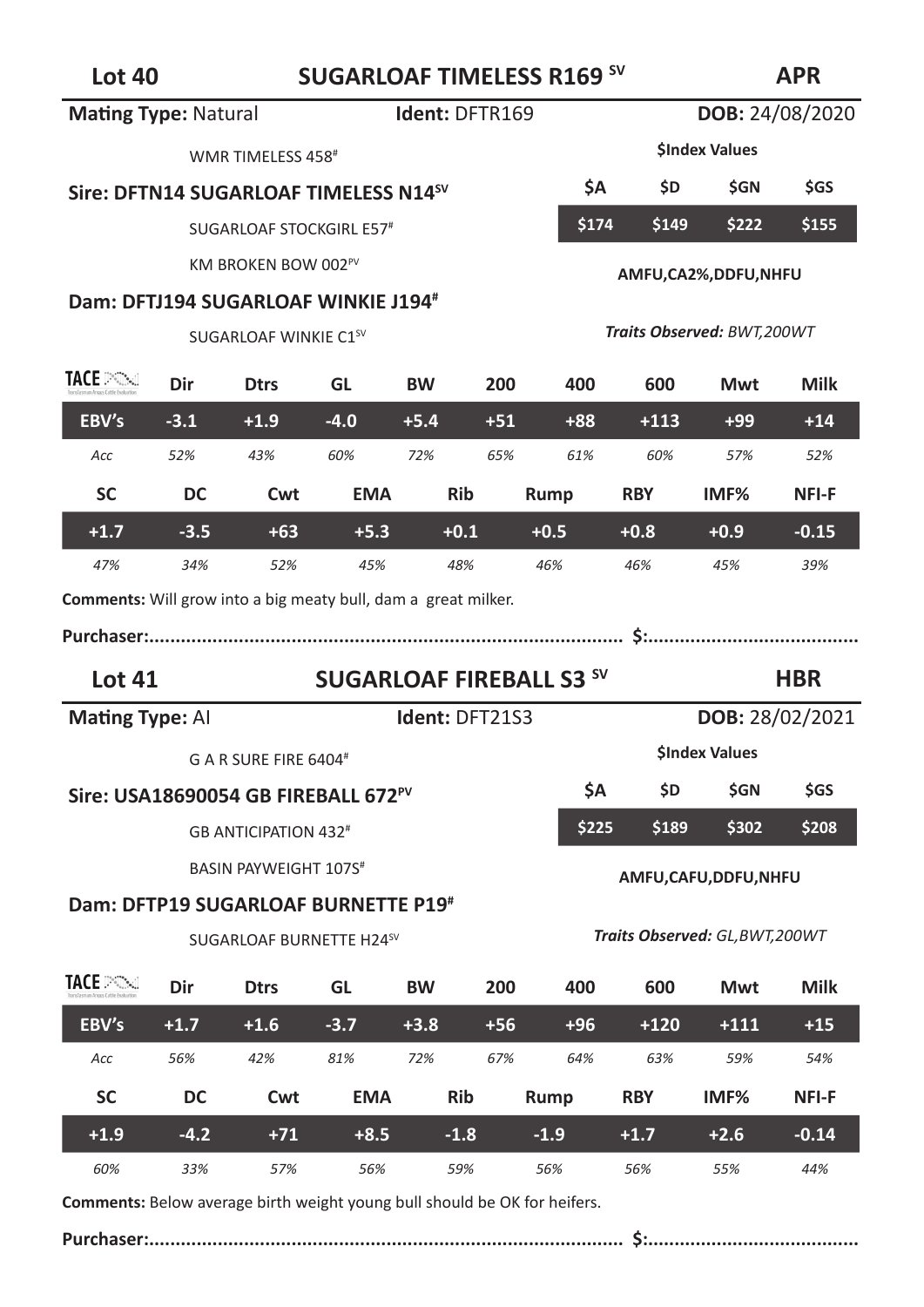# Lot 42 **SUGARLOAF FIREBALL S13**<sup>SV</sup>

### **HBR**

| <b>Mating Type: AI</b>                                                                                                       |        |                                          |            | Ident: DFT21S13 |       |                                |            | DOB: 20/03/2021                 |            |
|------------------------------------------------------------------------------------------------------------------------------|--------|------------------------------------------|------------|-----------------|-------|--------------------------------|------------|---------------------------------|------------|
|                                                                                                                              |        | G A R SURE FIRE 6404#                    |            |                 |       |                                |            | <b>SIndex Values</b>            |            |
| Sire: USA18690054 GB FIREBALL 672 <sup>PV</sup>                                                                              |        |                                          |            |                 |       | \$A                            | \$D.       | \$GN                            | \$GS       |
|                                                                                                                              |        | <b>GB ANTICIPATION 432<sup>#</sup></b>   |            |                 |       | \$234                          | \$196      | \$313                           | \$217      |
|                                                                                                                              |        | BASIN PAYWEIGHT 107S <sup>#</sup>        |            |                 |       |                                |            | AMFU, CAFU, DDFU, NHFU          |            |
| Dam: DFTP23 SUGARLOAF BURNETTE P23 <sup>#</sup>                                                                              |        |                                          |            |                 |       |                                |            |                                 |            |
|                                                                                                                              |        | SUGARLOAF BURNETTE H24SV                 |            |                 |       |                                |            | Traits Observed: GL, BWT, 200WT |            |
| TACE PORT                                                                                                                    | Dir    | <b>Dtrs</b>                              | GL         | <b>BW</b>       | 200   | 400                            | 600        | Mwt                             | Milk       |
| EBV's                                                                                                                        | $+3.1$ | $+2.4$                                   | $-6.2$     | $+3.6$          | $+58$ | $+99$                          | $+124$     | $+115$                          | $+15$      |
| Acc                                                                                                                          | 56%    | 42%                                      | 81%        | 72%             | 67%   | 64%                            | 63%        | 59%                             | 54%        |
| <b>SC</b>                                                                                                                    | DC     | Cwt                                      | <b>EMA</b> | <b>Rib</b>      |       | Rump                           | <b>RBY</b> | IMF%                            | NFI-F      |
| $+2.0$                                                                                                                       | $-4.2$ | $+74$                                    | $+8.6$     | $-1.8$          |       | $-1.8$                         | $+1.7$     | $+2.6$                          | $-0.15$    |
| 60%                                                                                                                          | 33%    | 57%                                      | 56%        | 59%             |       | 56%                            | 56%        | 55%                             | 44%        |
|                                                                                                                              |        |                                          |            |                 |       |                                |            |                                 |            |
|                                                                                                                              |        |                                          |            |                 |       |                                |            |                                 |            |
|                                                                                                                              |        |                                          |            |                 |       |                                |            |                                 |            |
| <b>Lot 43</b>                                                                                                                |        |                                          |            |                 |       | <b>SUGARLOAF RENOWN S37 PV</b> |            |                                 | <b>HBR</b> |
|                                                                                                                              |        |                                          |            | Ident: DFT21S37 |       |                                |            | DOB: 02/03/2021                 |            |
|                                                                                                                              |        | RITO 707 OF IDEAL 3407 7075 <sup>#</sup> |            |                 |       |                                |            | <b>SIndex Values</b>            |            |
|                                                                                                                              |        |                                          |            |                 |       | \$A                            | \$D.       | <b>SGN</b>                      | <b>SGS</b> |
|                                                                                                                              |        | S A V BLACKCAP MAY 4136 <sup>#</sup>     |            |                 |       | \$190                          | \$169      | \$240                           | \$170      |
|                                                                                                                              |        | PRIME JUGGERNAUT J15 <sup>SV</sup>       |            |                 |       |                                |            |                                 |            |
|                                                                                                                              |        |                                          |            |                 |       |                                |            | AMFU, CAFU, DDFU, NHFU          |            |
| Sire: USA17633839 S A V RENOWN 3439 <sup>PV</sup><br>Dam: DFTL2 SUGARLOAF BURNETTE L2 <sup>sv</sup>                          |        | SUGARLOAF BURNETTE D16 <sup>#</sup>      |            |                 |       |                                |            | Traits Observed: GL, BWT, 200WT |            |
|                                                                                                                              | Dir    | <b>Dtrs</b>                              | GL         | <b>BW</b>       | 200   | 400                            | 600        | Mwt                             | Milk       |
| EBV's                                                                                                                        | $-0.7$ | $-6.5$                                   | $-3.6$     | $+6.0$          | $+54$ | $+99$                          | $+123$     | $+105$                          | $+15$      |
| Acc                                                                                                                          | 56%    | 47%                                      | 84%        | 73%             | 67%   | 64%                            | 65%        | 62%                             | 60%        |
| <b>Comments:</b> Another heifer bull prospect below average birthweight.<br><b>Mating Type: Al</b><br>TACE POST<br><b>SC</b> | DC     | Cwt                                      | <b>EMA</b> | <b>Rib</b>      |       | Rump                           | <b>RBY</b> | IMF <sub>%</sub>                | NFI-F      |
| $+1.0$                                                                                                                       | $-3.0$ | $+68$                                    | $+7.4$     | $+0.1$          |       | $+0.2$                         | +1.5       | $+0.8$                          | $-0.11$    |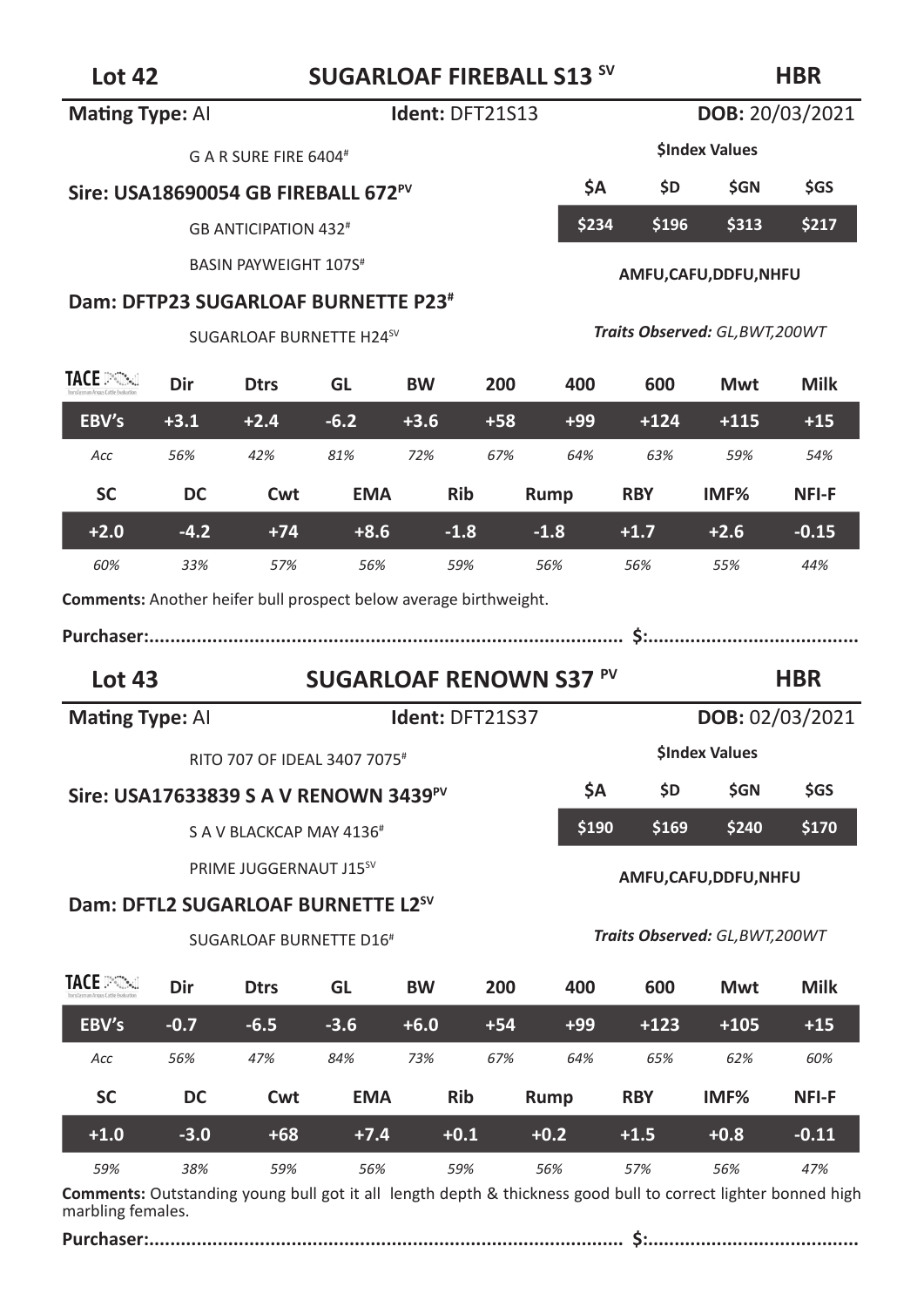**HBR**

| <b>Mating Type: Al</b>                                                                   |               |                                                      |               | Ident: DFT21S22 |       |                                   |               | DOB: 01/03/2021                 |                |
|------------------------------------------------------------------------------------------|---------------|------------------------------------------------------|---------------|-----------------|-------|-----------------------------------|---------------|---------------------------------|----------------|
|                                                                                          |               | PAINTROCK MOUNTAIN MAN <sup>#</sup>                  |               |                 |       |                                   |               | <b>SIndex Values</b>            |                |
|                                                                                          |               | Sire: USA18270980 PAINTROCK TRAPPER <sup>PV</sup>    |               |                 |       | \$Α                               | \$D.          | <b>SGN</b>                      | <b>SGS</b>     |
|                                                                                          |               | <b>EMULOUS OF PAINTROCK 93-9#</b>                    |               |                 |       | \$202                             | \$173         | \$254                           | \$184          |
|                                                                                          |               | <b>BRAVEHEART OF STERNSV</b>                         |               |                 |       |                                   |               |                                 |                |
|                                                                                          |               | Dam: DFTJ120 SUGARLOAF WINKIE J120#                  |               |                 |       |                                   |               | AMFU,CAFU,DDFU,NHFU             |                |
|                                                                                          |               | SUGARLOAF WINKIE C82 <sup>PV</sup>                   |               |                 |       |                                   |               | Traits Observed: GL, BWT, 200WT |                |
|                                                                                          |               |                                                      |               |                 |       |                                   |               |                                 |                |
| TACE POST                                                                                | Dir           | <b>Dtrs</b>                                          | GL            | <b>BW</b>       | 200   | 400                               | 600           | Mwt                             | Milk           |
| EBV's                                                                                    | $+3.0$        | $+1.1$                                               | $-3.7$        | $+3.9$          | $+53$ | $+94$                             | $+122$        | $+88$                           | $+19$          |
| Acc                                                                                      | 52%           | 40%                                                  | 84%           | 73%             | 67%   | 64%                               | 65%           | 60%                             | 56%            |
| <b>SC</b>                                                                                | DC            | Cwt                                                  | <b>EMA</b>    | <b>Rib</b>      |       | Rump                              | <b>RBY</b>    | IMF <sub>%</sub>                | NFI-F          |
| $+2.6$                                                                                   | $-2.4$        | $+64$                                                | $+5.7$        | $-0.7$          |       | $-1.3$                            | $+1.5$        | $+0.6$                          | $+0.02$        |
|                                                                                          |               | 57%                                                  | 54%           | 57%             |       | 54%                               | 54%           | 54%                             | 43%            |
| 57%                                                                                      | 35%           |                                                      |               |                 |       |                                   |               |                                 |                |
| Comments: Long, deep bull with below breed average birthweight, his sire is over 1200KG. |               |                                                      |               |                 |       |                                   |               |                                 |                |
|                                                                                          |               |                                                      |               |                 |       |                                   |               |                                 |                |
| <b>Lot 45</b>                                                                            |               |                                                      |               |                 |       | <b>SUGARLOAF RAINMAKER S39 SV</b> |               |                                 | <b>HBR</b>     |
| <b>Mating Type: Al</b>                                                                   |               |                                                      |               | Ident: DFT21S39 |       |                                   |               | DOB: 28/02/2021                 |                |
|                                                                                          |               | <b>BASIN RAINMAKER 2704#</b>                         |               |                 |       |                                   |               | <b>SIndex Values</b>            |                |
|                                                                                          |               | Sire: USA17913751 BASIN RAINMAKER 4404 <sup>PV</sup> |               |                 |       | ŚА                                | \$D.          | \$GN                            | \$GS           |
|                                                                                          |               | <b>BASIN JOY 1036#</b>                               |               |                 |       | \$215                             | \$177         | \$283                           | \$196          |
|                                                                                          |               | PA POWER TOOL 9108 <sup>SV</sup>                     |               |                 |       |                                   |               |                                 |                |
|                                                                                          |               | Dam: DFTL19 SUGARLOAF WINKIE L19#                    |               |                 |       |                                   |               | AMFU,CAFU,DDF,NHFU              |                |
|                                                                                          |               | SUGARLOAF WINKIE E100 <sup>PV</sup>                  |               |                 |       |                                   |               | Traits Observed: GL, BWT, 200WT |                |
|                                                                                          |               |                                                      |               |                 |       |                                   |               |                                 |                |
| TACE POST                                                                                | Dir           | <b>Dtrs</b>                                          | GL            | <b>BW</b>       | 200   | 400                               | 600           | Mwt                             | Milk           |
| EBV's                                                                                    | $+5.9$        | $+3.6$                                               | $-3.4$        | $+3.5$          | $+51$ | $+89$                             | $+114$        | $+80$                           | $+24$          |
| Acc                                                                                      | 52%           | 40%                                                  | 84%           | 73%             | 67%   | 64%                               | 64%           | 60%                             | 56%            |
| <b>SC</b>                                                                                | DC            | Cwt                                                  | <b>EMA</b>    | <b>Rib</b>      |       | <b>Rump</b>                       | <b>RBY</b>    | IMF%                            | NFI-F          |
| $+2.1$<br>58%                                                                            | $-3.0$<br>34% | $+69$<br>57%                                         | $+7.0$<br>55% | $-0.2$<br>58%   |       | $-1.3$<br>55%                     | $+0.8$<br>55% | $+1.9$<br>55%                   | $+0.29$<br>44% |

**Comments:** Heifer bull prospect that will grow out into a good heavy bull.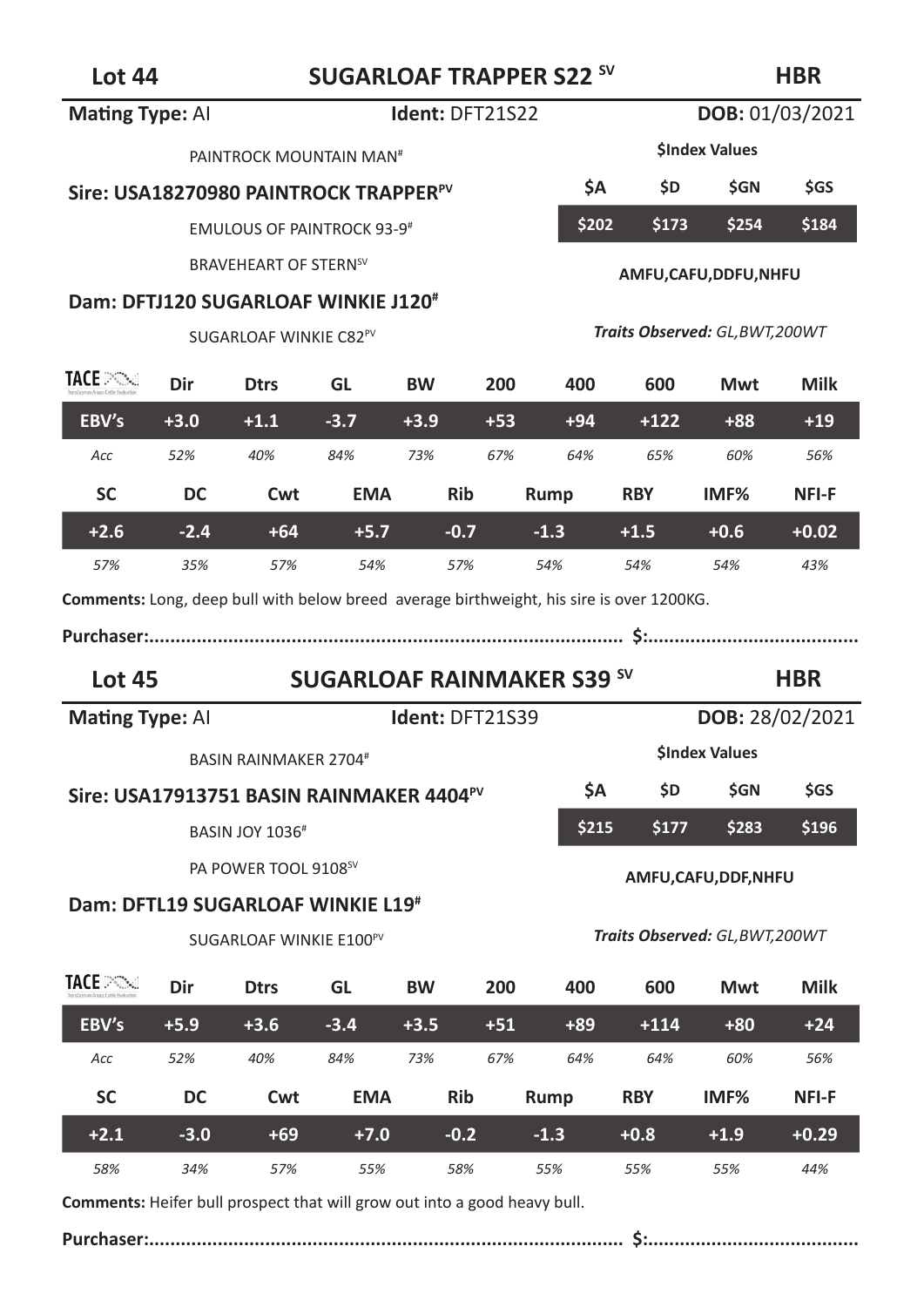| <b>Mating Type: Al</b>                                                                         |        |                                                   | Ident: DFT21S27 |                 | <b>DOB:</b> 22/03/2021 |                                  |            |                                 |                 |
|------------------------------------------------------------------------------------------------|--------|---------------------------------------------------|-----------------|-----------------|------------------------|----------------------------------|------------|---------------------------------|-----------------|
|                                                                                                |        | PAINTROCK MOUNTAIN MAN <sup>#</sup>               |                 |                 |                        | <b>SIndex Values</b>             |            |                                 |                 |
|                                                                                                |        | Sire: USA18270980 PAINTROCK TRAPPER <sup>PV</sup> | \$Α             | \$D —           | \$GN                   | \$GS                             |            |                                 |                 |
|                                                                                                |        | <b>EMULOUS OF PAINTROCK 93-9#</b>                 |                 |                 | \$213                  | \$182                            | \$270      | \$194                           |                 |
|                                                                                                |        | SUGARLOAF 004 TRAVELLER C69PV                     |                 |                 |                        |                                  |            | AMFU,CAFU,DDFU,NHFU             |                 |
|                                                                                                |        | Dam: DFTG118 SUGARLOAF BURNETTE G118#             |                 |                 |                        |                                  |            |                                 |                 |
|                                                                                                |        | SUGARLOAF BURNETTE B61 <sup>#</sup>               |                 |                 |                        |                                  |            | Traits Observed: GL, BWT, 200WT |                 |
| TACE POST                                                                                      | Dir    | <b>Dtrs</b>                                       | GL              | <b>BW</b>       | 200                    | 400                              | 600        | Mwt                             | Milk            |
| EBV's                                                                                          | $+5.0$ | $+2.6$                                            | $-5.3$          | $+3.9$          | $+55$                  | $+96$                            | $+124$     | $+93$                           | $+17$           |
| Acc                                                                                            | 50%    | 37%                                               | 83%             | 73%             | 67%                    | 63%                              | 64%        | 61%                             | 54%             |
| <b>SC</b>                                                                                      | DC     | Cwt                                               | <b>EMA</b>      | Rib             |                        | Rump                             | <b>RBY</b> | IMF%                            | NFI-F           |
| $+2.2$                                                                                         | $-3.0$ | $+66$                                             | $+4.5$          | $-0.3$          |                        | $-1.3$                           | $+1.2$     | $+0.9$                          | $-0.05$         |
| 53%                                                                                            | 30%    | 55%                                               | 51%             | 55%             |                        | 51%                              | 51%        | 51%                             | 40%             |
| <b>Comments:</b> Extra long bull his sire & maternal grandsire have both been used on heifers. |        |                                                   |                 |                 |                        |                                  |            |                                 |                 |
|                                                                                                |        |                                                   |                 |                 |                        |                                  |            |                                 |                 |
|                                                                                                |        |                                                   |                 |                 |                        |                                  |            |                                 |                 |
| <b>Lot 47</b>                                                                                  |        |                                                   |                 |                 |                        | <b>SUGARLOAF TIMELESS S52 SV</b> |            |                                 | <b>APR</b>      |
| <b>Mating Type: Natural</b>                                                                    |        |                                                   |                 | Ident: DFT21S52 |                        |                                  |            |                                 | DOB: 20/04/2021 |
|                                                                                                |        | WMR TIMELESS 458#                                 |                 |                 |                        |                                  |            | <b>SIndex Values</b>            |                 |
|                                                                                                |        | Sire: DFTN14 SUGARLOAF TIMELESS N14 <sup>sv</sup> |                 |                 |                        | ŚА                               | \$D —      | \$GN                            | \$GS            |
|                                                                                                |        | SUGARLOAF STOCKGIRL E57#                          |                 |                 |                        | \$161                            | \$138      | \$207                           | \$142           |
|                                                                                                |        | SITZ NEW DESIGN 458N#                             |                 |                 |                        |                                  |            |                                 |                 |
|                                                                                                |        | Dam: DFTG191 SUGARLOAF CLEO G191 <sup>#</sup>     |                 |                 |                        |                                  |            | AMFU, CA2%, DDF, NHFU           |                 |
|                                                                                                |        | SUGARLOAF CLEO E25 <sup>PV</sup>                  |                 |                 |                        |                                  |            | Traits Observed: BWT,200WT      |                 |
| TACE POST                                                                                      | Dir    | <b>Dtrs</b>                                       | GL              | <b>BW</b>       | 200                    | 400                              | 600        | Mwt                             | Milk            |
| EBV's                                                                                          | $-5.2$ | $+1.3$                                            | $-3.7$          | $+5.4$          | $+47$                  | $+84$                            | $+106$     | $+91$                           | $+15$           |
| Acc                                                                                            | 52%    | 44%                                               | 60%             | 71%             | 60%                    | 57%                              | 58%        | 55%                             | 52%             |
| <b>SC</b>                                                                                      | DC     | Cwt                                               | <b>EMA</b>      | Rib             |                        | Rump                             | <b>RBY</b> | IMF%                            | <b>NFI-F</b>    |
| $+2.0$                                                                                         | $-3.4$ | $+63$                                             | $+4.6$          | $+0.4$          |                        | $+1.1$                           | $+0.5$     | $+1.2$                          | $-0.13$         |

**Comments:** Good boned correctly made bull from good cow family.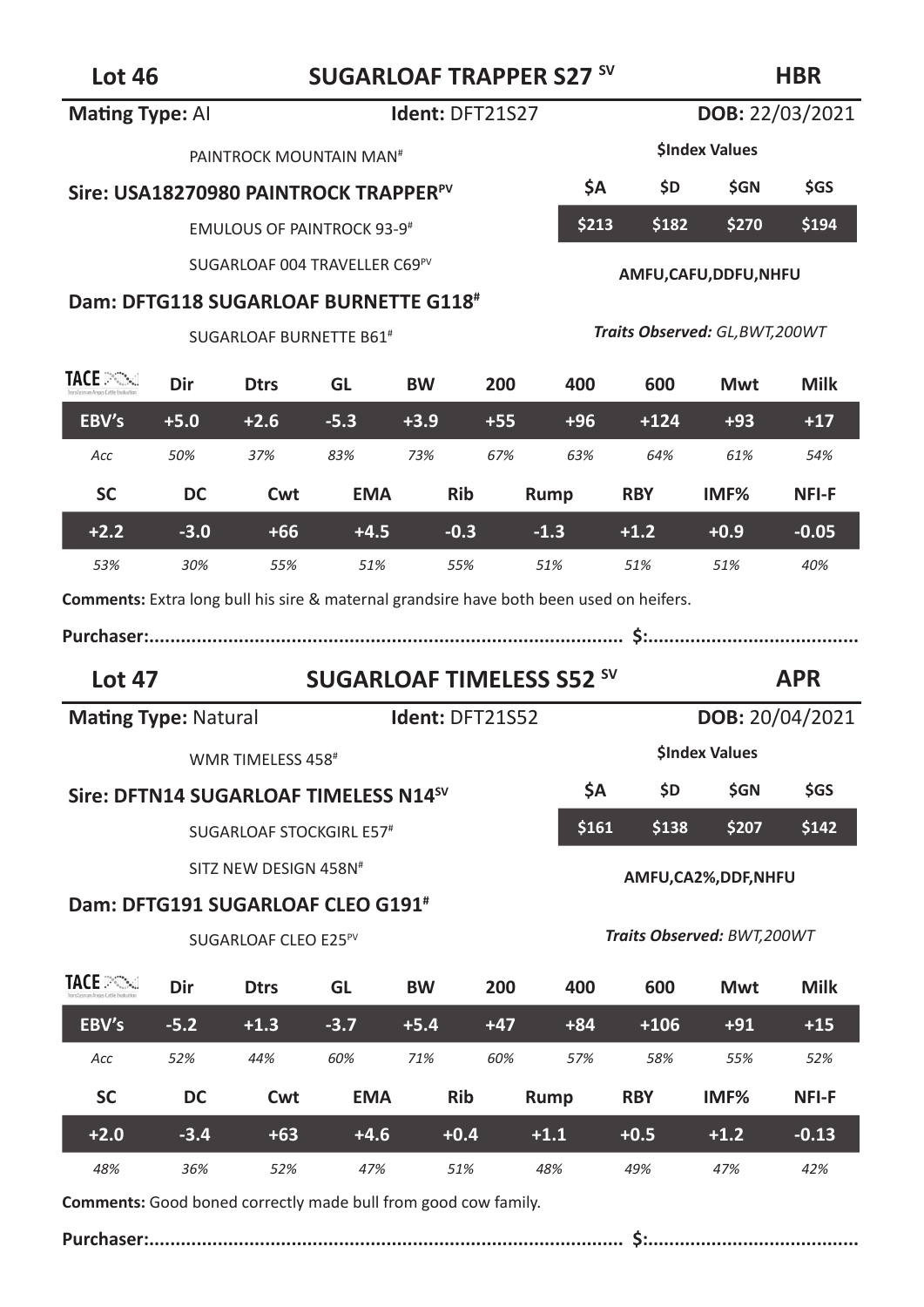# **Lot 48 SUGARLOAF TIMELESS S25 SV**

### **APR**

|                                                                                                |                                       |                                                                                 |               | Ident: DFT21S25               |       |               |               | DOB: 02/03/2021                        |                 |
|------------------------------------------------------------------------------------------------|---------------------------------------|---------------------------------------------------------------------------------|---------------|-------------------------------|-------|---------------|---------------|----------------------------------------|-----------------|
| <b>Mating Type: Natural</b>                                                                    |                                       |                                                                                 |               |                               |       |               |               |                                        |                 |
| WMR TIMELESS 458#                                                                              |                                       |                                                                                 |               |                               |       |               |               | <b>SIndex Values</b>                   |                 |
|                                                                                                |                                       | Sire: DFTN14 SUGARLOAF TIMELESS N14 <sup>sV</sup>                               |               |                               |       | ŚА            | \$D.          | \$GN                                   | \$GS            |
|                                                                                                |                                       | SUGARLOAF STOCKGIRL E57#                                                        |               |                               |       | \$159         | \$137         | \$202                                  | \$141           |
|                                                                                                |                                       | R B TOUR OF DUTY 177 <sup>PV</sup>                                              |               |                               |       |               |               | AMFU, CA2%, DD19%, NHFU                |                 |
|                                                                                                |                                       | Dam: DFTL129 SUGARLOAF STOCKGIRL L129#                                          |               |                               |       |               |               |                                        |                 |
|                                                                                                | SUGARLOAF STOCKGIRL G156 <sup>#</sup> |                                                                                 |               |                               |       |               |               | Traits Observed: BWT,200WT             |                 |
| <b>TACE INDEX</b>                                                                              | Dir                                   | <b>Dtrs</b>                                                                     | GL            | <b>BW</b>                     | 200   | 400           | 600           | Mwt                                    | Milk            |
| EBV's                                                                                          | $-4.0$                                | $+1.3$                                                                          | $-3.7$        | $+5.4$                        | $+50$ | $+92$         | $+120$        | $+111$                                 | $+17$           |
| Acc                                                                                            | 51%                                   | 40%                                                                             | 62%           | 71%                           | 64%   | 60%           | 60%           | 57%                                    | 50%             |
| <b>SC</b>                                                                                      | DC                                    | Cwt                                                                             | <b>EMA</b>    | <b>Rib</b>                    |       | Rump          | <b>RBY</b>    | IMF%                                   | NFI-F           |
| $+1.9$                                                                                         | $-2.7$                                | $+68$                                                                           | $+4.8$        | $-0.8$                        |       | $+0.0$        | $+1.4$        | $+0.7$                                 | $-0.33$         |
|                                                                                                |                                       |                                                                                 | 44%           | 48%                           |       | 46%           | 46%           | 45%                                    | 39%             |
| 46%                                                                                            | 33%                                   | 51%                                                                             |               |                               |       |               |               |                                        |                 |
| Comments: With Stockman on both sides of his pedigree he will grow into a good big heavy bull. |                                       |                                                                                 |               |                               |       |               |               |                                        |                 |
|                                                                                                |                                       |                                                                                 |               |                               |       |               |               |                                        |                 |
| <b>Lot 49</b>                                                                                  |                                       |                                                                                 |               | <b>SUGARLOAF RENIE Q18 SV</b> |       |               |               |                                        | <b>HBR</b>      |
| <b>Mating Type: Al</b>                                                                         |                                       |                                                                                 |               | Ident: DFTQ18                 |       |               |               |                                        | DOB: 27/02/2019 |
|                                                                                                |                                       | B/R NEW DAY 454#                                                                |               |                               |       |               |               | <b>SIndex Values</b>                   |                 |
|                                                                                                |                                       | Sire: USA16916944 V A R RESERVE 1111 <sup>PV</sup>                              |               |                               |       | \$Α           | \$D.          | \$GN                                   | \$GS            |
|                                                                                                |                                       |                                                                                 |               |                               |       | \$197         | \$168         | \$253                                  | \$178           |
|                                                                                                |                                       | SANDPOINT BLACKBIRD 8809#                                                       |               |                               |       |               |               |                                        |                 |
|                                                                                                |                                       | S A V HARVESTOR 0338#                                                           |               |                               |       |               |               | AMFU,CAFU,DDFU,NHFU                    |                 |
|                                                                                                |                                       | Dam: DFTM91 SUGARLOAF CLEO M91 <sup>#</sup><br>SUGARLOAF CLEO J40 <sup>SV</sup> |               |                               |       |               |               | Traits Observed: GL, BWT, 200WT, 600WT |                 |
| TACE PONI                                                                                      |                                       |                                                                                 |               |                               |       |               |               |                                        |                 |
|                                                                                                | Dir                                   | <b>Dtrs</b>                                                                     | GL            | <b>BW</b>                     | 200   | 400           | 600           | Mwt                                    | Milk            |
| EBV's                                                                                          | $+3.2$                                | $+1.7$                                                                          | $-2.7$        | $+4.6$                        | $+52$ | $+91$         | $+117$        | $+98$                                  | $+17$           |
| Acc                                                                                            | 61%                                   | 53%                                                                             | 83%           | 74%                           | 70%   | 69%           | 72%           | 67%                                    | 64%             |
| <b>SC</b>                                                                                      | DC                                    | Cwt                                                                             | EMA           | <b>Rib</b>                    |       | Rump          | <b>RBY</b>    | IMF%                                   | NFI-F           |
| $+1.7$<br>61%                                                                                  | $-2.6$<br>46%                         | $+65$<br>62%                                                                    | $+8.1$<br>60% | $-0.6$<br>63%                 |       | $-0.9$<br>61% | $+1.6$<br>61% | $+1.3$<br>60%                          | $+0.16$<br>53%  |

**Comments:** Very correctly put together with a great udder her Grandam is a donor cow & her dam is about to become a donor cow. Bull calf at foot by Sugarloaf Bronc P29 born 24/3/22. A.I. to Ellingson Three Rivers P.T.I.C. (A.I. Date 18th May).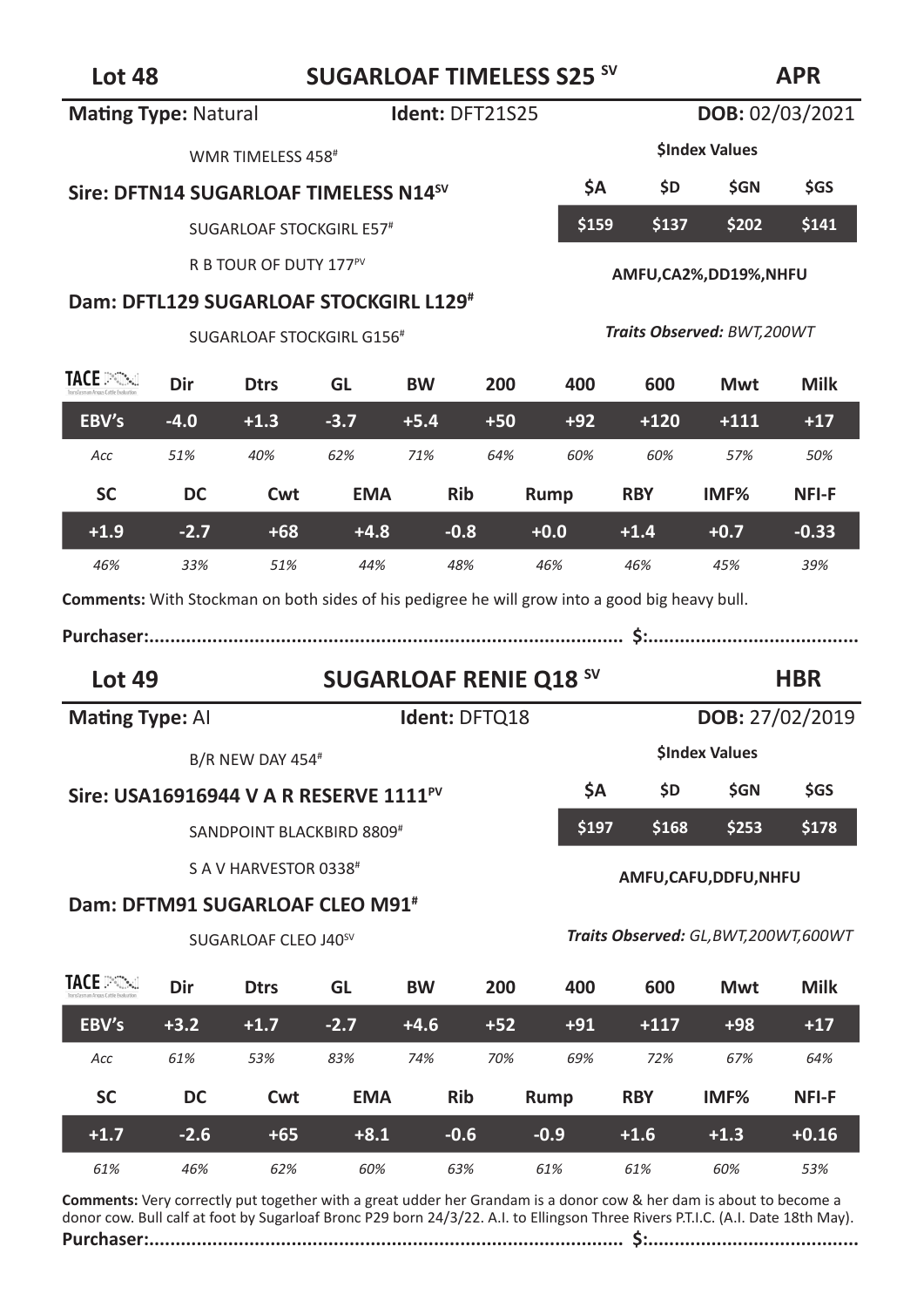# **Lot 50 SUGARLOAF ANNA R38 SV**

| <b>Mating Type: Al</b> | Ident: DFTR38                       |                                                           |            | DOB: 01/03/2020 |                      |                                  |            |                                                |                 |
|------------------------|-------------------------------------|-----------------------------------------------------------|------------|-----------------|----------------------|----------------------------------|------------|------------------------------------------------|-----------------|
|                        |                                     |                                                           |            |                 | <b>SIndex Values</b> |                                  |            |                                                |                 |
|                        |                                     | Sire: USA17007891 S WHITLOCK 179 <sup>PV</sup>            |            |                 | ŚΑ                   | \$D                              | <b>SGN</b> | <b>SGS</b>                                     |                 |
|                        |                                     | S PRIDE ANNA 709#                                         |            |                 |                      | \$243                            | \$187      | \$333                                          | \$228           |
|                        |                                     | PA POWER TOOL 9108 <sup>SV</sup>                          |            |                 |                      |                                  |            | AMFU,CAFU,DDF,NHFU                             |                 |
|                        |                                     | Dam: DFTL19 SUGARLOAF WINKIE L19#                         |            |                 |                      |                                  |            |                                                |                 |
|                        | SUGARLOAF WINKIE E100 <sup>PV</sup> |                                                           |            |                 |                      |                                  |            | Traits Observed: GL, BWT, 200WT, Genom-<br>ics |                 |
| <b>TACE POND</b>       | Dir                                 | <b>Dtrs</b>                                               | GL         | <b>BW</b>       | 200                  | 400                              | 600        | Mwt                                            | Milk            |
| EBV's                  | $-0.3$                              | $-0.3$                                                    | $-3.0$     | $+5.4$          | $+66$                | $+110$                           | $+151$     | $+125$                                         | $+25$           |
| Acc                    | 59%                                 | 52%                                                       | 84%        | 73%             | 72%                  | 72%                              | 73%        | 70%                                            | 67%             |
| <b>SC</b>              | DC                                  | Cwt                                                       | <b>EMA</b> | <b>Rib</b>      |                      | Rump                             | <b>RBY</b> | IMF <sub>%</sub>                               | <b>NFI-F</b>    |
| $+3.4$                 | $-5.0$                              | $+85$                                                     | $+5.0$     | $-0.1$          |                      | $-1.0$                           | $+0.2$     | $+2.6$                                         | $+0.37$         |
| 67%                    | 44%                                 | 67%                                                       | 65%        | 69%             |                      | 66%                              | 66%        | 65%                                            | 56%             |
|                        |                                     |                                                           |            |                 |                      |                                  |            |                                                |                 |
| <b>Lot 51</b>          |                                     |                                                           |            |                 |                      | <b>SUGARLOAF BURNETTE R39 SV</b> |            |                                                | <b>HBR</b>      |
| <b>Mating Type: Al</b> |                                     |                                                           |            | Ident: DFTR39   |                      |                                  |            |                                                | DOB: 01/03/2020 |
|                        |                                     | G A R PROPHET <sup>SV</sup>                               |            |                 |                      |                                  |            | <b>SIndex Values</b>                           |                 |
|                        |                                     | Sire: USA17960722 BALDRIDGE BEAST MODE B074 <sup>PV</sup> |            |                 |                      | ŚΑ                               | \$D        | <b>SGN</b>                                     | \$GS            |
|                        |                                     | <b>BALDRIDGE ISABEL Y69#</b>                              |            |                 |                      | \$245                            | \$210      | \$322                                          | \$226           |
|                        |                                     | EXAR UPSHOT 0562B <sup>#</sup>                            |            |                 |                      |                                  |            | AMFU,CAFU,DDFU,NHFU                            |                 |
|                        |                                     | Dam: DFTK23 SUGARLOAF BURNETTE K23 <sup>#</sup>           |            |                 |                      |                                  |            |                                                |                 |
|                        |                                     | SUGARLOAF BURNETTE E28 <sup>#</sup>                       |            |                 |                      |                                  |            | Traits Observed: GL, BWT, 200WT, 600WT         |                 |
| TACE PORT              | Dir                                 | <b>Dtrs</b>                                               | GL         | <b>BW</b>       | 200                  | 400                              | 600        | Mwt                                            | Milk            |
| EBV's                  | $+3.4$                              | $+4.2$                                                    | $-2.7$     | $+4.1$          | $+59$                | $+98$                            | $+120$     | $+92$                                          | $+14$           |
| Acc                    | 61%                                 | 52%                                                       | 84%        | 74%             | 69%                  | 69%                              | 73%        | 67%                                            | 62%             |
| <b>SC</b>              | DC                                  | Cwt                                                       | <b>EMA</b> | <b>Rib</b>      |                      | Rump                             | <b>RBY</b> | IMF%                                           | <b>NFI-F</b>    |
| $+1.9$                 | $-3.9$                              | $+64$                                                     | $+6.1$     | $-0.2$          |                      | $-1.3$                           | $+1.2$     | $+1.9$                                         | $+0.11$         |

**Comments:** From the great Burnette cow family P.T.I.C. to Texas Power Play ( A.I. date 25th April)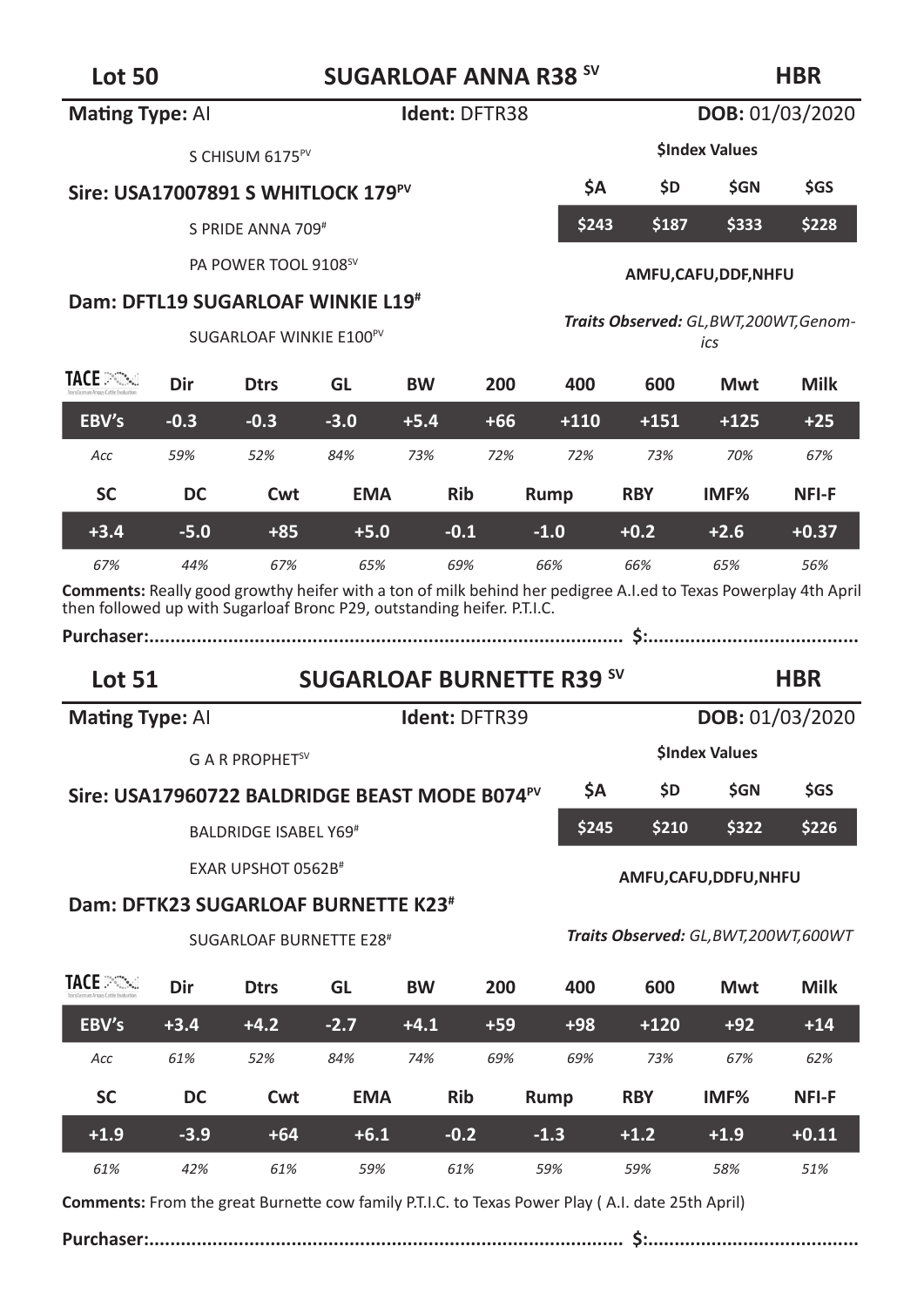# **Lot 52 SUGARLOAF ISABEL R28 PV**

#### **HBR**

| Mating Type: Al                      |                                                |                                                | Ident: DFTR28                   |                                                                 |       | DOB: 23/03/2020 |                |                                                |            |  |
|--------------------------------------|------------------------------------------------|------------------------------------------------|---------------------------------|-----------------------------------------------------------------|-------|-----------------|----------------|------------------------------------------------|------------|--|
|                                      |                                                | G A R PROPHET <sup>SV</sup>                    |                                 |                                                                 |       |                 |                | <b>SIndex Values</b>                           |            |  |
|                                      |                                                |                                                |                                 | ŚΑ<br>Sire: USA17960722 BALDRIDGE BEAST MODE B074 <sup>PV</sup> |       |                 | \$D            | <b>SGN</b>                                     | <b>SGS</b> |  |
|                                      |                                                | <b>BALDRIDGE ISABEL Y69#</b>                   |                                 |                                                                 |       | \$261           | \$223<br>\$346 |                                                |            |  |
|                                      |                                                | PRIME JUGGERNAUT J15 <sup>SV</sup>             |                                 |                                                                 |       |                 |                | AMFU, CAFU, DDFU, NHFU                         |            |  |
|                                      | Dam: DFTL2 SUGARLOAF BURNETTE L2 <sup>SV</sup> |                                                |                                 |                                                                 |       |                 |                |                                                |            |  |
|                                      |                                                | SUGARLOAF BURNETTE D16#                        |                                 | Traits Observed: GL, BWT, 200WT, 600WT                          |       |                 |                |                                                |            |  |
| <b>TACE POND</b>                     | Dir                                            | <b>Dtrs</b>                                    | GL                              | <b>BW</b>                                                       | 200   | 400             | 600            | Mwt                                            | Milk       |  |
| EBV's                                | $+5.4$                                         | $+3.4$                                         | $-3.8$                          | $+4.4$                                                          | $+62$ | $+103$          | $+126$         | $+100$                                         | $+15$      |  |
| Acc                                  | 61%                                            | 52%                                            | 84%                             | 74%                                                             | 69%   | 68%             | 72%            | 66%                                            | 62%        |  |
| <b>SC</b>                            | DC                                             | Cwt                                            | <b>EMA</b>                      | <b>Rib</b>                                                      |       | Rump            | <b>RBY</b>     | IMF <sub>%</sub>                               | NFI-F      |  |
| $+1.8$                               | $-4.9$                                         | $+70$                                          | $+6.3$                          | $-0.7$                                                          |       | $-1.7$          | $+1.2$         | $+2.2$                                         | $+0.13$    |  |
| 60%                                  | 41%                                            | 61%                                            | 58%                             | 60%                                                             |       | 58%             | 58%            | 58%                                            | 50%        |  |
| <b>Comments: Withdrawn from sale</b> |                                                |                                                |                                 |                                                                 |       |                 |                |                                                |            |  |
|                                      |                                                |                                                |                                 |                                                                 |       |                 |                |                                                |            |  |
|                                      |                                                |                                                |                                 |                                                                 |       |                 |                |                                                |            |  |
| <b>Lot 53</b>                        |                                                |                                                | <b>SUGARLOAF ISABELL S17 SV</b> |                                                                 |       |                 |                |                                                | <b>HBR</b> |  |
| <b>Mating Type: Al</b>               |                                                |                                                |                                 | Ident: DFT21S17                                                 |       |                 |                | DOB: 28/03/2021                                |            |  |
|                                      |                                                | SYDGEN EXCEED 3223 <sup>PV</sup>               |                                 |                                                                 |       |                 |                | <b>SIndex Values</b>                           |            |  |
|                                      |                                                | Sire: USA18170041 SYDGEN ENHANCE <sup>sv</sup> |                                 |                                                                 |       | \$Α             | \$D.           | <b>SGN</b>                                     | <b>SGS</b> |  |
|                                      |                                                | SYDGEN RITA 2618#                              |                                 |                                                                 |       | \$226           | \$190          | \$289                                          | \$214      |  |
|                                      |                                                | <b>BALDRIDGE BRONCSV</b>                       |                                 |                                                                 |       |                 |                | AMFU,CAFU,DDFU,NHFU                            |            |  |
|                                      |                                                | Dam: DFTP30 SUGARLOAF ISABEL P30 <sup>#</sup>  |                                 |                                                                 |       |                 |                |                                                |            |  |
|                                      |                                                | SUGARLOAF LUCY L34#                            |                                 |                                                                 |       |                 |                | Traits Observed: BWT,200WT,400WT,Ge-<br>nomics |            |  |
| TACE POST                            | Dir                                            | <b>Dtrs</b>                                    | GL                              | <b>BW</b>                                                       | 200   | 400             | 600            | Mwt                                            | Milk       |  |
| EBV's                                | $+8.3$                                         | $+3.3$                                         | $-7.6$                          | $+1.7$                                                          | $+55$ | $+106$          | $+139$         | $+108$                                         | $+17$      |  |
| Acc                                  | 61%                                            | 53%                                            | 73%                             | 73%                                                             | 72%   | 72%             | 73%            | 71%                                            | 66%        |  |
| <b>SC</b>                            | DC                                             | Cwt                                            | <b>EMA</b>                      | <b>Rib</b>                                                      |       | Rump            | <b>RBY</b>     | IMF%                                           | NFI-F      |  |
| $+3.5$                               | $-1.9$                                         | $+72$                                          | $+8.8$                          | $-0.2$                                                          |       | $-0.2$          | $+1.1$         | $+1.5$                                         | $-0.14$    |  |

**Comments:** A beautifully put together outstanding heifer ready to join to the bull of your choice.